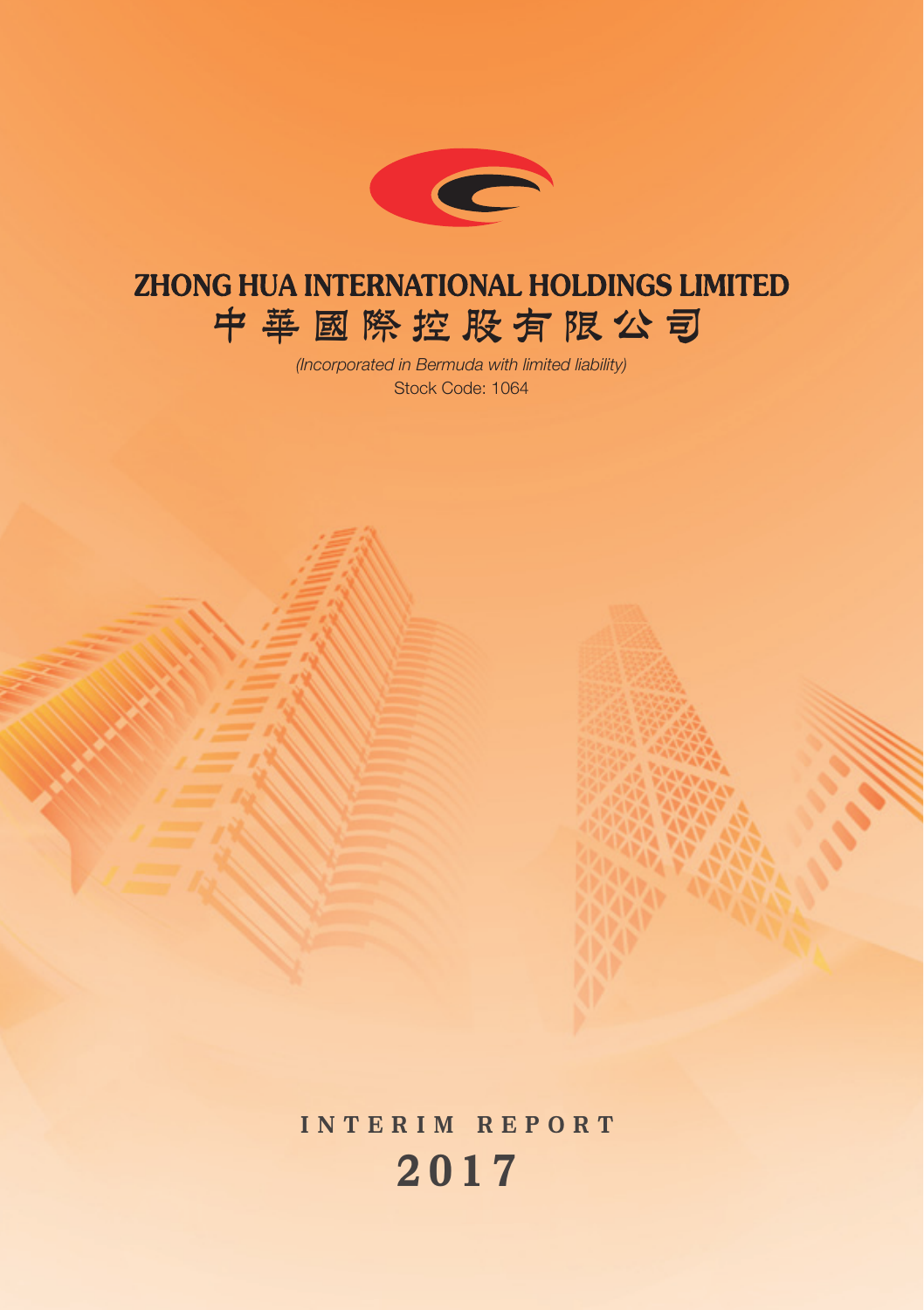#### **BOARD OF DIRECTORS Executive Director**

Ho Kam Hung

**Non-Executive Director** Young Kwok Sui

#### **Independent Non-Executive Directors** Tam Kong, Lawrence

Wong Kui Fai Wong Miu Ting, Ivy

#### **COMPANY SECRETARY**

Tsang Tsz Hung, *CPA*

# **REGISTERED OFFICE**

Clarendon House 2 Church Street Hamilton HM11 Bermuda

#### **HEAD OFFICE AND PRINCIPAL PLACE OF BUSINESS IN HONG KONG**

Suite 2911, West Tower Shun Tak Centre 168-200 Connaught Road Central **Central** Hong Kong

#### **PRINCIPAL OFFICE IN MAINLAND CHINA**

Level 14, Gang Yu Square Chiaodong Road Chiaotianmen Chongqing

#### **AUDITORS**

Ernst & Young *Certified Public Accountants* 22/F, CITIC Tower 1 Tim Mei Avenue **Central** Hong Kong

## **LEGAL ADVISERS**

*As to Hong Kong Law* Hastings & Co. 5th Floor, Gloucester Tower The Landmark 11 Pedder Street **Central** Hong Kong

**董事會 執行董事** 何鑑雄

**非執行董事** 楊國瑞

#### **獨立非執行董事** 譚剛 黃鉅輝 黃妙婷

#### **公司秘書**

曾志鴻(會計師)

# **註冊辦事處**

Clarendon House 2 Church Street Hamilton HM11 Bermuda

# **香港總辦事處及主要 營業地點**

香港 中環 干諾道中168至200號 信德中心 西座2911室

# **中國大陸主要辦事處**

重慶市 朝天門 朝東路 港渝廣場14樓

#### **核數師**

安永會計師事務所 執業會計師 香港 中環 添美道1號 中信大廈22樓

# **法律顧問**

香港法律 希仕廷律師行 香港 中環 畢打街11號 置地廣場 告羅士打大廈5樓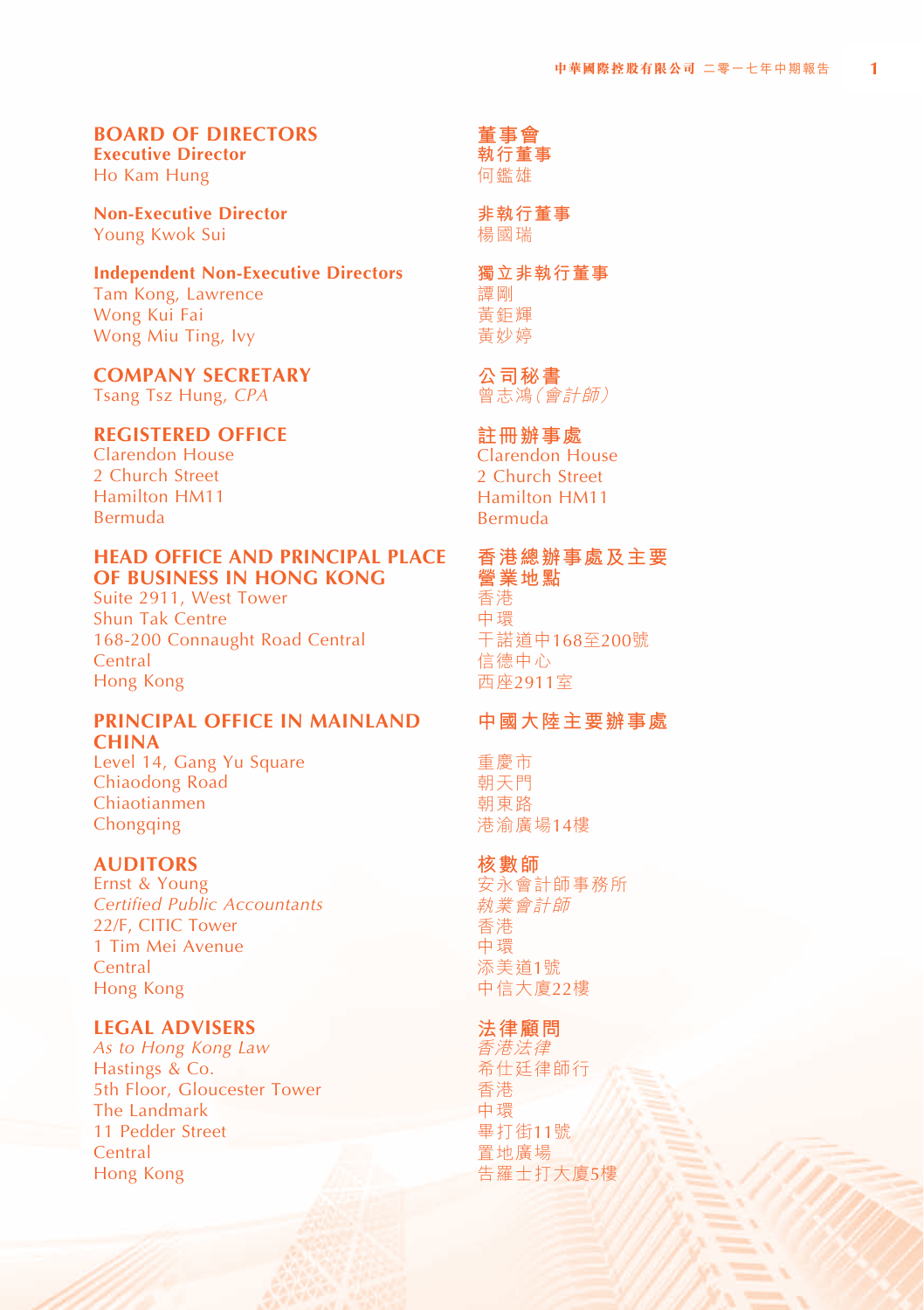*As to Bermuda Law* Conyers Dill & Pearman 2901 One Exchange Square 8 Connaught Place **Central** Hong Kong

#### **PROPERTY VALUERS**

Savills Valuation and Professional Services Limited 23rd Floor, Two Exchange Square **Central** Hong Kong

Vigers Appraisal and Consulting Limited 10th Floor, The Grande Building 398 Kwun Tong Road Kwun Tong Kowloon Hong Kong

#### **PRINCIPAL BANKERS**

Wing Hang Bank (China) Limited, Guangzhou Branch Nanyang Commercial Bank, Limited

#### **PRINCIPAL SHARE REGISTRAR AND TRANSFER OFFICE**

Butterfield Corporate Services Limited Rosebank Centre 11 Bermudiana Road Pembroke Bermuda

#### **HONG KONG BRANCH SHARE REGISTRAR AND TRANSFER OFFICE**

Tricor Tengis Limited Level 22, Hopewell Centre 183 Queen's Road East Hong Kong

**COMPANY WEBSITE** www.zhonghuagroup.com

**STOCK CODE** 1064

百慕達法律

Conyers Dill & Pearman 香港 中環 康樂廣場8號 交易廣場第一座2901室

#### **物業估值師**

第一太平戴維斯估值及專業顧問 有限公司 香港 中環 交易廣場第二座23樓

威格斯資產評估顅問有限公司 香港 九龍 觀塘 觀塘道398號 嘉域大廈10樓

# **主要往來銀行**

永亨銀行(中國)有限公司, 廣州分行 南洋商業銀行有限公司

# **股份登記及過戶總處**

Butterfield Corporate Services Limited Rosebank Centre 11 Bermudiana Road Pembroke Bermuda

# **香港股份登記及過戶分處**

卓佳登捷時有限公司 香港 皇后大道東183號 合和中心22樓

**公司網址** www.zhonghuagroup.com

**股份代號** 1064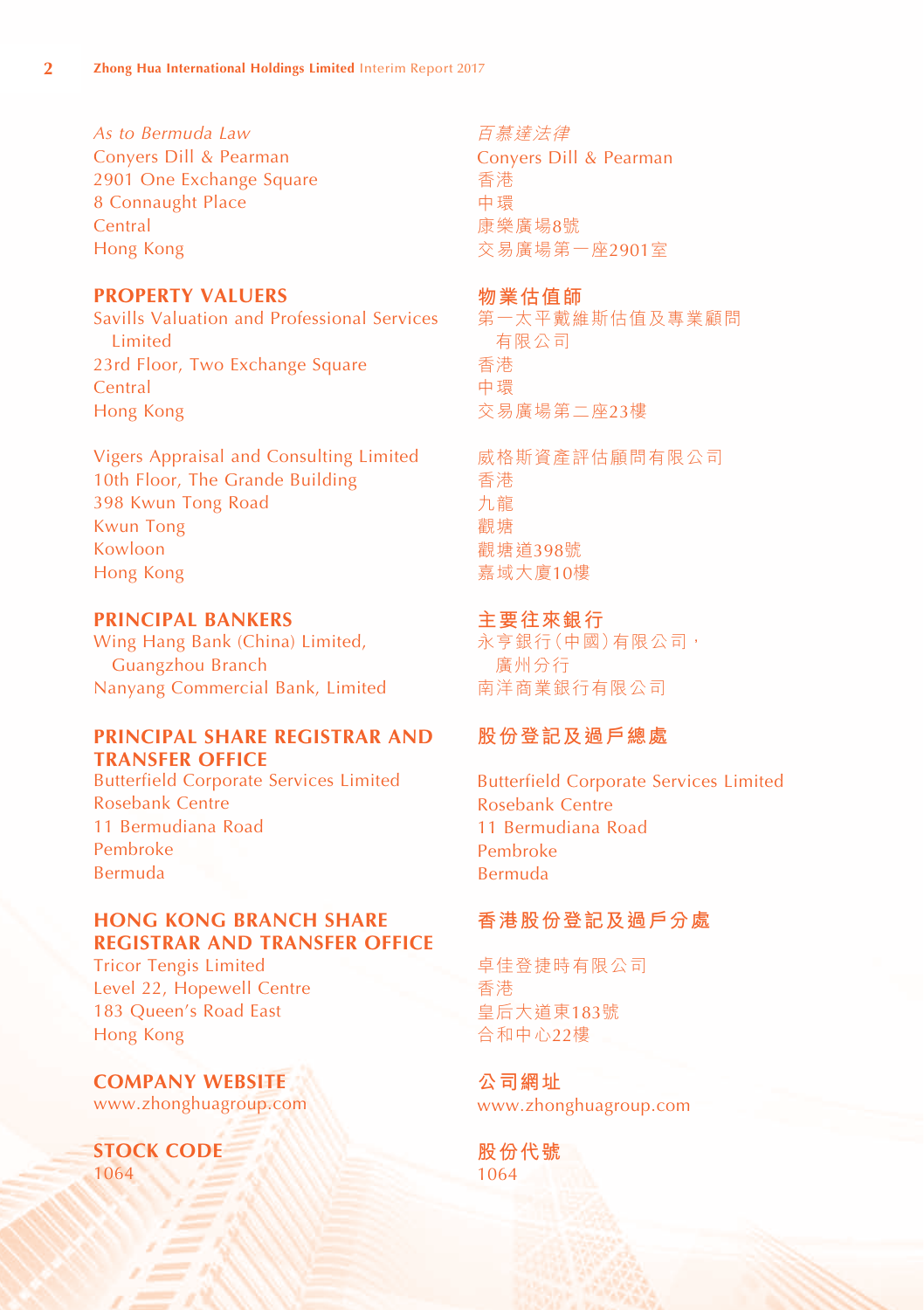#### **UNAUDITED INTERIM RESULTS**

The Board of Directors (the "Directors") of Zhong Hua International Holdings Limited (the "Company") would like to announce the unaudited consolidated results of the Company and its subsidiaries (collectively the "Group") for the six months ended 30 June 2017 (the "Interim Results"), together with the comparative figures for the corresponding period in 2016, as follows:

#### **CONDENSED CONSOLIDATED INCOME STATEMENT**

#### **未經審核中期業績**

中華國際控股有限公司(「本公司」)董事會 (「董事會」)謹此宣佈,本公司及其附屬公司 (統稱「本集團」)截至二零一七年六月三十日 止六個月未經審核綜合業績(「中期業績」), 連同二零一六年同期之比較數字,如下:

# **簡明綜合收益表**

|                                                                                                               |                                  |                |                                                           | For the six months ended 30 June<br>截至六月三十日止六個月           |
|---------------------------------------------------------------------------------------------------------------|----------------------------------|----------------|-----------------------------------------------------------|-----------------------------------------------------------|
|                                                                                                               |                                  | <b>Notes</b>   | 2017<br>二零一七年<br>(Unaudited)<br>(未經審核)<br><b>HK\$'000</b> | 2016<br>二零一六年<br>(Unaudited)<br>(未經審核)<br><b>HK\$'000</b> |
|                                                                                                               |                                  | 附註             | 千港元                                                       | 千港元                                                       |
| Revenue<br>Other income                                                                                       | 收入<br>其他收入                       | $\overline{2}$ | 19,323<br>182                                             | 18,088<br>191                                             |
| Administrative expenses<br><b>Finance costs</b>                                                               | 行政開支<br>財務費用                     | $\overline{3}$ | (12, 907)<br>(3, 444)                                     | (11, 726)<br>(3,892)                                      |
| <b>PROFIT BEFORE TAX</b>                                                                                      | 税前溢利                             | $\overline{4}$ | 3,154                                                     | 2,661                                                     |
| Income tax expense                                                                                            | 所得税開支                            | 5              | (2,670)                                                   | (2,366)                                                   |
| <b>PROFIT FOR THE PERIOD</b>                                                                                  | 期間溢利                             |                | 484                                                       | 295                                                       |
| <b>ATTRIBUTABLE TO:</b><br><b>Ordinary equity holders of the Company</b><br><b>Non-controlling interests</b>  | 歸屬於:<br>本公司普通股權益持有人<br>非控股權益     |                | (3, 142)<br>3,626                                         | (2, 448)<br>2,743                                         |
|                                                                                                               |                                  |                | 484                                                       | 295                                                       |
| <b>LOSS PER SHARE ATTRIBUTABLE TO</b><br><b>ORDINARY EQUITY HOLDERS OF</b><br><b>THE COMPANY</b><br>$-$ Basic | 本公司普通股<br>權益持有人<br>應佔每股虧損<br>一基本 | $\overline{7}$ | HK(0.52) cents港仙                                          | HK(0.40) cents港仙                                          |
| - Diluted                                                                                                     | 一攤蓮                              |                | HK(0.52) cents港仙                                          | HK(0.40) cents港仙                                          |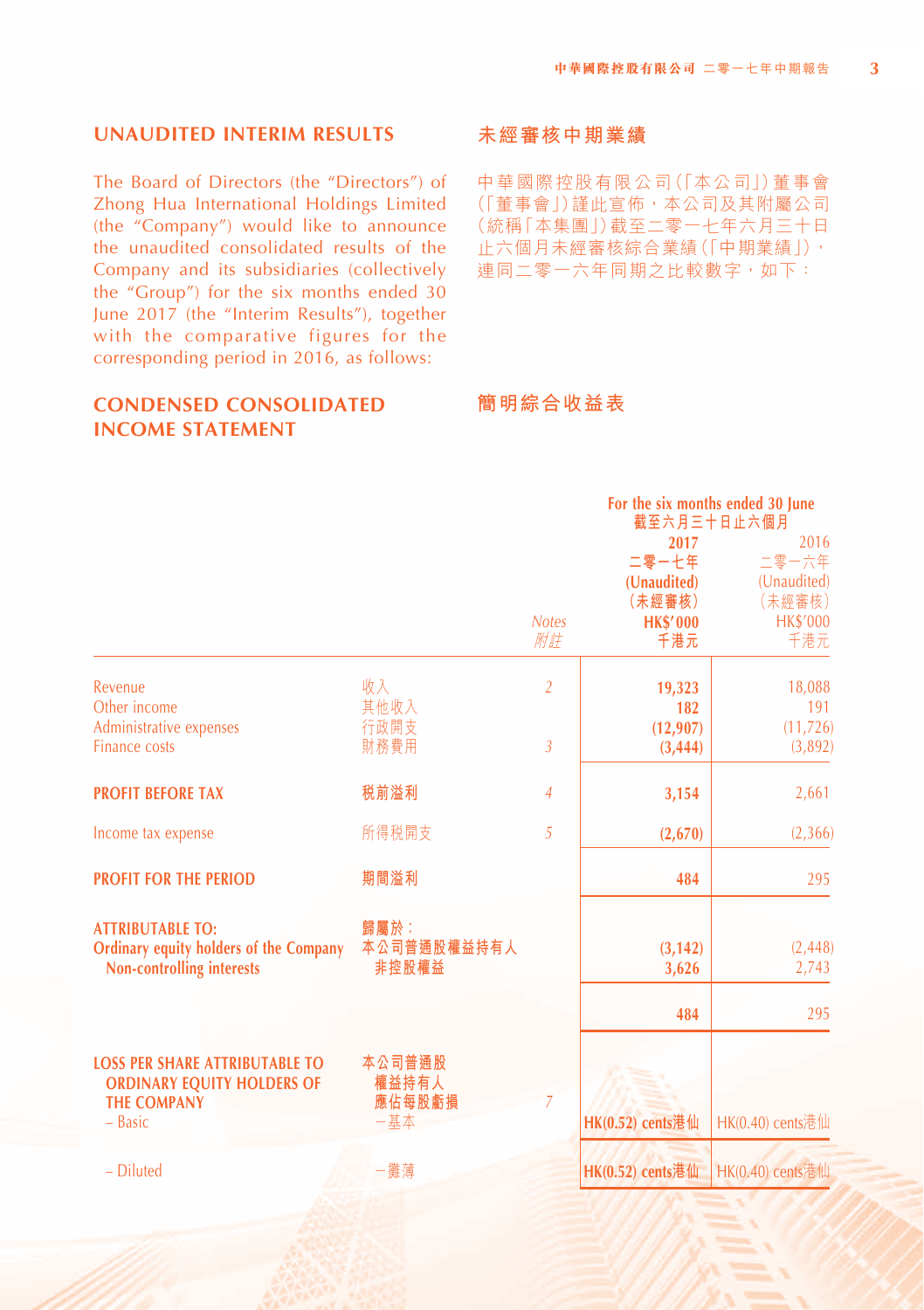# **CONDENSED CONSOLIDATED STATEMENT OF COMPREHENSIVE INCOME**

# **簡明綜合全面收益表**

|                                                          |                | For the six months ended 30 June<br>截至六月三十日止六個月 |                 |
|----------------------------------------------------------|----------------|-------------------------------------------------|-----------------|
|                                                          |                | 2017                                            | 2016            |
|                                                          |                | 二零一七年                                           | 二零一六年           |
|                                                          |                | (Unaudited)                                     | (Unaudited)     |
|                                                          |                | (未經審核)                                          | (未經審核)          |
|                                                          |                | <b>HK\$'000</b>                                 | <b>HK\$'000</b> |
|                                                          |                | 千港元                                             | 千港元             |
| Profit for the period                                    | 期間溢利           | 484                                             | 295             |
| Other comprehensive income/(expense)                     | 其他全面收益/(開支)    |                                                 |                 |
| Other comprehensive income/(expense) to                  | 於隨後期間重新分類      |                                                 |                 |
| be reclassified to income statement in                   | 至收益表之其他        |                                                 |                 |
| subsequent periods:                                      | 全面收益/(開支):     |                                                 |                 |
| Exchange differences on translation                      | 換算海外業務時計出的     |                                                 |                 |
| of foreign operations                                    | 匯兑差額           | 101,998                                         | (46, 403)       |
| <b>TOTAL COMPREHENSIVE INCOME/</b>                       | 期間全面總收益/(開支)   |                                                 |                 |
| (EXPENSE) FOR THE PERIOD                                 |                | 102,482                                         | (46, 108)       |
| Total comprehensive income/(expense)<br>attributable to: | 全面總收益/(開支)歸屬於: |                                                 |                 |
| Ordinary equity holders of the Company                   | 本公司普通股權益持有人    | 27,104                                          | (16, 291)       |
| Non-controlling interests                                | 非控股權益          | 75,378                                          | (29, 817)       |
|                                                          |                | 102,482                                         | (46, 108)       |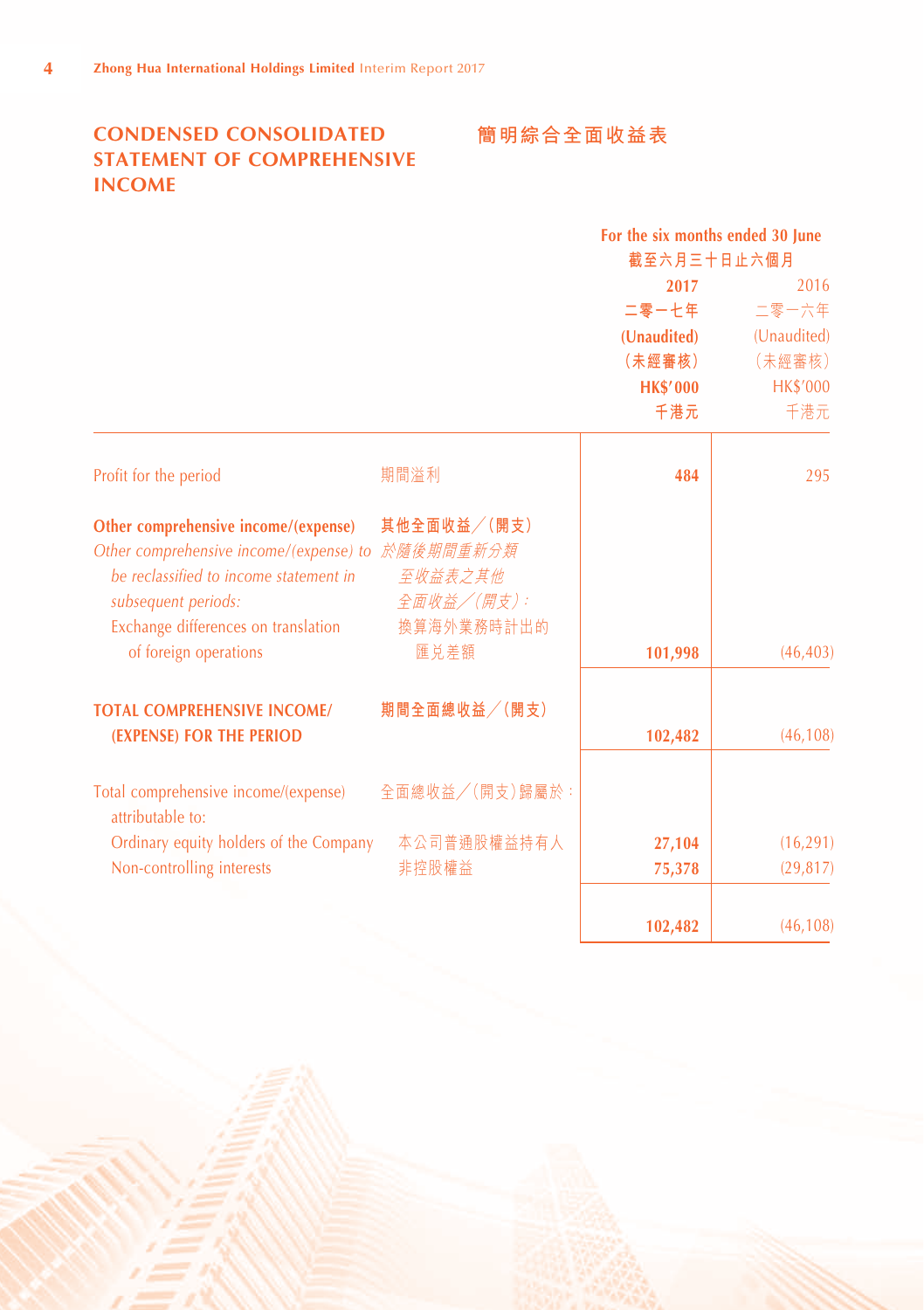# **CONDENSED CONSOLIDATED STATEMENT OF FINANCIAL POSITION**

# **30 June** 31 December **2017** 2016<br>- 七年 二零一六年 **二零一七年** 二零一六年 **六月三十日** 十二月三十一日 **(Unaudited)** (Audited) **(未經審核)** (經審核) *Notes* **HK\$' 000** HK\$'000 附註 **千港元** 千港元 **NON-CURRENT ASSETS 非流動資產** Property, plant and equipment **物業、廠房及設備 4,960** 4,912 Investment properties 投資物業 **4,162,412** 4,017,248

預付款項、按金及其他應

其他應付款項及

**總資產減流動負債**

Total non-current assets 非流動資產總值 **4,167,372** 4,022,160

#### **CURRENT ASSETS 流動資產**

Properties held for sale 持作待售物業 **35,759** 34,515 Trade receivables 貿易應收款項 *8* **12.131** 1 1,151 Prepayments, deposits and other receivables Cash and bank balances 現金及銀行結存 **54,494** 65,169

Total current assets **113,546** 流動資產總值 **114,959 113,546** 

#### **CURRENT LIABILITIES 流動負債** Trade payables 貿易應付款項 *9* **(2,001)** (1,931)

Other payables and accruals Tax payable 應付稅項 **(45,416)** (41,976) Interest-bearing bank borrowings 計息銀行借貸

# Total current liabilities 流動負債總額 **(90,642)** (87,667)

**NET CURRENT ASSETS 流動資產淨值 24,317** 25,879

# **TOTAL ASSETS LESS CURRENT**

**LIABILITIES**

**(7,442)** (8,630)

- 
- **4,191,689** 4,048,039

# **簡明綜合財務狀況表**

收款項 **12,575** 12,711

應計負債 **(35,783)** (35,130)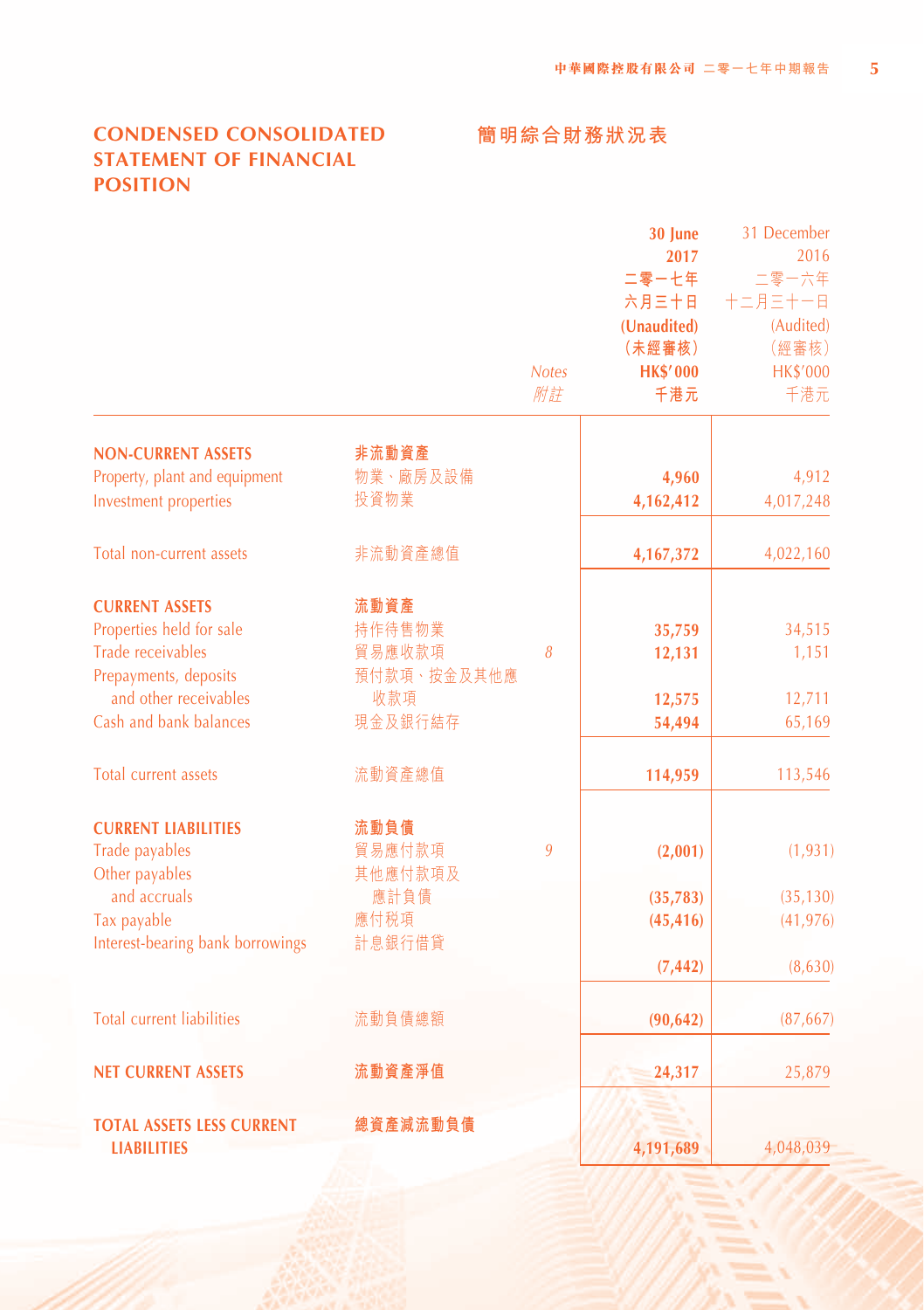# **CONDENSED CONSOLIDATED STATEMENT OF FINANCIAL POSITION** *(Cont'd)*

**簡明綜合財務狀況表(續)**

|                                          |          | 30 June         | 31 December   |
|------------------------------------------|----------|-----------------|---------------|
|                                          |          | 2017            | 2016          |
|                                          |          | 二零一七年           | 二零一六年         |
|                                          |          | 六月三十日           | 十二月三十一日       |
|                                          |          | (Unaudited)     | (Audited)     |
|                                          |          | (未經審核)          | (經審核)         |
|                                          |          | <b>HK\$'000</b> | HK\$'000      |
|                                          |          | 千港元             | 千港元           |
| <b>NON-CURRENT LIABILITIES</b>           | 非流動負債    |                 |               |
| Loan from a director                     | 董事貸款     | (73, 577)       | (71, 018)     |
| Due to a director                        | 應付董事款項   | (166, 618)      | (160, 160)    |
| Long term other payables                 | 其他長期應付款項 | (132, 100)      | (128, 351)    |
| Interest-bearing bank borrowings         | 計息銀行借貸   | (10, 396)       | (13, 143)     |
| Deferred tax liabilities                 | 遞延税項負債   | (895, 530)      | (864, 381)    |
| Total non-current liabilities            | 非流動負債總額  | (1, 278, 221)   | (1, 237, 053) |
| Net assets                               | 淨資產      | 2,913,468       | 2,810,986     |
| <b>EQUITY</b>                            | 權益       |                 |               |
| Equity attributable to equity holders of | 本公司權益持有人 |                 |               |
| the Company                              | 應佔權益     |                 |               |
| Issued capital                           | 已發行股本    | 15,140          | 15,140        |
| <b>Reserves</b>                          | 儲備       | 834,827         | 807,723       |
|                                          |          | 849,967         | 822,863       |
| Non-controlling interests                | 非控股權益    | 2,063,501       | 1,988,123     |
| <b>Total equity</b>                      | 總權益      | 2,913,468       | 2,810,986     |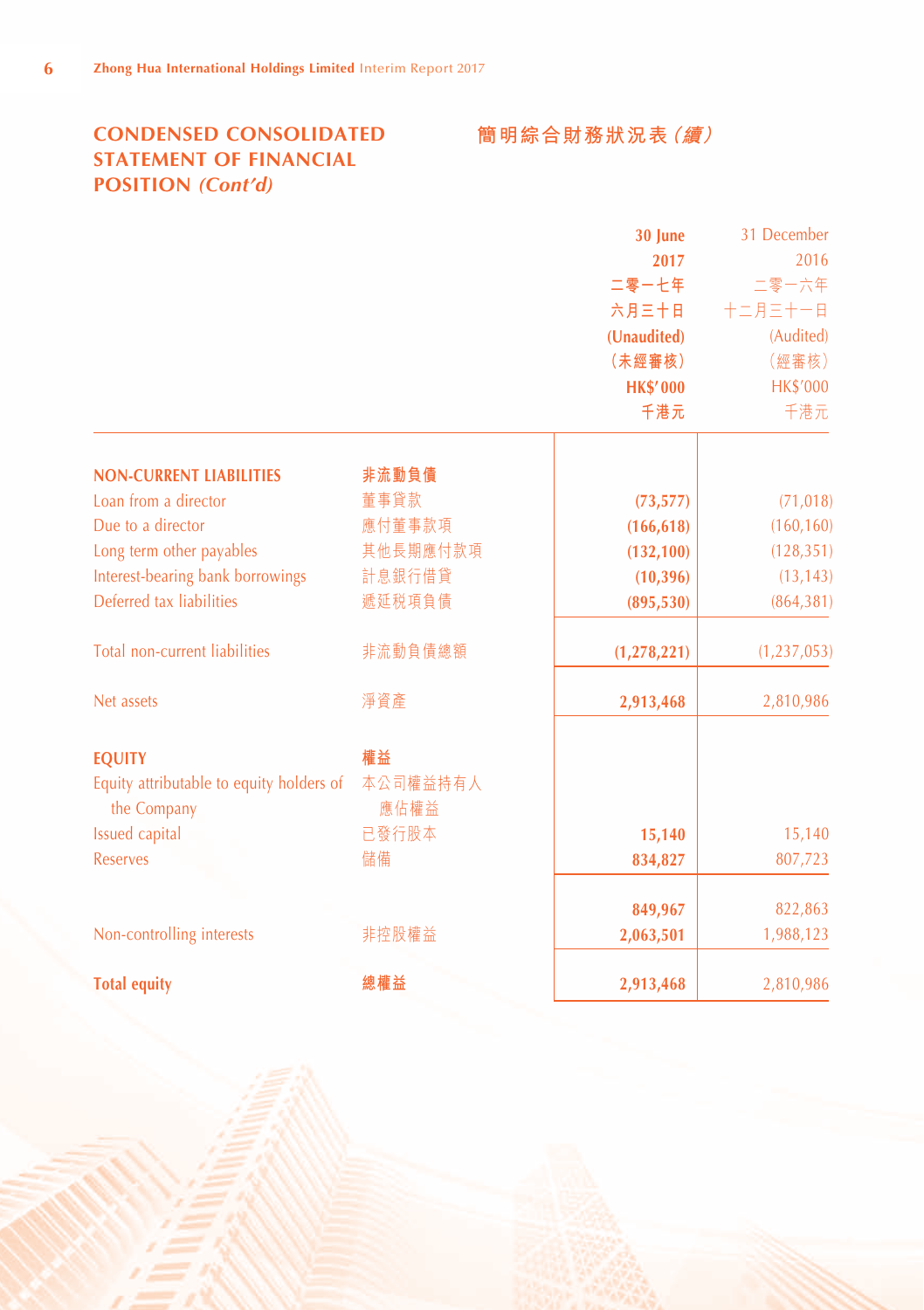| ŧ      |
|--------|
|        |
| N      |
| ļ      |
|        |
|        |
|        |
| ᇤ<br>ш |
| ł<br>r |
|        |
|        |
|        |

**CONDENSED CONSOLIDATED STATEMENT OF** 

CONDENSED CONSOLIDATED STATEMENT OF

**CHANGES IN EQUITY**

CHANGES IN EQUITY

Attributable to equity holders of the Company **Attributable to equity holders of the Company** 歸屬於本公司權益持有人 **歸屬於本公司權益持有人**

|                                                        |                                       |             | <b>Share</b> |             | Exchange    |                 |              | $\frac{1}{2}$   |              |
|--------------------------------------------------------|---------------------------------------|-------------|--------------|-------------|-------------|-----------------|--------------|-----------------|--------------|
|                                                        |                                       | Issued      | premium      | Contributed | fluctuation | <b>Retained</b> |              | controlling     | <b>Total</b> |
|                                                        |                                       | capital     | account      | surplus     | reserve     | profits         | <b>Total</b> | <b>interest</b> | reserves     |
|                                                        |                                       | 已發行         | 股份           |             | 医通          |                 |              | 非控股             |              |
|                                                        |                                       | 股本          | 溢價賬          | 缴入盈餘        | 漲落儲備        | 保留溢利            | 有合           | 橘油              | 儲備總額         |
|                                                        |                                       | (Unaudited) | Unaudited    | Unaudited)  | Unaudited)  | (Unaudited)     | Unaudited    | Unaudited)      | Unaudited    |
|                                                        |                                       | (未經審核)      | (未經審核)       | (未經審核)      | (未經審核)      | (未經審核)          | (未經審核)       | (未經審核)          | (未經審核)       |
|                                                        |                                       | HK\$'000    | HK\$'000     | HK\$'000    | HK\$'000    | HK\$'000        | HK\$'000     | HK\$'000        | HK\$'000     |
|                                                        |                                       | 千港元         | 千港元          | 千港元         | 千港元         | 千港元             | 千港元          | 千港元             | 千港元          |
| 4t 1 January 2017                                      | 於二零一七年一月一日                            | 15,140      | 398,726      | 80,258      | 67,729      | 261,010         | 822,863      | 1,988,123       | 2,810,986    |
| income/(expense) for the period<br>Total comprehensive | 期間全面總收益/(開支                           | I           | I            | Ì           | 30,246      | (3, 142)        | 27,104       | 75,378          | 102,482      |
| 4t 30 June 2017<br>(Unaudited)                         | 日十三年六年十一年 1名<br>(未經審核)                | 15,140      | 398,726      | 80,258      | 97,975      | 257,868         | 849,967      | 2,063,501       | 2,913,468    |
| 4t 1 January 2016                                      | 田 - 田 - 中 - 木 - 駒 - 尨                 | 15,140      | 398,726      | 80,258      | 119,829     | 202,382         | 816,335      | 1,915,698       | 2,732,033    |
| expense for the period<br>Total comprehensive          | 期間全面總開支                               |             | I            | ï           | (13, 843)   | (2, 448)        | (16,291)     | (29, 817)       | (46, 108)    |
| At 30 June 2016<br>(Unaudited)                         | <b>ロ十川 EK ⇒ ⇒ ⇒ ⇒ ⇒ ⇒ ⇒</b><br>(未經審核) | 15,140      | 398,726      | 80,258      | 105,986     | 199,934         | 800,044      | 1,885,881       | 2,685,925    |

At 30 June 2016 **At 30 June 2016 (Unaudited)**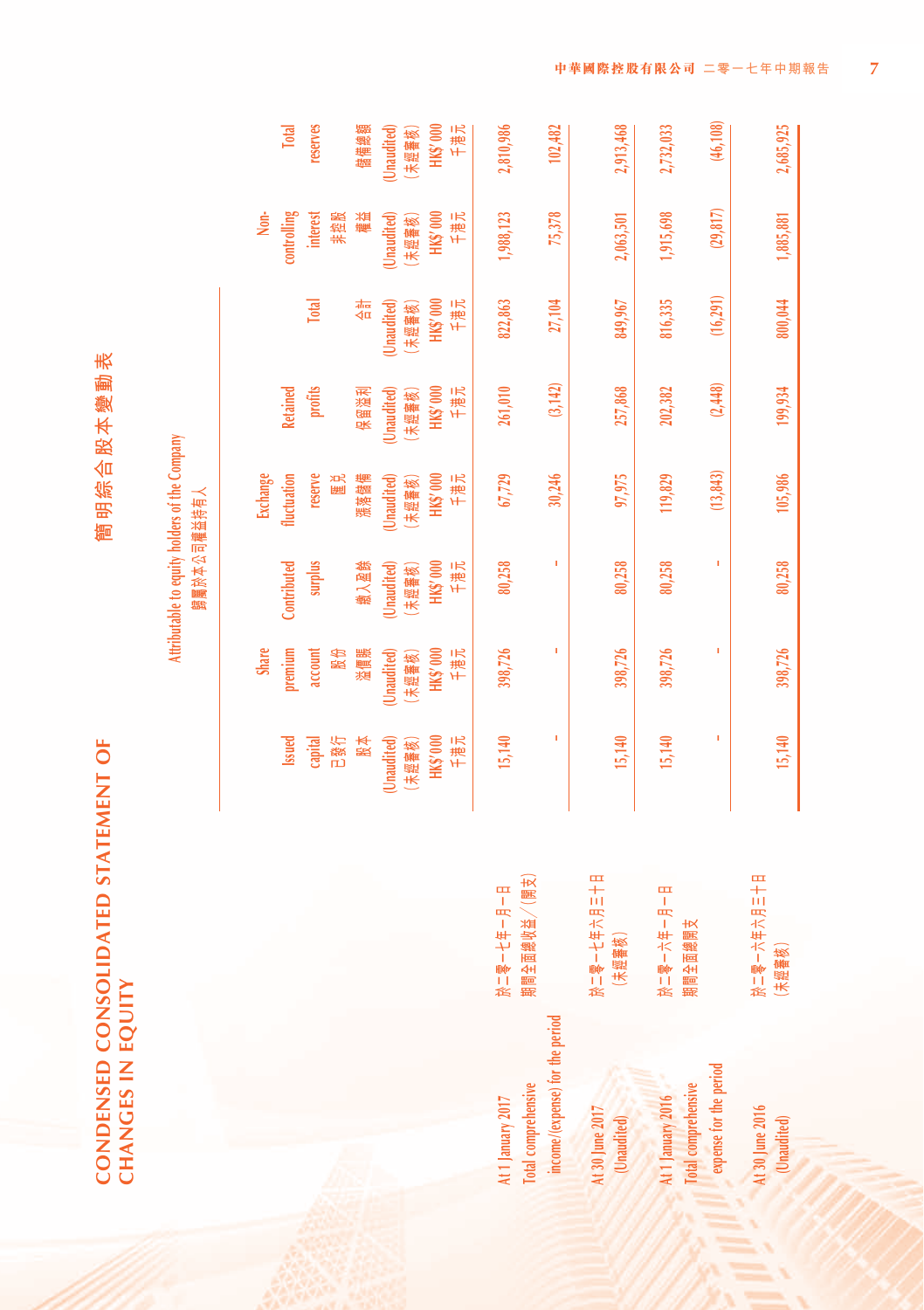# **CONDENSED CONSOLIDATED STATEMENT OF CASH FLOWS**

# **簡明綜合現金流量報表**

|                                                                     |                              | For the six months ended 30 June<br>截至六月三十日止六個月 |                 |
|---------------------------------------------------------------------|------------------------------|-------------------------------------------------|-----------------|
|                                                                     |                              | 2017                                            | 2016            |
|                                                                     |                              | 二零一七年                                           | 二零一六年           |
|                                                                     |                              | (Unaudited)                                     | (Unaudited)     |
|                                                                     |                              | (未經審核)                                          | (未經審核)          |
|                                                                     |                              | <b>HK\$'000</b>                                 | <b>HK\$'000</b> |
|                                                                     |                              | 千港元                                             | 千港元             |
| <b>CASH FLOWS FROM OPERATING</b><br><b>ACTIVITIES</b>               | 經營業務之現金流量                    |                                                 |                 |
| Profit before tax                                                   | 税前溢利                         | 3,154                                           | 2,661           |
| Adjustments for:                                                    | 調整項目:                        |                                                 |                 |
| <b>Finance costs</b>                                                | 財務費用                         | 3,444                                           | 3,892           |
| Interest income                                                     | 利息收入                         | (85)                                            | (36)            |
| Depreciation                                                        | 折舊                           | 127                                             | 188             |
|                                                                     |                              | 6,640                                           | 6,705           |
| Increase in trade receivables                                       | 貿易應收款項增加                     | (10,980)                                        | (2,944)         |
| Decrease/(increase) in prepayments,                                 | 預付款項、按金及其他應收                 |                                                 |                 |
| deposits and other receivables                                      | 款項減少/(增加)                    | 136                                             | (172)           |
| Increase/(decrease) in trade payables<br>Increase in other payables | 貿易應付款項增加/(減少)<br>其他應付款項及應計負債 | 70                                              | (35)            |
| and accruals                                                        | 增加                           |                                                 |                 |
| Exchange differences on translation of                              | 換算海外業務之匯兑差額                  | 653                                             | 2,628           |
| foreign operations                                                  |                              | (642)                                           | (195)           |
| Cash generated from operations                                      | 經營業務所得之現金                    | (4, 123)                                        | 5,987           |
| Interest received                                                   | 已收利息                         | 85                                              | 36              |
| Interest paid                                                       | 已付利息                         | (617)                                           | (915)           |
| Overseas taxes paid                                                 | 已付海外税款                       | (776)                                           | (475)           |
| Net cash flows from/(used in)                                       | 經營活動所得/(所用)之                 |                                                 |                 |
| operating activities                                                | 現金淨額                         | (5, 431)                                        | 4,633           |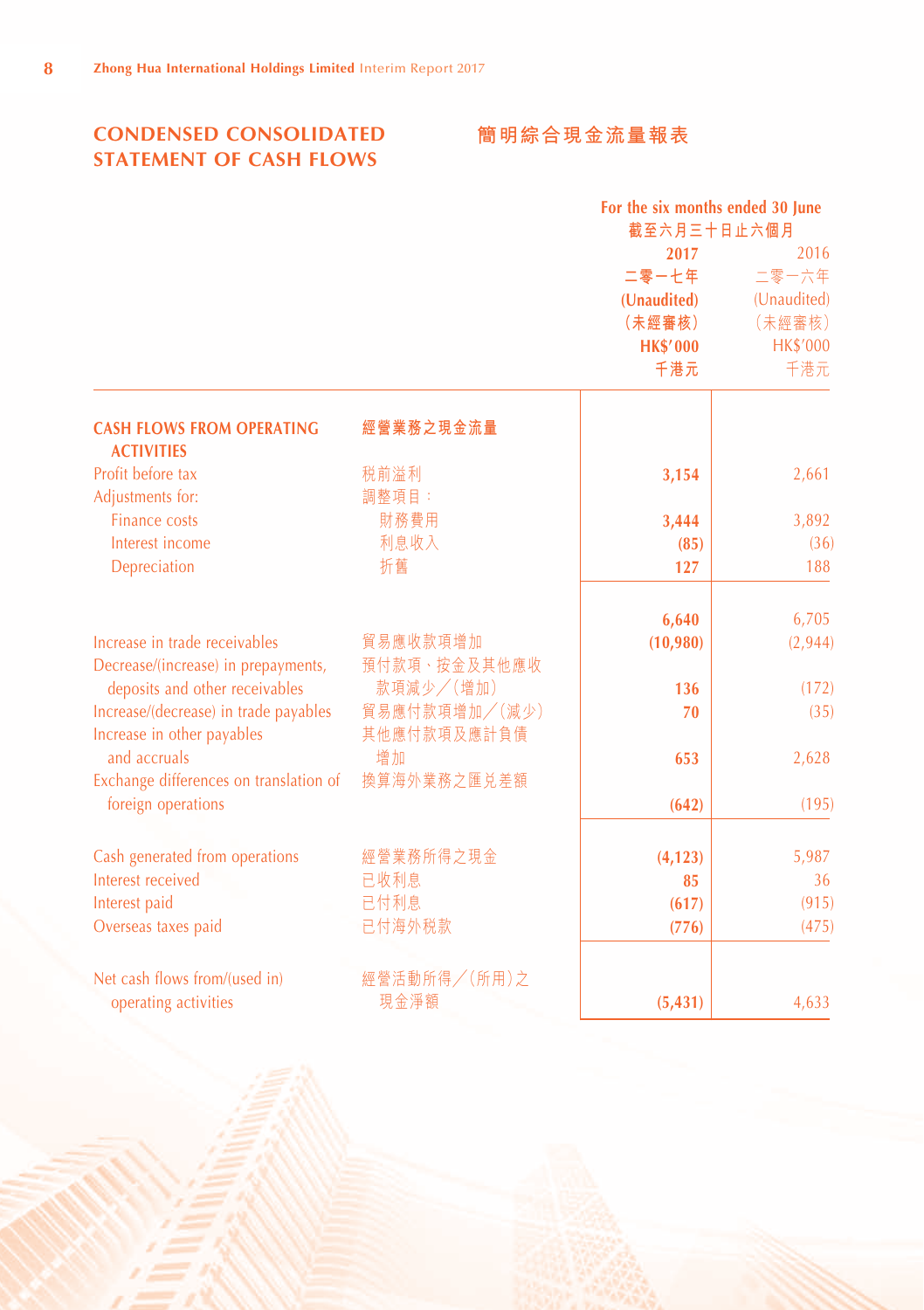#### **CONDENSED CONSOLIDATED 簡明綜合現金流量報表(續)STATEMENT OF CASH FLOWS** *(Cont'd)*

|                                                       |               | For the six months ended 30 June |                 |
|-------------------------------------------------------|---------------|----------------------------------|-----------------|
|                                                       |               | 截至六月三十日止六個月                      |                 |
|                                                       |               | 2017                             | 2016            |
|                                                       |               | 二零一七年                            | 二零一六年           |
|                                                       |               | (Unaudited)                      | (Unaudited)     |
|                                                       |               | (未經審核)                           | (未經審核)          |
|                                                       |               | <b>HK\$'000</b>                  | <b>HK\$'000</b> |
|                                                       |               | 千港元                              | 千港元             |
| <b>CASH FLOWS FROM INVESTING</b><br><b>ACTIVITIES</b> | 投資活動之現金流量     |                                  |                 |
| Additions to investment properties                    | 添置投資物業        | (399)                            | (330)           |
| Net cash flow used in an                              | 用於一項投資活動之     |                                  |                 |
|                                                       | 現金流量淨額        |                                  | (330)           |
| investing activity                                    |               | (399)                            |                 |
| <b>CASH FLOWS FROM FINANCING</b><br><b>ACTIVITIES</b> | 融資活動之現金流量     |                                  |                 |
| Repayments of bank loans                              | 償還銀行貸款        | (4,720)                          | (4,247)         |
| Increase/(decrease) in an amount due to a             | 應付董事款項增加/(減少) |                                  |                 |
| director                                              |               | (2, 141)                         | 28,582          |
| Increase/(decrease) in long term other                | 長期其他應付款項      |                                  |                 |
| payables                                              | 增加/(減少)       | 104                              | (1, 278)        |
| Net cash flows from/(used in)                         | 融資活動所得/(所用)   |                                  |                 |
| financing activities                                  | 之現金流量淨額       | (6,757)                          | 23,057          |
| NET INCREASE/(DECREASE) IN CASH                       | 現金及現金等值項目     |                                  |                 |
| <b>AND CASH EQUIVALENTS</b>                           | 增加/(減少)淨額     | (12, 587)                        | 27,360          |
| Cash and cash equivalents                             | 年初之現金及        |                                  |                 |
| at beginning of year                                  | 現金等值項目        | 65,169                           | 18,584          |
| Effect of foreign rate changes                        | 外匯匯率變動之影響     |                                  | (264)           |
|                                                       |               | 1,912                            |                 |
| <b>CASH AND CASH EQUIVALENTS</b>                      | 年末之現金及        |                                  |                 |
| <b>AT END OF YEAR</b>                                 | 現金等值項目        | 54,494                           | 45,680          |
| <b>ANALYSIS OF BALANCES OF CASH</b>                   | 現金及現金等值       |                                  |                 |
| <b>AND CASH EQUIVALENTS</b>                           | 項目結餘分析        |                                  |                 |
| Cash and bank balances as stated in the               | 簡明綜合財務狀況表     |                                  |                 |
| condensed consolidated statement of                   | 所述之現金及        |                                  |                 |
| financial position                                    | 銀行結存          | 54,494                           | 45,680          |
|                                                       |               |                                  |                 |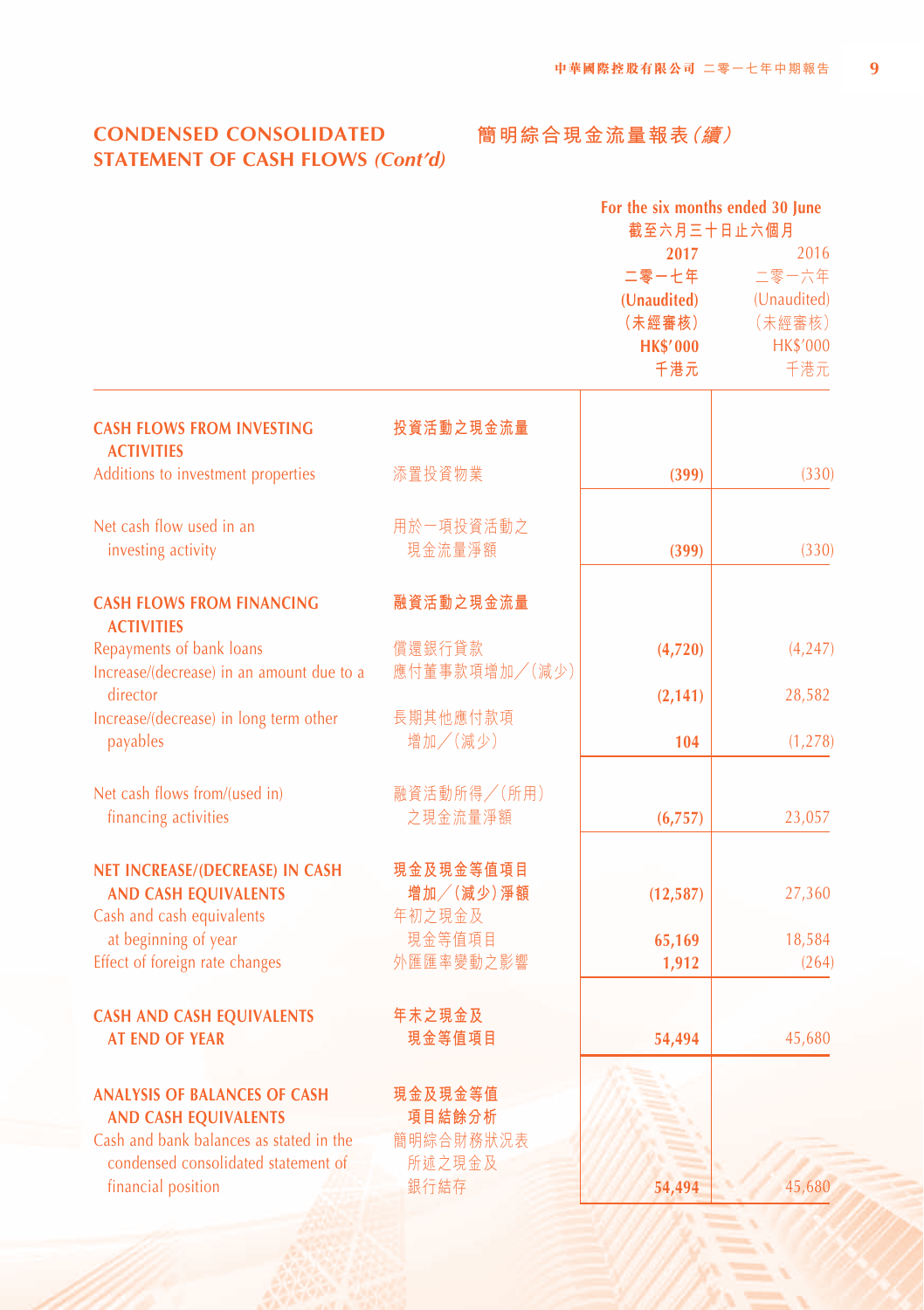# **1. BASIS OF PREPARATION AND SIGNIFICANT ACCOUNTING POLICIES**

The condensed consolidated interim financial statements are prepared in accordance with Hong Kong Accounting Standard ("HKAS") 34 "Interim Financial Reporting". The accounting policies and basis of preparation adopted in the preparation of the interim financial statements are the same as those used in the annual financial statements for the year ended 31 December 2016, except in relation to the following new and revised Hong Kong Financial Reporting Standards ("HKFRSs") which also include HKASs and Interpretations, that affect the Group and are mandatory for the accounting period beginning on or after 1 January 2017:

| Amendments to HKAS 7 Disclosure Initiative    |                                  |
|-----------------------------------------------|----------------------------------|
| Amendments to HKAS 12 Recognition of Deferred |                                  |
|                                               | <b>Tax Assets for Unrealised</b> |
|                                               | Losses                           |

The adoption of these new and revised HKFRSs had no material effect on how the results and financial position for the current or prior accounting periods have been prepared and presented. Accordingly, no prior period adjustment has been required.

**1. 編製基準及主要會計政策**

本簡明綜合中期財務報表是按照香港會 計準則(「HKAS」)第34號「中期財務報 告」編製的。除了以下會影響本集團且於 二零一七年一月一日或之後開始的會計 期間強制採用的新訂及經修訂的香港財 務報告準則(「HKFRSs」,也包括HKASs 和詮釋),編製本中期財務報表所採用的 會計政策和編製基準均與截至二零一六 年十二月三十一日止年度的全年財務報 表一致:

| HKAS 7(修訂本)   | 主動披露           |
|---------------|----------------|
| HKAS 12 (修訂本) | 就未變現虧損確認遞延税項資產 |

採納新訂和經修訂HKFRSs對如何編製本 會計期間或過往會計期間之業績及財務 狀況並無重大影響。因此,毋須對過往 期間作出調整。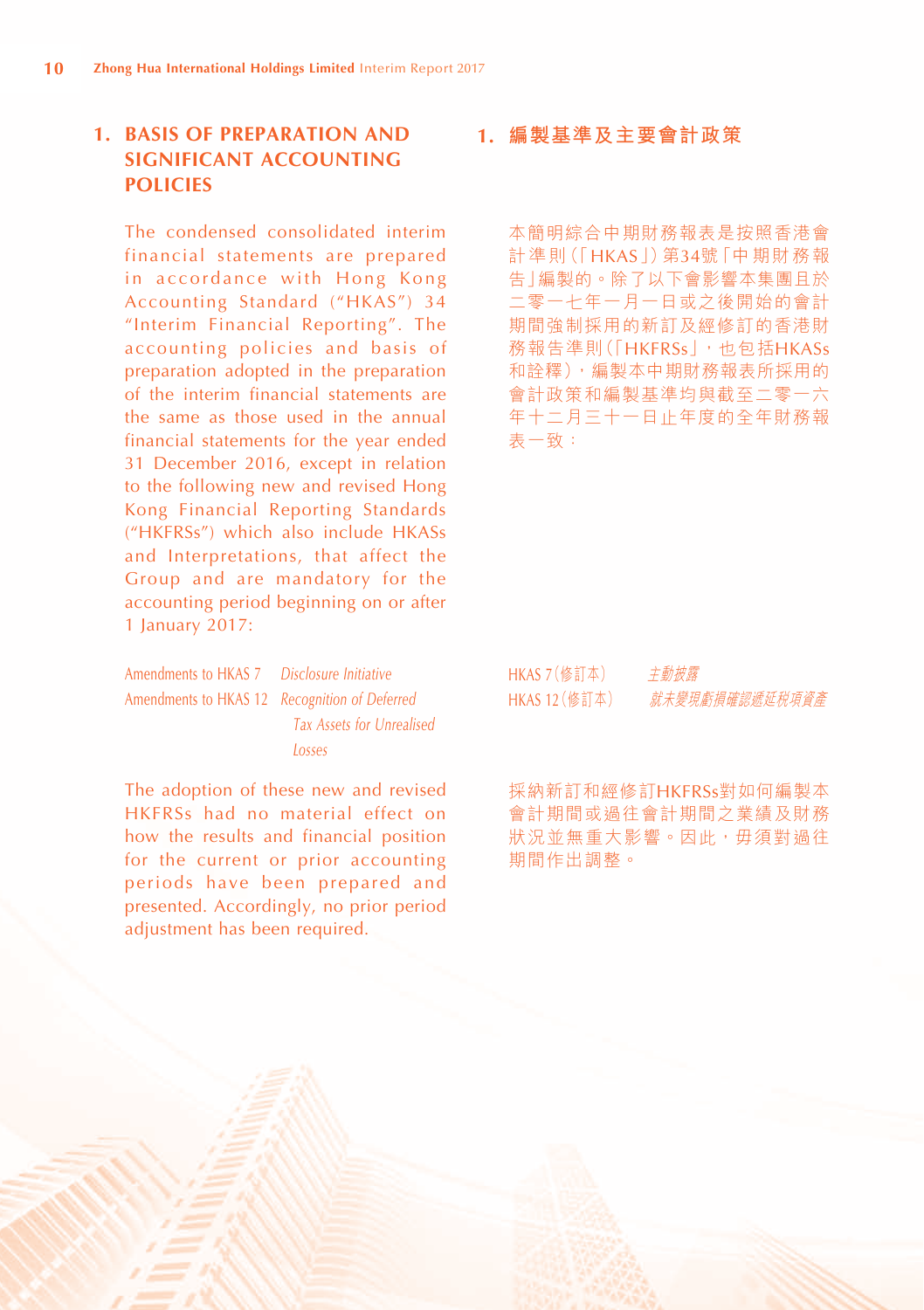#### **2. OPERATING SEGMENT INFORMATION**

For management purposes, the Group is organised into business units based on their services and two reportable operating segments as follows:

- (a) the property investment segment, which invests in properties located in the Mainland of the People's Republic of China ("Mainland China") for generating potential income from letting; and
- (b) the corporate and other segment, which provides management services to group companies.

The accounting policies of the operating segments are the same as those described in the Group's financial statements for the year ended 31 December 2016.

No geographical segment information is presented as over 90% of the Group's revenue is derived from customers based in Mainland China.

#### **2. 經營分類資料**

就管理而言,本集團按所提供之服務劃 分業務單位,兩個可報告經營分類如下:

- (a) 物業投資分類,就場地使用者產生收 入潛力於中華人民共和國大陸(「中 國大陸1)物業之投資;及
- (b) 企業及其他分類, 向集團公司提供 管理服務。

經營分類之會計政策與本集團截至二零 一六年十二月三十一日止年度之財務報 表所述者一致。

因本集團90%以上之收入源自中國大陸 之客戶,故並無呈報地區分類資料。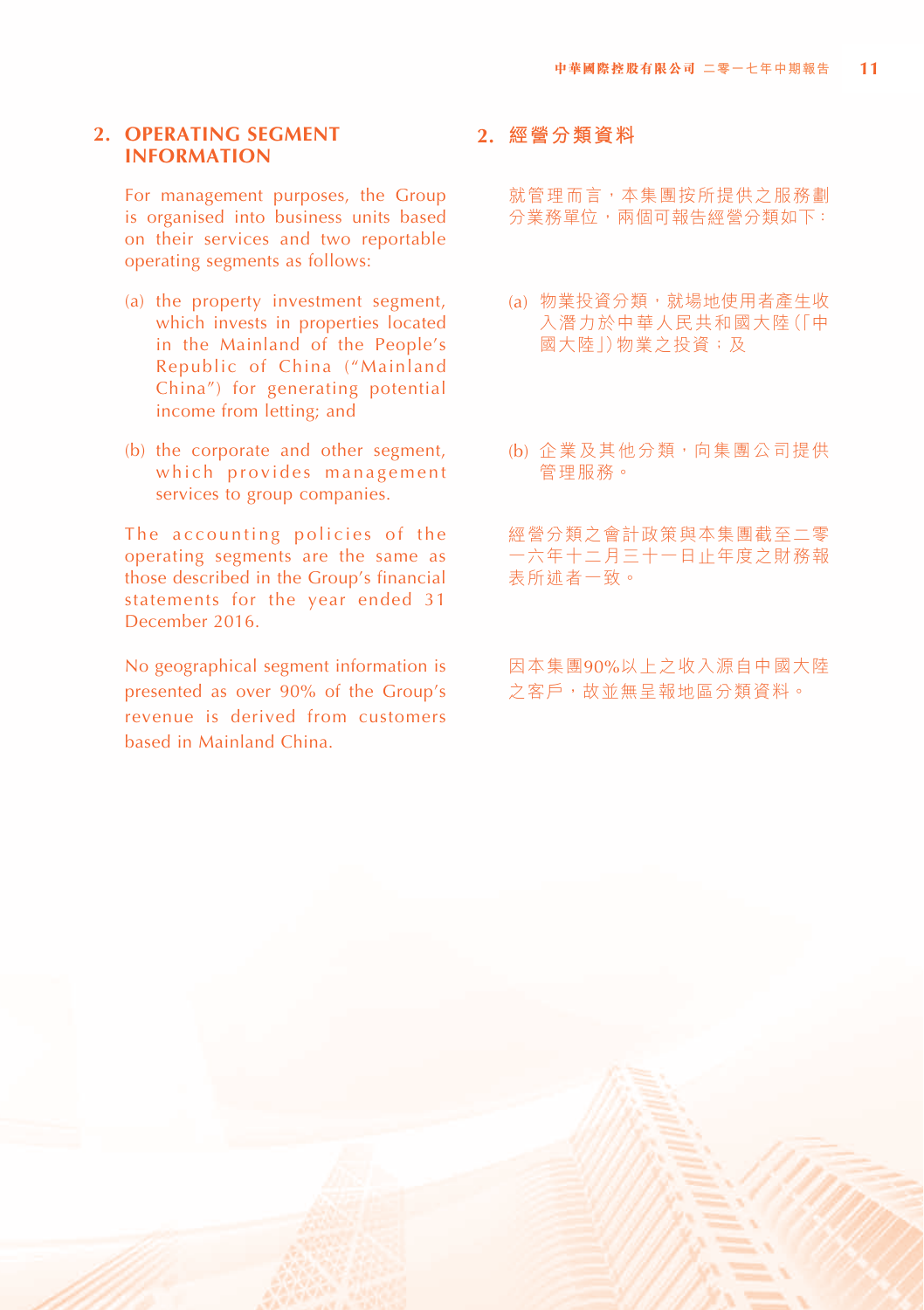# **2. OPERATING SEGMENT INFORMATION** *(Cont'd)*

The following table presents revenue and results information for the Group's operating segments:

#### **For the six months ended 30 June**

# **2. 經營分類資料(續)**

下表為本集團按經營分類呈列之有關收 入及業績之資料:

#### **截至六月三十日止六個月**

|                                       |                  |                 | <b>Property investment</b> |                          | Corporate and others |                 | <b>Total</b>    |
|---------------------------------------|------------------|-----------------|----------------------------|--------------------------|----------------------|-----------------|-----------------|
|                                       |                  |                 | 物業投資                       |                          | 公司及其他                |                 | 總計              |
|                                       |                  | 2017            | 2016                       | 2017                     | 2016                 | 2017            | 2016            |
|                                       |                  | 二零一七年           | 二零一六年                      | 二零一七年 二零一六年              |                      | 二零一七年           | 二零一六年           |
|                                       |                  | (Unaudited)     | (Unaudited)                | (Unaudited)              | (Unaudited)          | (Unaudited)     | (Unaudited)     |
|                                       |                  | (未經審核)          | (未經審核)                     | (未經審核)                   | (未經審核)               | (未經審核)          | (未經審核)          |
|                                       |                  | <b>HK\$'000</b> | <b>HK\$'000</b>            | <b>HK\$'000</b>          | <b>HK\$'000</b>      | <b>HK\$'000</b> | <b>HK\$'000</b> |
|                                       |                  | 千港元             | 千港元                        | 千港元                      | 千港元                  | 千港元             | 千港元             |
| Segment revenue:<br>Sales to external | 分類收入:<br>銷售予外界客戶 |                 |                            |                          |                      |                 |                 |
| customers                             |                  | 19,323          | 18,088                     | $\overline{\phantom{0}}$ |                      | 19,323          | 18,088          |
| Segment results                       | 分類業績             | 14,015          | 13,172                     | (7, 599)                 | (6, 810)             | 6,416           | 6,362           |
| Other income                          | 其他收入             |                 |                            |                          |                      | 182             | 191             |
| <b>Finance costs</b>                  | 財務費用             |                 |                            |                          |                      | (3, 444)        | (3,892)         |
| Profit before tax                     | 税前溢利             |                 |                            |                          |                      | 3,154           | 2,661           |
| Income tax expense 所得税開支              |                  |                 |                            |                          |                      | (2,670)         | (2,366)         |
| Profit for the period 期間溢利            |                  |                 |                            |                          |                      | 484             | 295             |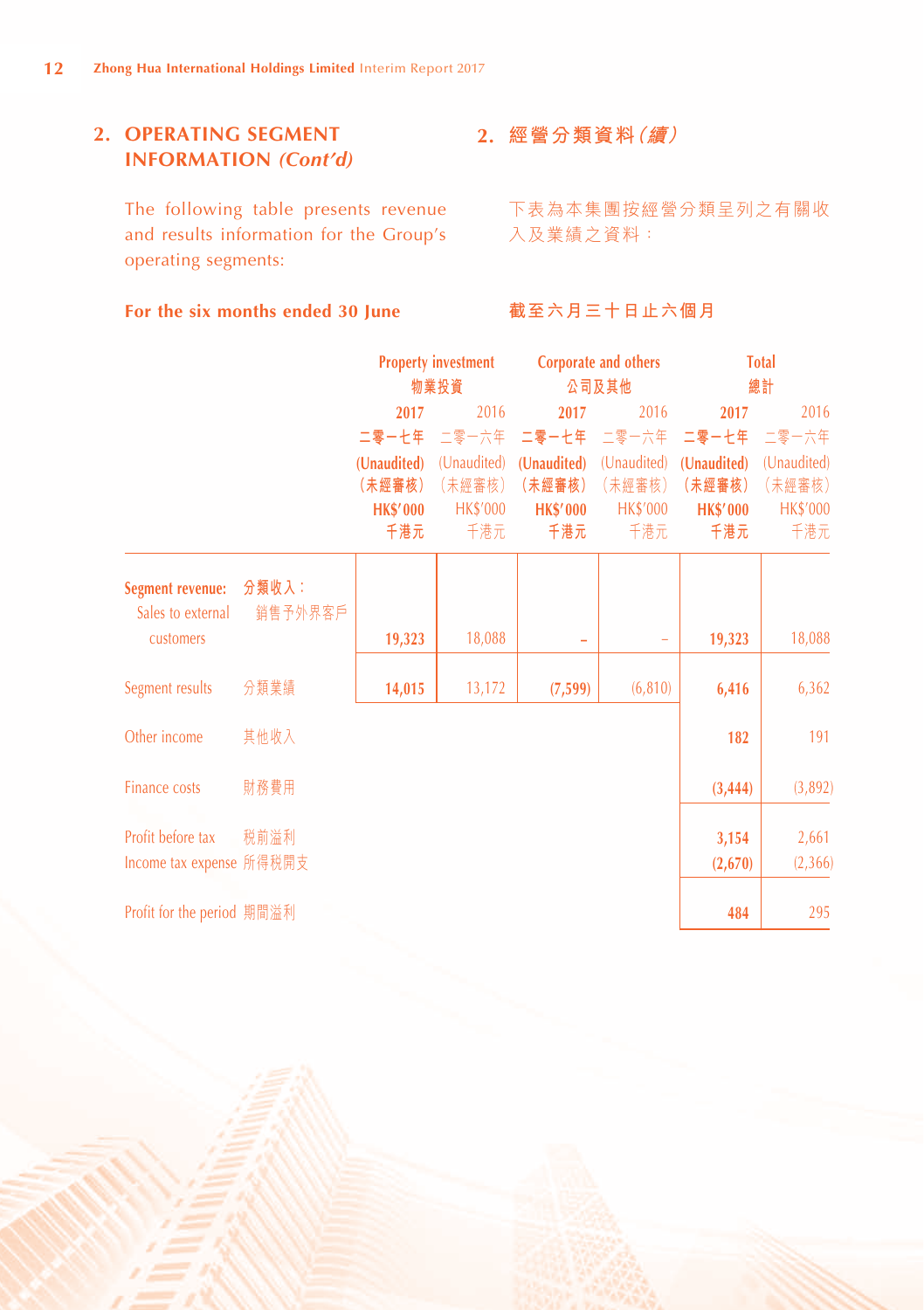# **2. OPERATING SEGMENT INFORMATION** *(Cont'd)*

#### **Information about major customers**

For the six months ended 30 June 2017 (the "Period"), aggregate revenue from four customers (2016: four) with each of whom transactions had exceeded 10% of the Group's total revenue amounted to HK\$19,323,000 (2016: HK\$18,088,000).

#### **3. FINANCE COSTS**

# **2. 經營分類資料(續)**

#### **有關主要客戶之資料**

截至二零一七年六月三十日止六個月 (「期間」),來自四名客戶(二零一六年: 四名)之總收入為19,323,000港元(二零 一六年:18,088,000港元),而與各客戶 進行之交易金額均已超逾本集團總收入 之10%。

# **3. 財務費用**

|                      |      | For the six months ended 30 June |                 |
|----------------------|------|----------------------------------|-----------------|
|                      |      | 截至六月三十日止六個月                      |                 |
|                      |      | 2017                             | 2016            |
|                      |      | 二零一七年                            | 二零一六年           |
|                      |      | (Unaudited)                      | (Unaudited)     |
|                      |      | (未經審核)                           | (未經審核)          |
|                      |      | <b>HK\$'000</b>                  | <b>HK\$'000</b> |
|                      |      | 千港元                              | 千港元             |
| Interest on:         | 利息:  |                                  |                 |
| <b>Bank loans</b>    | 銀行貸款 | 617                              | 915             |
| Loan from a director | 董事貸款 | 2,827                            | 2,977           |
|                      |      | 3,444                            | 3,892           |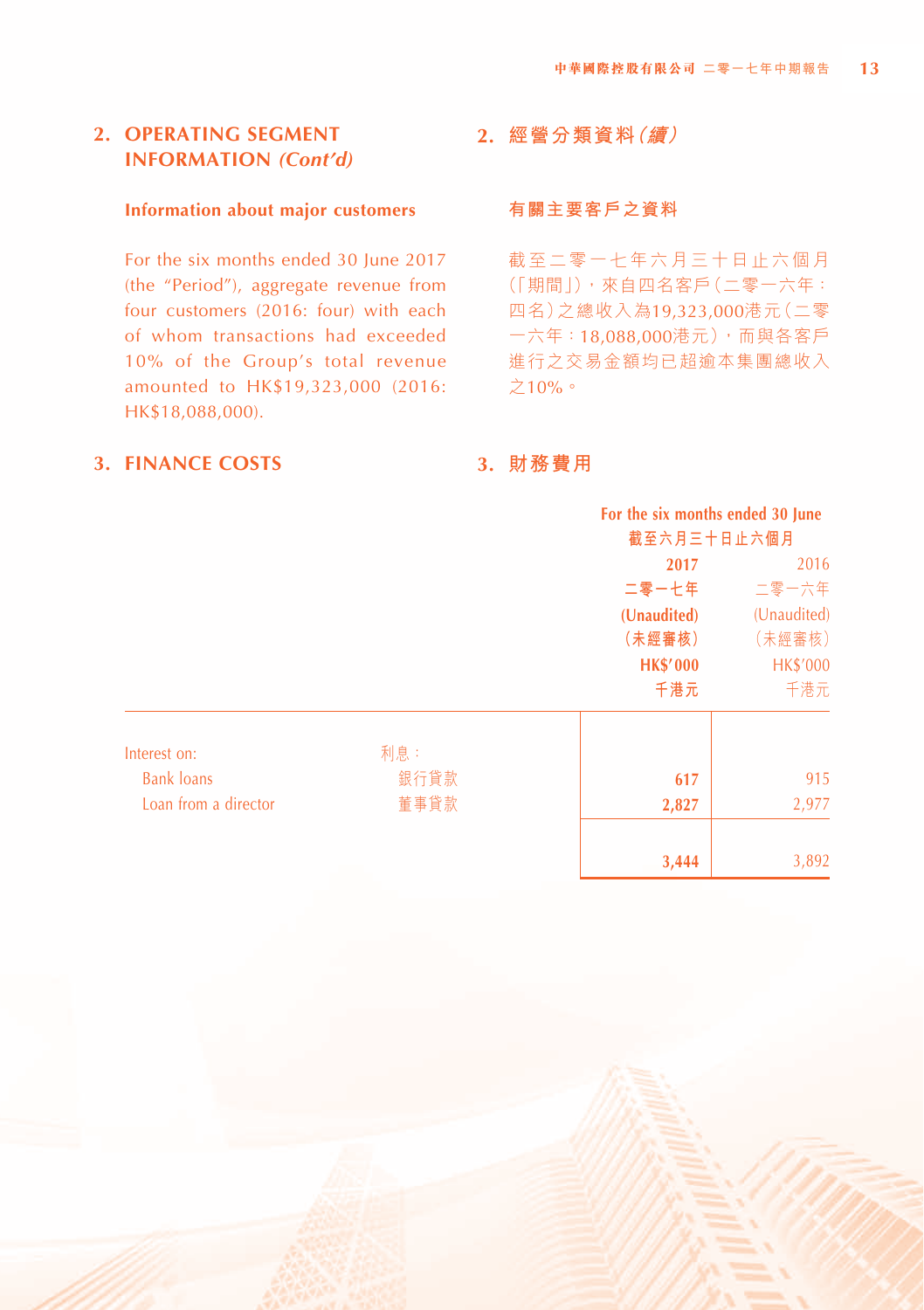# **4. PROFIT BEFORE TAX**

**4. 稅前溢利**

The Group's profit before tax is arrived at after charging/(crediting):

|                        |          | For the six months ended 30 June<br>截至六月三十日止六個月 |                 |
|------------------------|----------|-------------------------------------------------|-----------------|
|                        |          | 2017                                            | 2016            |
|                        |          | 二零一七年                                           | 二零一六年           |
|                        |          | (Unaudited)                                     | (Unaudited)     |
|                        |          | (未經審核)                                          | (未經審核)          |
|                        |          | <b>HK\$'000</b>                                 | <b>HK\$'000</b> |
|                        |          | 千港元                                             | 千港元             |
| Depreciation           | 折舊       | 127                                             | 188             |
| Interest income        | 利息收入     | (85)                                            | (36)            |
| Income from letting of | 場地使用者予投資 |                                                 |                 |
| investment properties  | 物業之收入    | (19, 323)                                       | (18,088)        |

**5. INCOME TAX EXPENSE**

# **5. 所得稅開支**

#### **For the six months ended 30 June 截至六月三十日止六個月**

|                                    | 俄王ハガニT日止ハ仙月     |                 |  |
|------------------------------------|-----------------|-----------------|--|
|                                    | 2017            | 2016            |  |
|                                    | 二零一七年           | 二零一六年           |  |
|                                    | (Unaudited)     | (Unaudited)     |  |
|                                    | (未經審核)          | (未經審核)          |  |
|                                    | <b>HK\$'000</b> | <b>HK\$'000</b> |  |
|                                    | 千港元             | 千港元             |  |
|                                    |                 |                 |  |
| 期內撥備:<br>Provision for the period: |                 |                 |  |

| Provision for the period: | 期内撥備: |       |       |
|---------------------------|-------|-------|-------|
| <b>Elsewhere</b>          | 其他地區  | 2.670 | 2,366 |

No provision for Hong Kong profits tax had been made as the Group did not generate any taxable profits in Hong Kong during the Period (2016: Nil).

由於本集團於期間並無在香港產生任何 應課税溢利,故未就香港利得税作出撥 備(二零一六年:無)。

本集團之稅前溢利乃經扣除╱(計入):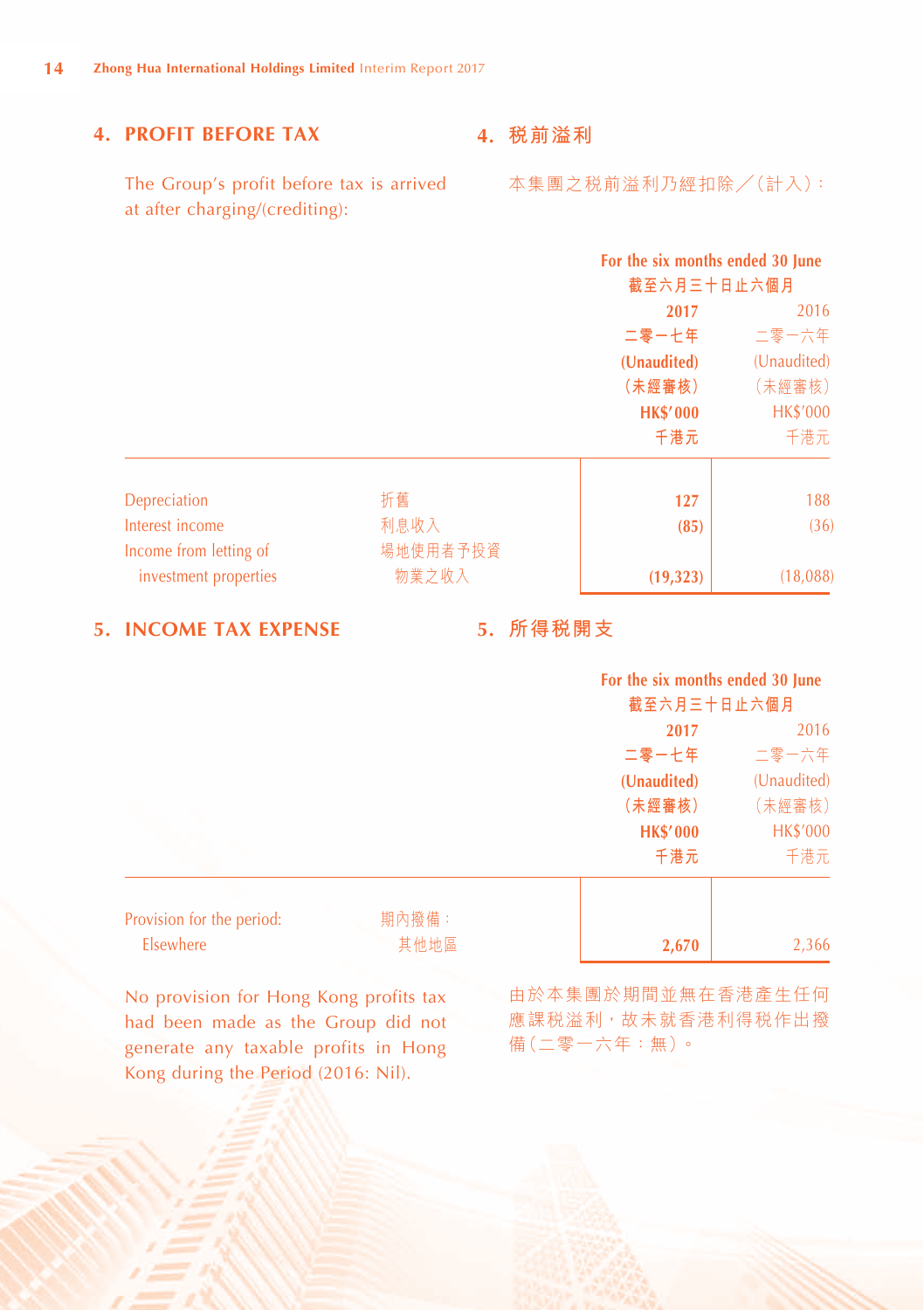#### **5. INCOME TAX EXPENSE** *(Cont'd)*

Taxes on profits assessable elsewhere have been calculated at the rates of tax prevailing in the countries in which the Group operates, based on existing legislation, interpretations and practices in respect thereof. The subsidiaries established in Mainland China are subject to income taxes at the rate of 25% (2016: 25%).

#### **6. INTERIM DIVIDEND**

The Directors do not recommend the payment of an interim dividend for the Period (2016: Nil).

# **7. LOSS PER SHARE ATTRIBUTABLE TO ORDINARY EQUITY HOLDERS OF THE COMPANY**

The calculation of basic loss per share for the Period is based on the loss attributable to ordinary equity holders of the Company of HK\$3,142,000 (2016: HK\$2,448,000) and the weighted average number of 605,616,520 (2016: 605,616,520) ordinary shares in issue during the Period.

During the six months ended 30 June 2017 and 2016, the Group had no potentially dilutive ordinary shares in issue.

# **5. 所得稅開支(續)**

其他地區應課稅溢利稅項根據本集團經 營業務所在國家之現有法例、詮釋及慣 例,按該等國家之現行稅率計算。於中 國大陸成立之附屬公司須按利得稅稅率 25%(二零一六年:25%)繳稅。

#### **6. 中期股息**

董事會不建議派付期間之中期股息(二 零一六年:無)。

# **7. 本公司普通股權益持有人應佔每股 虧損**

期間每股基本虧損乃根據本公司普通股 權益持有人應佔虧損3,142,000港元(二 零一六年:2,448,000港元)及期間已發 行普通股之加權平均數605,616,520股 (二零一六年:605,616,520股)計算。

於截至二零一七年及二零一六年六月 三十日止六個月,本集團並無已發行潛 在攤薄普通股。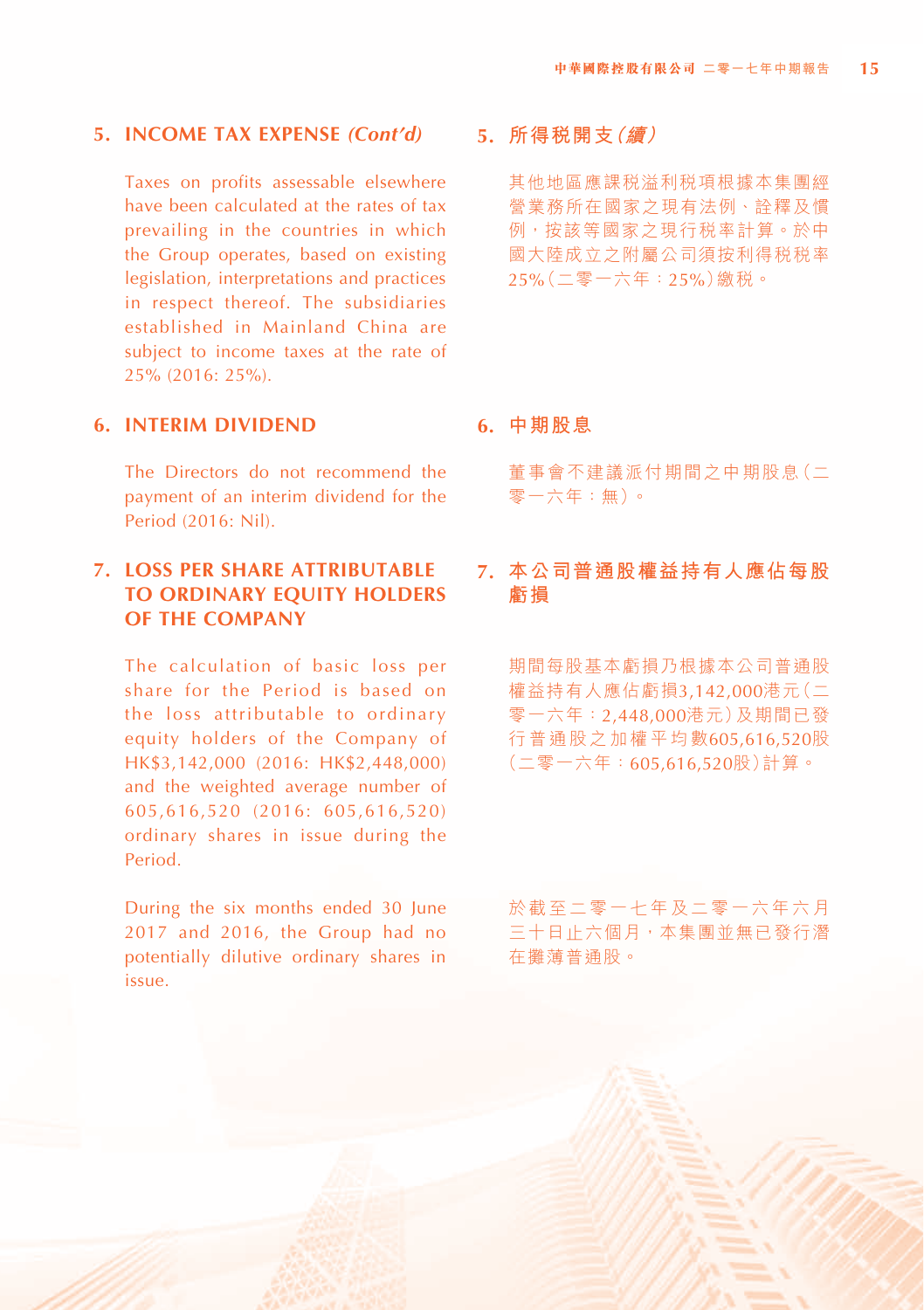# **8. TRADE RECEIVABLES**

An aged analysis of the Group's trade receivables at the end of the reporting period is as follows:

#### **8. 貿易應收款項**

本集團之貿易應收款項於報告期完結日 之賬齡分析如下:

|                 |      | 30 June 2017    |               | 31 December 2016 |       |
|-----------------|------|-----------------|---------------|------------------|-------|
|                 |      | 二零一七年六月三十日      |               | 二零一六年十二月三十一日     |       |
|                 |      | (Unaudited)     |               | (Audited)        |       |
|                 |      |                 | (未經審核)        |                  | (經審核) |
|                 |      | <b>HK\$'000</b> | $\frac{0}{0}$ |                  | $\%$  |
|                 |      | 千港元             | 百分比           | 千港元              | 百分比   |
| Within 6 months | 6個月內 | 12,131          | 100           | 1,151            | 100   |

The Group generally grants a credit term of 3 months to 12 months to its customers.

The age of the Group's trade receivables is based on the date of recognition of turnover and the due date of instalments as stipulated in the sale contracts. The Group does not hold any collateral or other credit enhancements over its trade receivable balances. Trade receivables are non-interest-bearing.

本集團一般授予其客戶3個月至12個月信 貸期。

本集團貿易應收款項之賬齡根據營業額 確認日及銷售合同所列分期付款到期日 計算。本集團並無就其貿易應收款項餘 額持有任何抵押品或其他提升信貸質素 之物品。貿易應收款項為免息項目。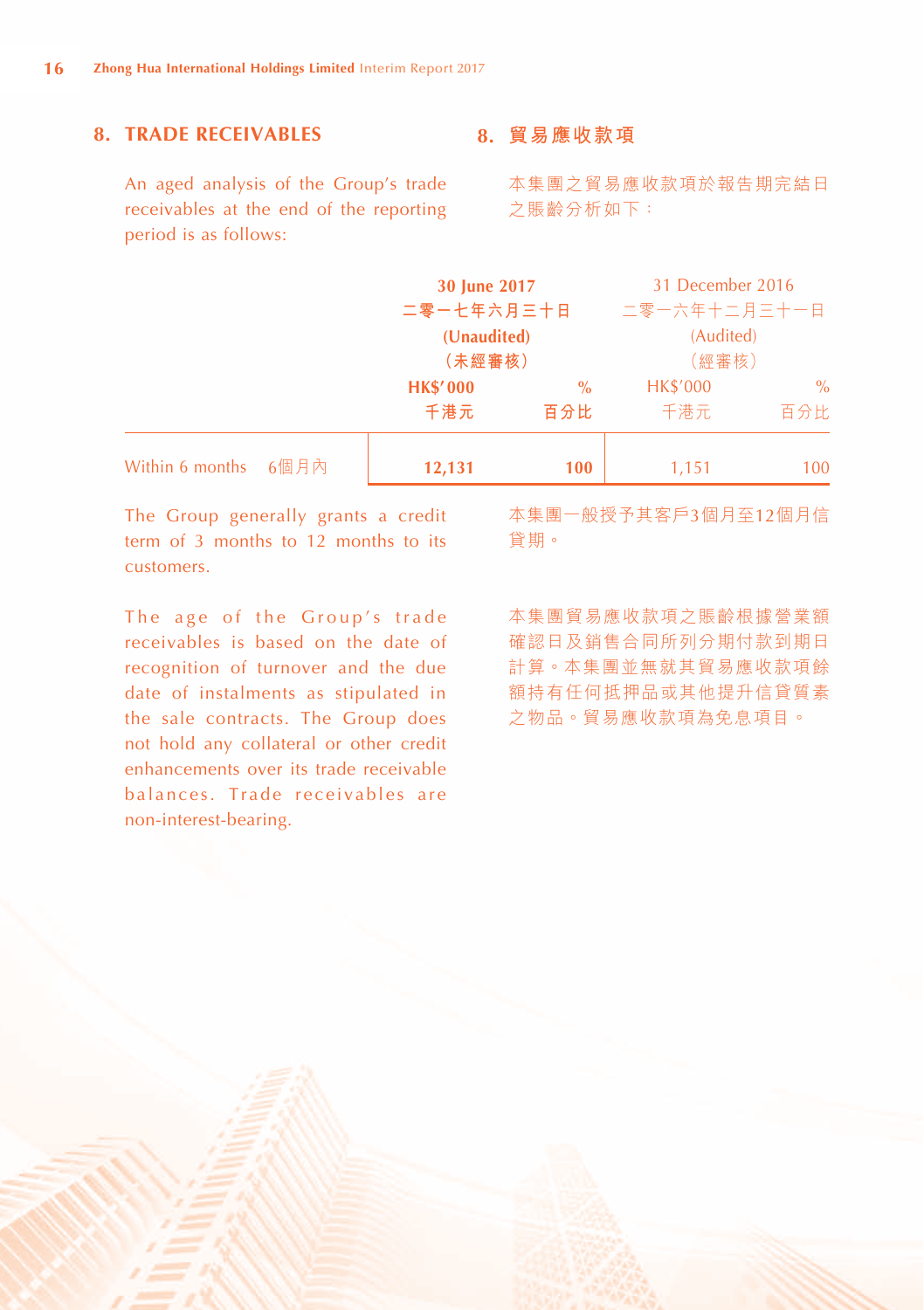# **9. TRADE PAYABLES**

An aged analysis of the Group's trade payables at the end of the reporting period is as follows:

# **9. 貿易應付款項**

本集團之貿易應付款項於報告期完結日 之賬齡分析如下:

|                      | 30 June 2017                     |     | 31 December 2016 |      |  |
|----------------------|----------------------------------|-----|------------------|------|--|
|                      | 二零一七年六月三十日                       |     | 二零一六年十二月三十一日     |      |  |
|                      | (Unaudited)                      |     | (Audited)        |      |  |
|                      | (未經審核)                           |     | (經審核)            |      |  |
|                      | <b>HK\$'000</b><br>$\frac{0}{0}$ |     | <b>HK\$'000</b>  | $\%$ |  |
|                      | 千港元                              | 百分比 | 千港元              | 百分比  |  |
|                      |                                  |     |                  |      |  |
| Within 1 year $-$ 年內 | 2,001                            | 100 | 1,931            | 100  |  |

The age of the Group's trade payables is based on the dates of the goods received or services rendered. The trade payables are non-interest-bearing. 本集團貿易應付款項之賬齡根據收取貨 物或提供服務當日起計算。貿易應付款 項為免息項目。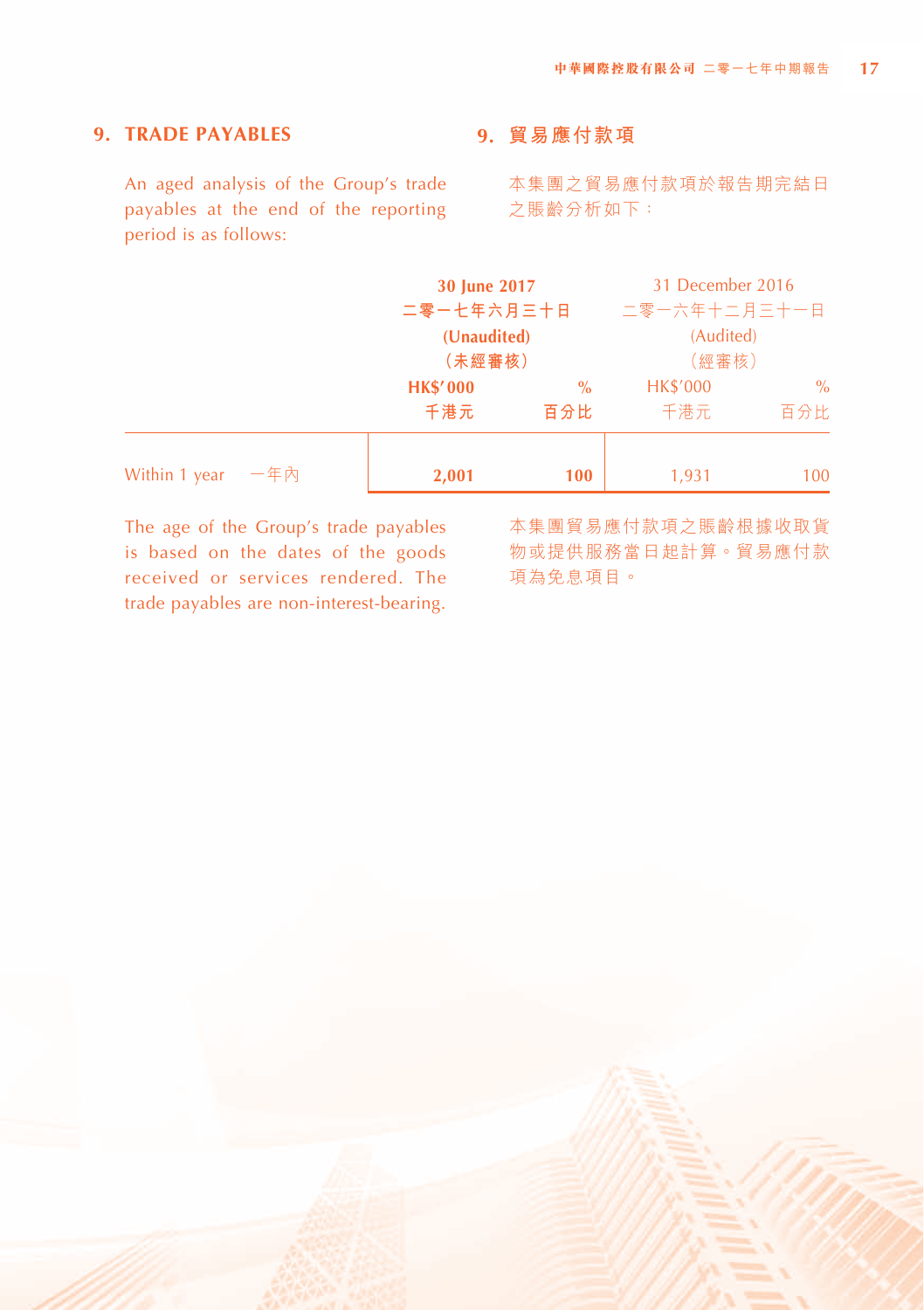# **10.CONTINGENT LIABILITIES**

At the end of the reporting period, the Group's contingent liabilities not provided for in the financial statements were as follows:

# **10.或然負債**

於報告期完結日,本集團並未於財務報 表作出撥備之或然負債如下:

|                               |           | 30 June         | 31 December     |
|-------------------------------|-----------|-----------------|-----------------|
|                               |           | 2017            | 2016            |
|                               |           | 二零一七年           | 二零一六年           |
|                               |           |                 | 十二月             |
|                               |           | 六月三十日           | 三十一日            |
|                               |           | (Unaudited)     | (Audited)       |
|                               |           | (未經審核)          | (經審核)           |
|                               |           | <b>HK\$'000</b> | <b>HK\$'000</b> |
|                               |           | 千港元             | 千港元             |
|                               |           |                 |                 |
| Guarantees given for mortgage | 就銀行向本集團物業 |                 |                 |
| loans granted by banks to     | 若干買家批出之   |                 |                 |
| certain purchasers of the     | 按揭貸款所作之   |                 |                 |
| Group's properties            | 擔保        | 139             | 139             |

# **11.PLEDGE OF ASSETS**

The Group had utilized bank loan facilities amounting to approximately HK\$17,838,000 (31 December 2016: HK\$21,773,000) as at 30 June 2017.

Certain investment properties and trade receivables of the Group were pledged to secure banking facilities utilised by the Group and an independent third party. In addition, the Company and one of its substantial shareholders also granted guarantees to these banking facilities.

As at 30 June 2017, the amount of investment properties and trade receivables under pledge were HK\$401,912,000 (31 December 2016: HK\$387,548,000) and HK\$56,000 (31 December 2016: HK\$1,151,000) respectively.

#### **11.資產抵押**

於二零一七年六月三十日,本集團已動 用銀行融資達約17,838,000港元(二零 一六年十二月三十一日:21,773,000港 元)。

本集團若干投資物業及貿易應收款項已 作抵押以獲得本集團及一名獨立第三方 動用的銀行融資。此外,本公司及其中 一名主要股東亦就該等銀行融資提供擔 保。

於二零一七年六月三十日,所抵押的 投資物業及貿易應收款項之金額為 401,912,000港 元(二 零 一 六 年 十 二 月 三十一日:387,548,000港元)及56,000 港元 (二零一六年十二月三十一日: 1,151,000港元)。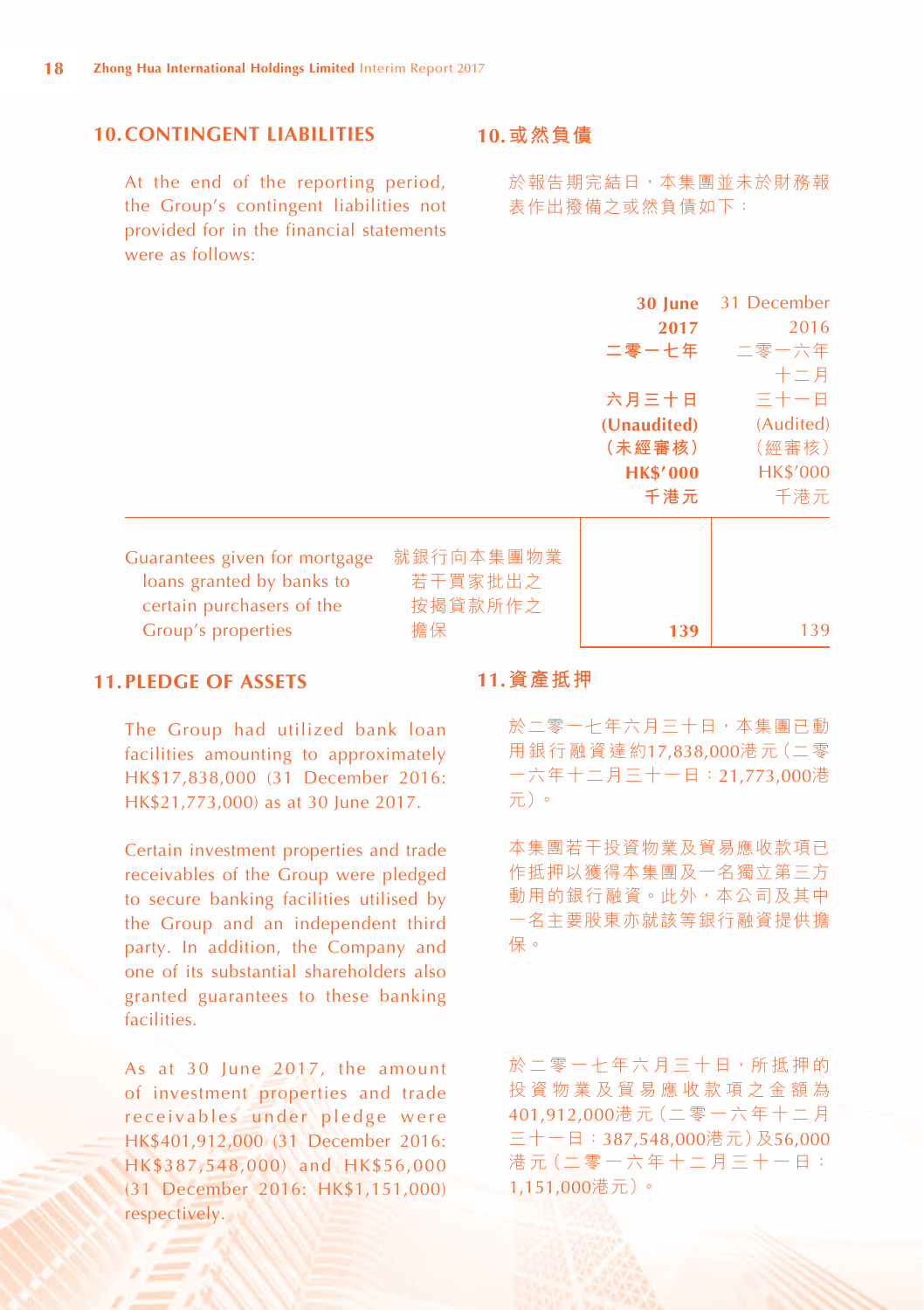# **12. OPERATING LEASE COMMITMENTS**

The Group leases its office properties in Hong Kong under operating lease arrangements with leases negotiated for terms ranging from one to two years.

At 30 June 2017, the Group had total future minimum lease payments under non-cancellable operating leases falling due as follows:

#### **12.經營租約承擔**

本集團根據經營租約安排租用香港辦公 室物業,所議定之租期介乎一至兩年。

於二零一七年六月三十日,根據於下列 期間到期之不可撇銷經營租約,本集團 之未來應付最低租金總額如下:

|                                                  |                |                 | <b>Group</b>        |
|--------------------------------------------------|----------------|-----------------|---------------------|
|                                                  |                |                 | 本集團                 |
|                                                  |                |                 | 30 June 31 December |
|                                                  |                | 2017            | 2016                |
|                                                  |                |                 | 二零一七年  二零一六年        |
|                                                  |                |                 | 六月三十日 十二月三十一日       |
|                                                  |                | (Unaudited)     | (Audited)           |
|                                                  |                | (未經審核)          | (經審核)               |
|                                                  |                | <b>HK\$'000</b> | <b>HK\$'000</b>     |
|                                                  |                | 千港元             | 千港元                 |
| Within one year<br>In the second to fifth years, | 於一年內<br>第二至第五年 | 1,999           | 2,039               |
| inclusive                                        | (包括首尾兩年)       |                 | 818                 |
|                                                  |                | 1,999           | 2,857               |

#### **13.COMMITMENTS**

At the end of the reporting period, the Group had contracted, but not provided for commitments in respect of construction works relating to investment properties amounting to approximately HK\$1,446,000 (31 December 2016: HK\$1,746,000).

# **13.承擔**

於報告完結日,本集團已就投資物業相 關之建築工程已訂約,但尚未撥備之承 擔約為1,446,000港元(二零一六年十二 月三十一日:1,746,000港元)。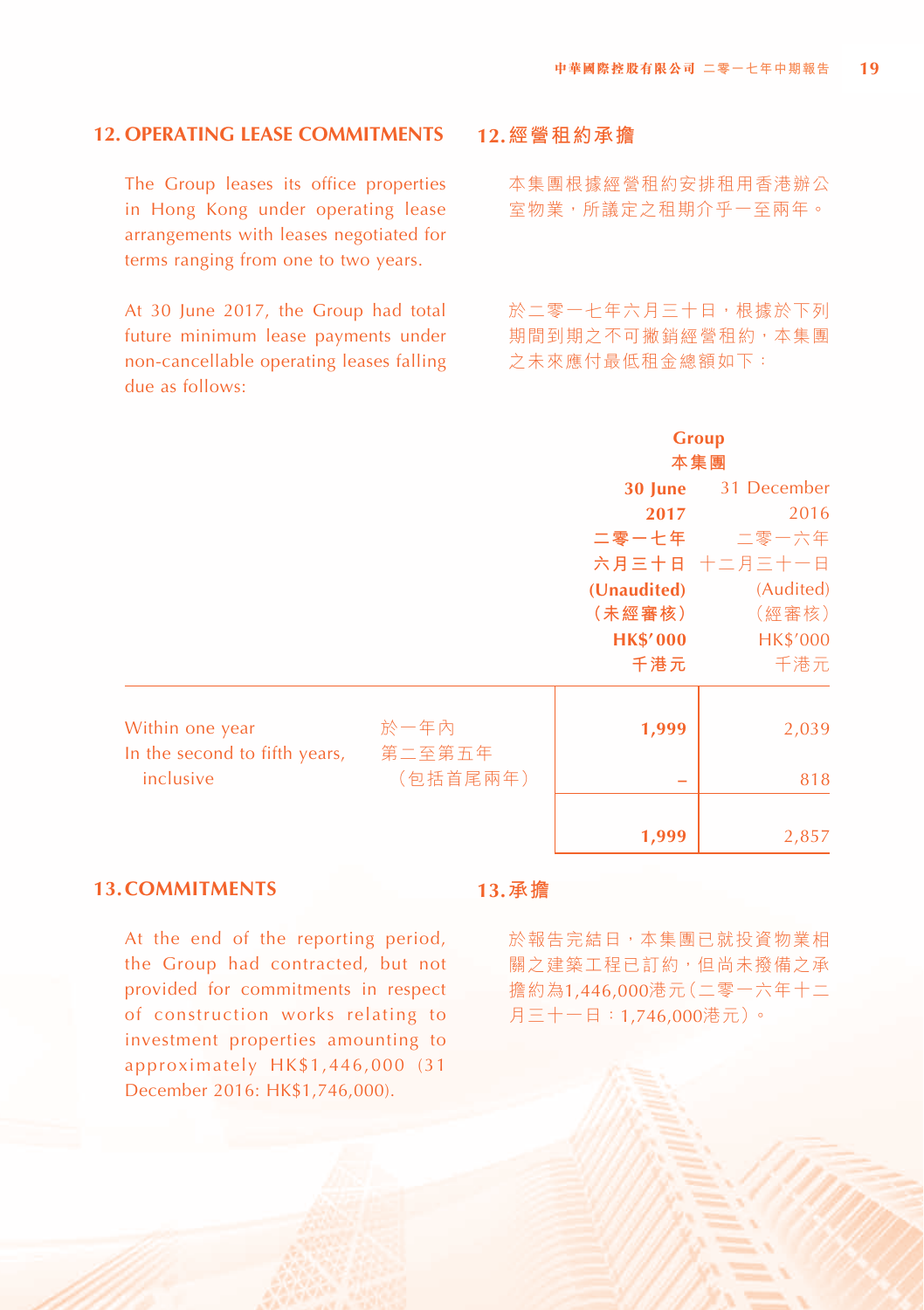#### **14. LITIGATIONS**

(a) Pursuant to the terms of the relevant joint venture agreement, the joint venture period of Guangzhou Zheng Da Real Estate Development Company Limited(廣 州 市 正 大 房 地 產 開 發 有 限 公 司)("GZ Zheng Da") was initially set for a term of 15 years commencing from 31 December 1993 to 31 December 2008 and can be further extended at the request of either foreign or sino partner upon maturity. In December 2008, both GZ Zheng Da and its foreign partner, Zheng Da Real Estate Development Company Limited(正 大 房 地 產 開 發 有 限 公 司 ) ("HK Zheng Da"), agreed to extend the joint venture period by 15 years with effect from 1 January 2009 in accordance with the provisions of the articles of GZ Zheng Da but its sino partner, 越 秀房地產開發經營公司 ("越秀國 企") had then become dormant a couple of years ago and therefore its consent could not be obtained. On the other hand, it appeared that another enterprise namely 越秀房 地產開發經營有限公司 ("越房私  $\hat{E}$ "), a privately owned enterprise, which acquired certain assets (but interest in GZ Zheng Da not included) from 越秀國企 some years ago, claimed that it had taken up certain interest in GZ Zheng Da from 越秀國企, but that was not the case. As such, in late December 2008, GZ Zheng Da served a writ against 越房私企 at the Guangdong Provincial Guangzhou Municipal Yuexiu District People's Court(廣東 省廣州市越秀區人民法院)("Yuexiu Court") demanding for confirmation of disqualification of 越房私企 from the sino partnership (if any) of the subject joint venture.

#### **14.訴訟**

(a) 按相關合作企業協議之條款,廣州 市正大房地產開發有限公司(「廣州 正 大」)之 合 作 期 限 由 一 九 九 三 年 十二月三十一日至二零零八年十二 月三十一日止初步為期十五年,並可 根據中外合作方任何一方於到期時 提出續期之要求。於二零零八年十二 月,廣州正大及其外資合作方正大房 地產開發有限公司(「香港正大」)均 已按廣州正大章程條文之規定,同 意延長合作期限十五年,由二零零 九年一月一日起生效, 但越秀房地 產開發經營公司(「越秀國企」),(中 方)當時在多年前已休止業務,因此 無法獲得其同意。另一方面,據稱另 一間名為越秀房地產開發經營有限 公司(「越房私企」)之企業(該公司為 私營公司,多年前曾向越秀國企購 入若干資產(但不包括廣州正大之任 何權益)聲稱其已從越秀國企取得廣 州正大之權益,但這並非實情。有鑑 於此,廣州正大於二零零八年十二 月下旬入禀廣東省廣州市越秀區人 民法院(「越秀區法院」),要求確認 取消越房私企在有關合作企業之中 方資格(如有)。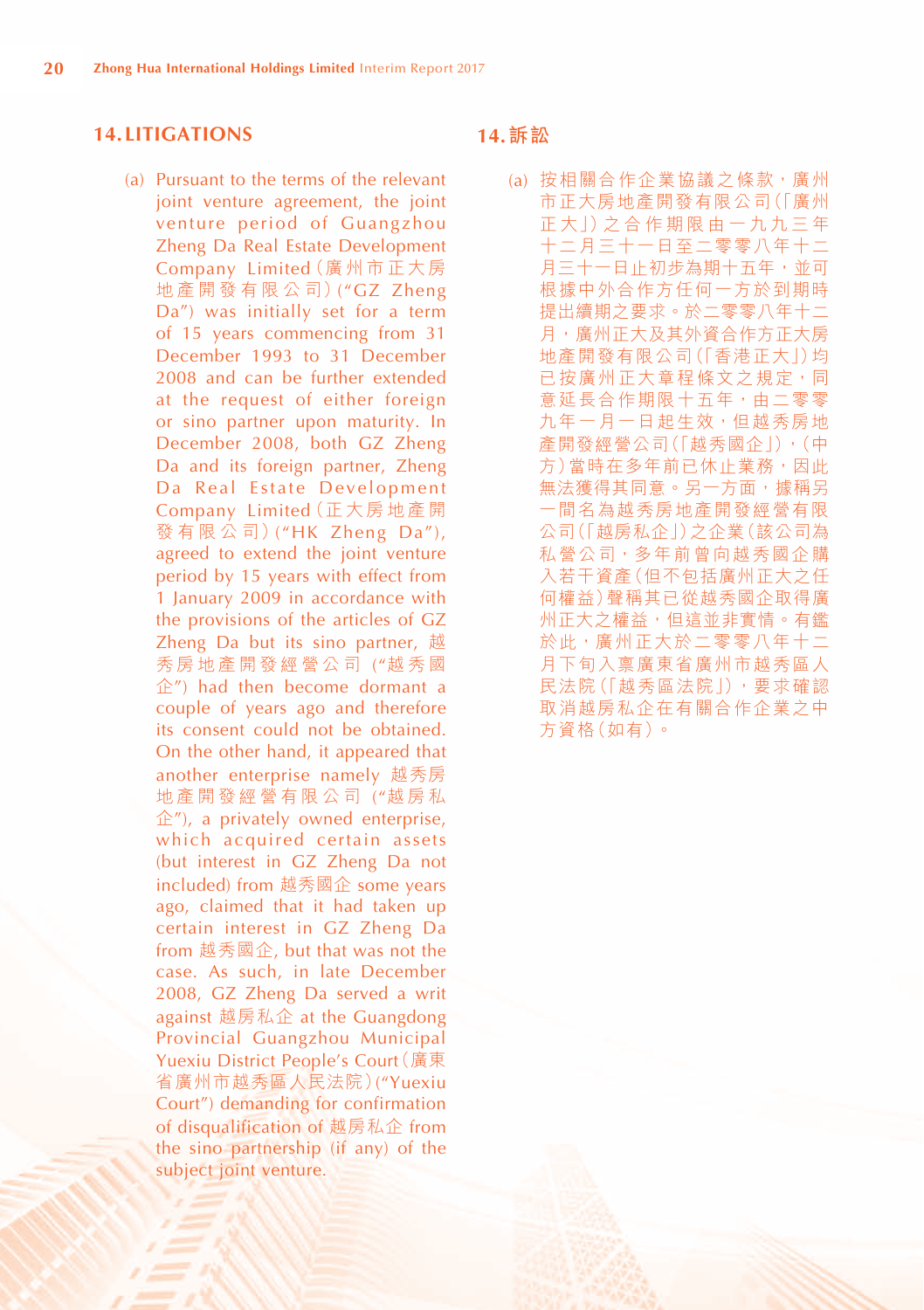#### (a) *(Cont'd)*

The relevant judgement was issued in July 2009 with rulings endorsing the forfeiture of the partnership qualification and legal entitlements of 越房私企 in the subject joint venture. 越房私企 then filed an appeal petition (the "Zheng Da Appeal") at the Guangdong Provincial Guangzhou Municipal Intermediate People's Court(廣東省 廣州市中級人民法院)("Guangzhou Court") in August 2009. A hearing was made in October 2009 and no further hearings had been made since then. Both GZ Zheng Da and HK Zheng Da have not yet received a valid judgement in writing issued by the Guangzhou Court in accordance with the relevant PRC laws and due judicial procedures. Both GZ Zheng Da and HK Zheng Da had dialogues with the relevant court officials from time to time and are looking forward to receiving a formal and legally valid verdict, notice or directive in relation to the Zheng Da Appeal to be granted by the Guangzhou Court or its higher court in accordance with the relevant PRC laws and due judicial procedures, but no such verdict or directive in proper manner was received up-to-date.

#### **14.訴訟(續)**

(a)  $(\frac{\pi}{6})$ 有關裁決已於二零零九年七月公佈, 認同越房私企已喪失有關合營企業 中合作資格及法律權利。其後,越房 私企於二零零九年八月向廣東省廣 州市中級人民法院(「廣州市中院」) 提出上訴(「正大上訴」)。於二零零 九年十月進行了一次聆訊後並無進 行任何聆訊。廣州正大及香港正大尚 未收到廣州市中院根據相關中國法 律及正當司法程序發出之書面有效 裁決。廣州正大及香港正大不時與法 院人員對話並現正等候廣州市中院 或更高級法院按相關中國法律及正 當司法程序就正大上訴作出正式而 在法律上有效之判決、通知或指示, 但至今尚未收到相關正式的判決或 指示。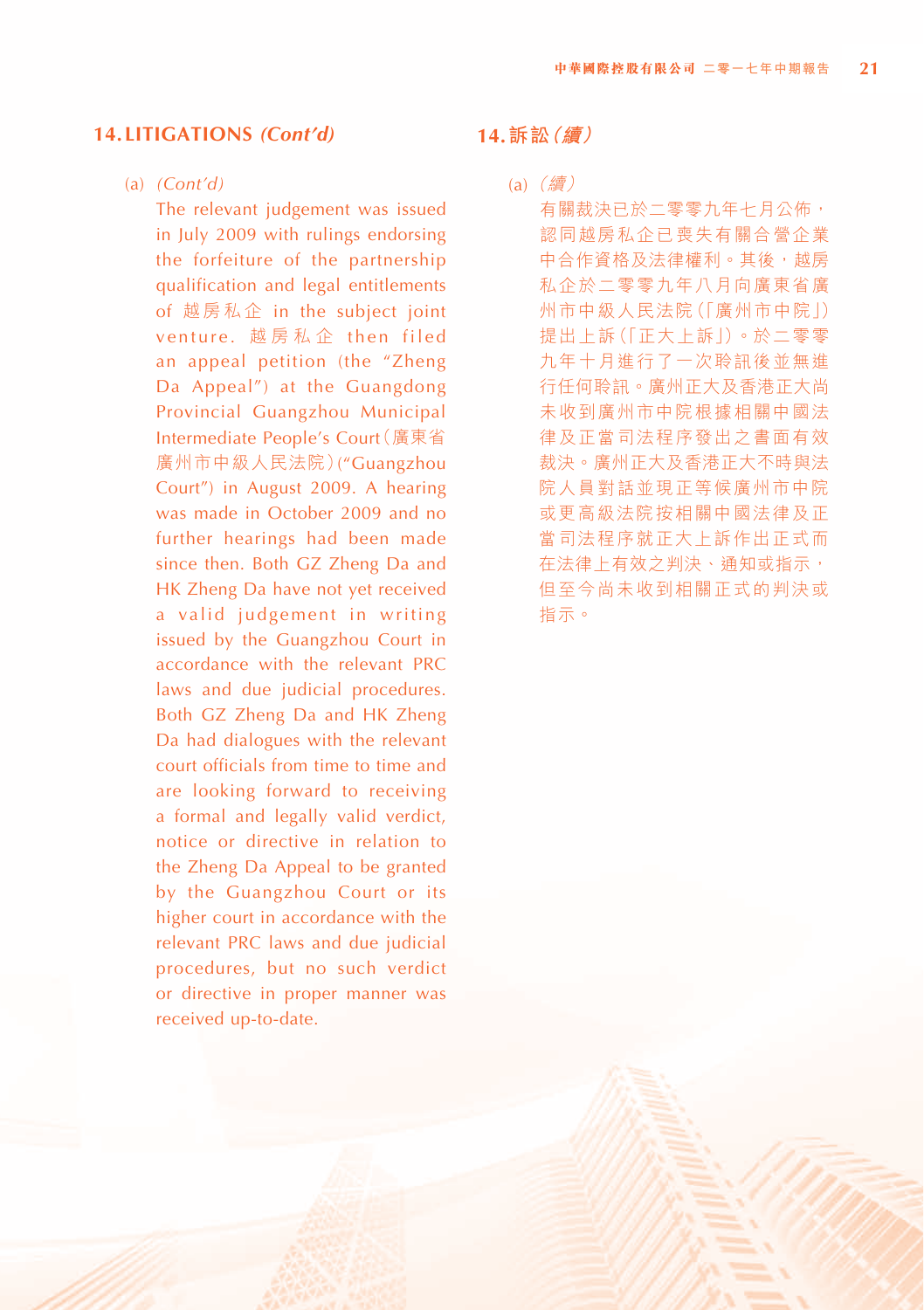#### (a) *(Cont'd)*

Taking into account the rulings granted by the Yuexiu Court in July 2009, the facts and legal grounds substantiated at the first hearing of the Zheng Da Appeal, and the opinion given by the PRC legal counsels and advisers, the Company remains optimistic in obtaining a favourable judgement in the Zheng Da Appeal.

Further details about the developments of, and events incidental to, the Zheng Da Appeal were disclosed in the Company's announcements dated 25 March 2013 and 27 June 2017.

(b) In October 2013, the Guangzhou Municipal Administration of National Resources and Property Bureau (廣州市國土資源和房屋管 理局) (the "Property Administrative Bureau") issued two rulings on property demolition (房屋拆遷決定 書) (the "Compensation Rulings") to GZ Zheng Da pertaining to two compensation and resettlement cases for property demolition (房屋拆遷補償安置個案). The Compensation Rulings concluded that GZ Zheng Da was liable to pay an one-off cash compensation in an aggregate amount of about RMB27,600,000 (equivalent to HK\$31,740,000 as at 30 June 2017) (the "Cash Compensation") to a group of claimants (the "Claimants").

# **14.訴訟(續)**

(a)  $(\frac{\pi}{6})$ 考慮到越秀區法院於二零零九年七 月作出之裁決、首次上訴聆訊上所 有經證實的事實及法律理據以及中 國律師及法律顧問作出的意見,本 公司對在正大上訴案件中獲得有利 判決仍然樂觀。

正大上訴之進展詳情及後續事項已 於日期為二零一三年三月二十五日 及二零一七年六月二十七日之本公 司公告內披露。

(b) 於二零一三年十月,廣州市國土資 源和房屋管理局(「房管局」)就兩宗 房屋拆遷補償安置個案,向廣州正 大發出兩份房屋拆遷決定書(「補償 決定」)。補償決定認為,廣州正大 須向一干申索人(「申索人」)等支付 一次性總額約人民幣27,600,000元 (於二零一七年六月三十日相當於 31,740,000港元)的現金補償(「現金 補償」)。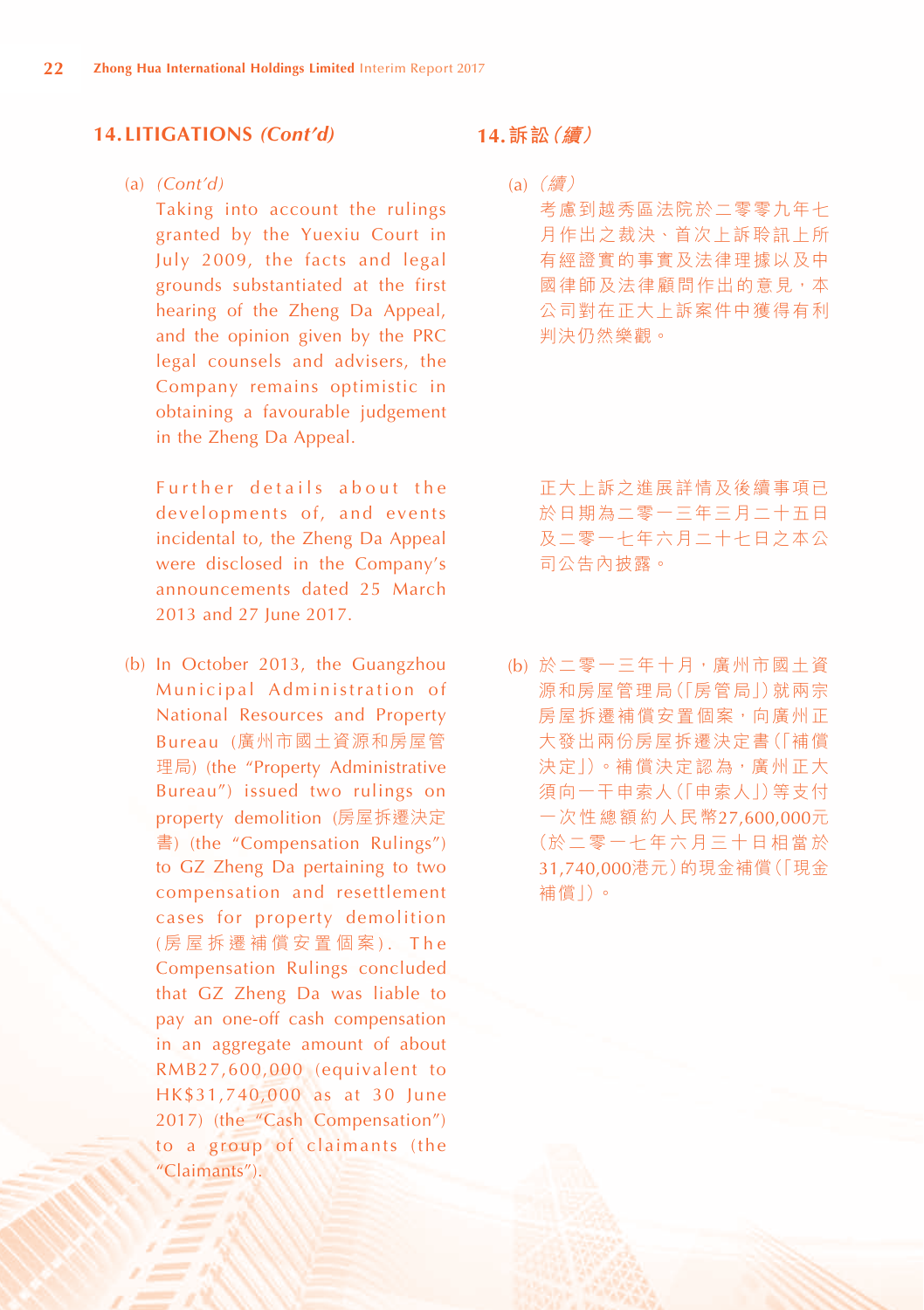#### (b) *(Cont'd)*

In March 2014, the Guangzhou Municipal People's Government (廣州市人民政府) (the "Guangzhou Government") issued two rulings on administrative review (行政覆議決 定書) revoking the Compensation Rulings. As a result, GZ Zheng Da's obligation of paying the Cash Compensation was discharged.

In June 2015, the Guangzhou Court issued two rulings on administrative proceedings ( 行 政 裁 定 書 ) declining the appeal made by the Claimants against the Guangzhou Government's rulings.

In December 2015, Guangdong Provincial Higher People's Court ( 廣 東 省 高 級 人 民 法 院 ) (the "Guangdong Court") issued two rulings on administrative proceedings (行政裁定書) to the effect that (i) the Guangzhou Court's rulings were withdrawn; and (ii) the Guangzhou Court was ordered to re-hear the Claimants' appeal against the Guangzhou Government's rulings. As at the date of this report, the re-trial was not yet heard.

# **14.訴訟(續)**

(b)(續) 於二零一四年三月,廣州市人民政 府(「廣州市政府」)發佈兩份行政覆 議決定書,撤銷補償決定。因此,廣 州正大支付現金補償之責任已解除。

於二零一五年六月,廣州市中院頒 佈兩項行政裁定書,駁回申索人針 對廣州市政府裁定的上訴。

於二零一五年十二月,廣東省高級人 民法院(「廣東省高院」)頒佈兩項行 政裁定書,宣佈(i)撤回廣州市中院的 裁決;及(ii)命令廣州市中院再審申 索人針對廣州市政府裁定的上訴。 於本報告日期,再審尚未開審。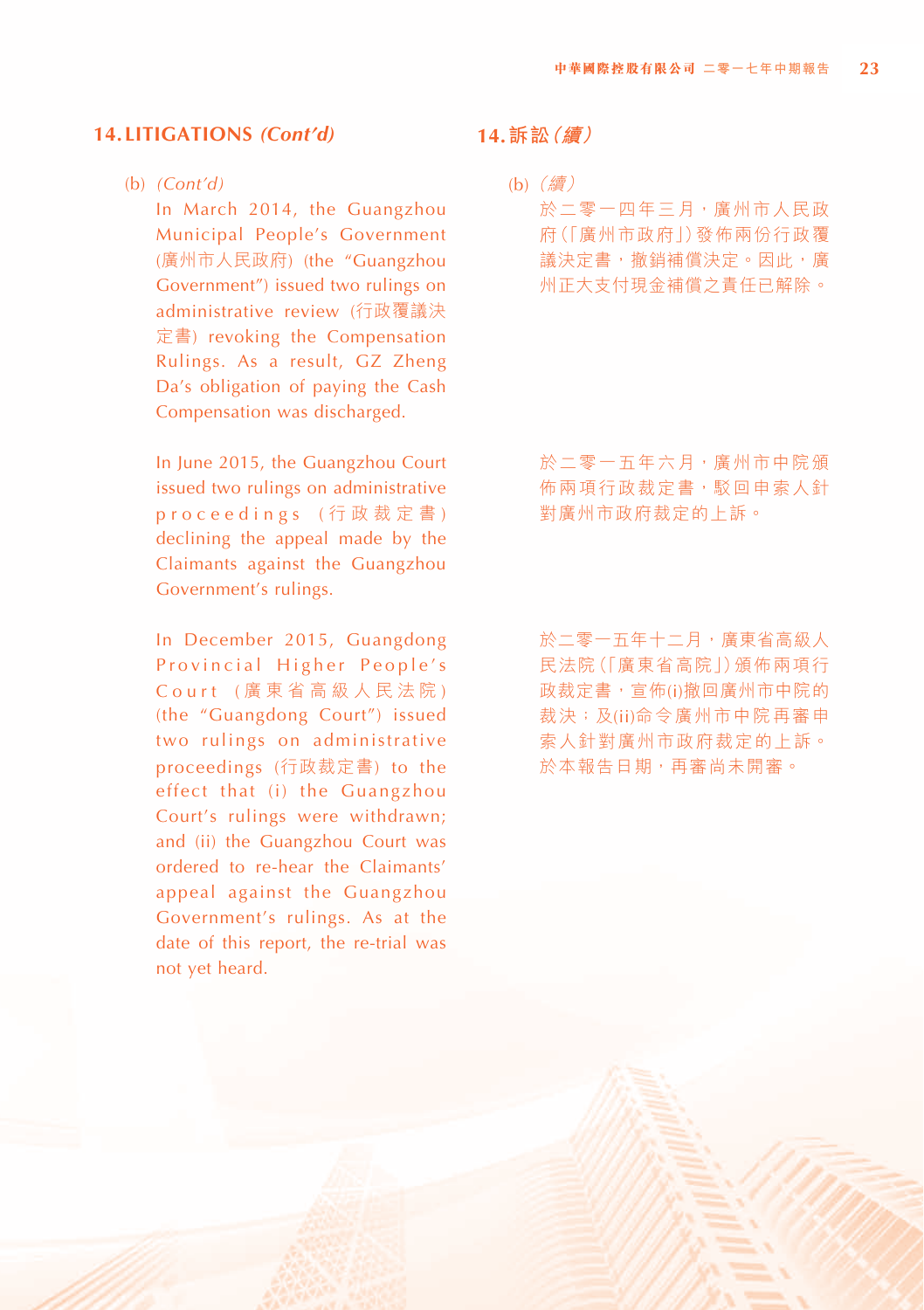#### (b) *(Cont'd)*

Taking into account the latest rulings granted by the Guangzhou Government, the facts and legal grounds substantiated, and the opinion given by the PRC legal counsels and adviser, the Company remains optimistic in obtaining a favourable judgement in the re-trial.

(c) In 2011, two plaintiffs, together with Chongqing Smart Hero Real Estate Development Company Limited ("CQ Smart Hero"), an indirect wholly-owned subsidiary of the Company, in its capacity as the third plaintiff, served a writ of summons against a third party (the "Third Party") at the Yuexiu Court in relation to a contract dispute (合 同糾紛). The case was subsequently redirected to the Guangzhou Court for trial for the reason of jurisdiction of court. In September 2013, the Guangzhou Court ruled that CQ Smart Hero was liable to pay an accrued interest in an aggregate amount of approximately RMB10,500,000 to the Third Party. Subsequently, CQ Smart Hero, together with two plaintiffs, filed an appeal against the Guangzhou Court's rulings at the Guangdong Court.

## **14.訴訟(續)**

(b)(續) 經考慮廣州市政府頒佈的最新裁定, 經證實的事實及法律依據,以及中 國法律顧問給出的意見,本公司對 在再審中獲得有利裁決表示樂觀。

(c) 於二零一一年,兩名原告,連同重 慶超霸房地產開發有限公司(「重慶 超霸」)(彼為本公司之間接全資附屬 公司)以第三原告身份,就一宗合同 糾紛在越秀區法院向第三方(「第三 方」)提出起訴。該案件隨後因法院 管轄權限理由被轉介至廣州市中院 審理。於二零一三年九月,廣州市中 院裁定,重慶超霸須向第三方支付 應計利息約人民幣10,500,000元。 重慶超霸連同兩名原告隨後於廣東 省高院針對廣州市中院的判決提起 上訴。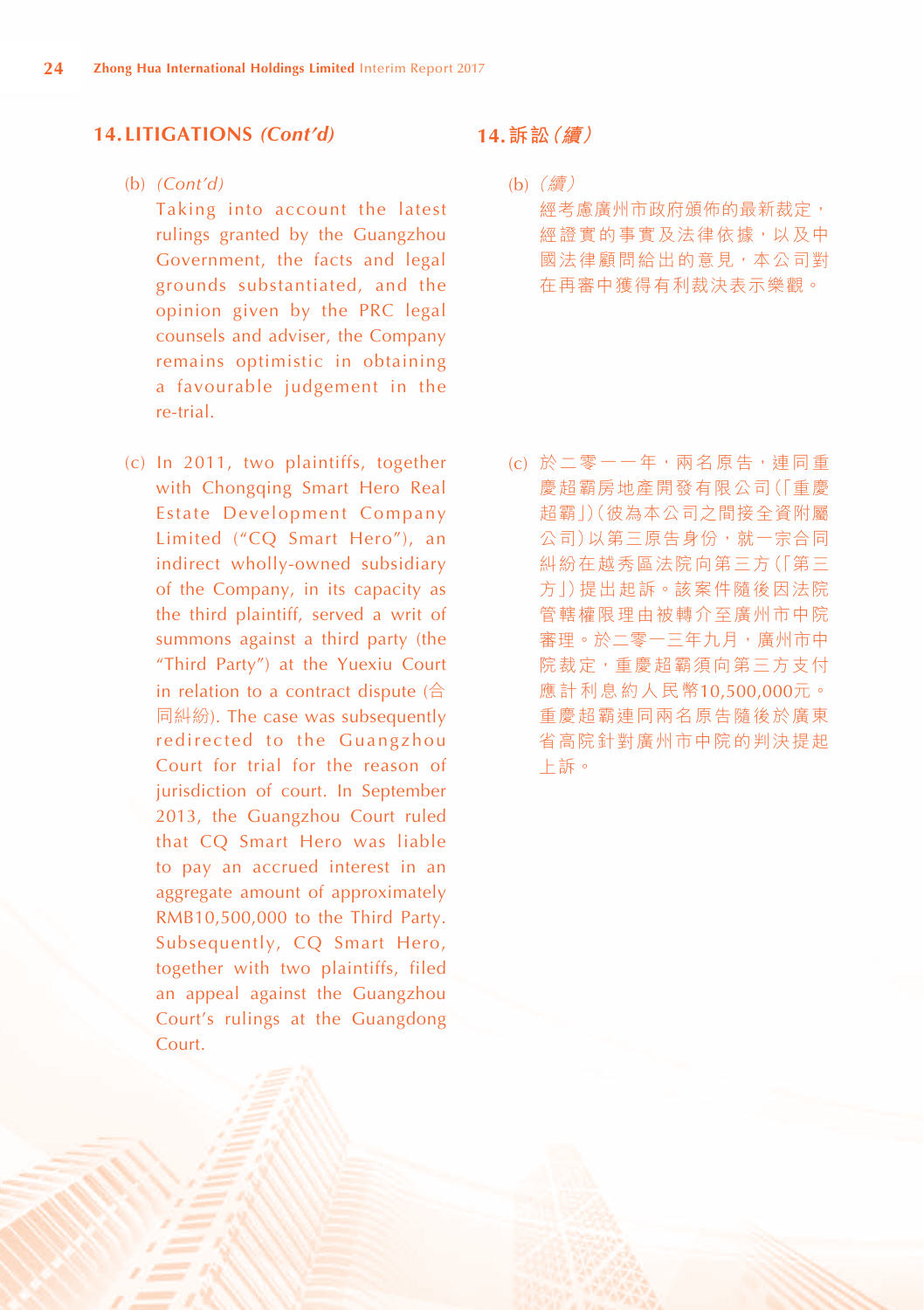#### (c) *(Cont'd)*

In June 2015, the Guangdong Court upheld the Guangzhou Court's rulings but the claim that was liable to be borne by CQ Smart Hero was reduced to approximately RMB4,200,000. The Guangdong Court's rulings are final and absolute unless being revoked by judicial review (復審).

The PRC legal counsel of CQ Smart Hero was of the view that judicial errors were made in the Guangdong Court's rulings and therefore were justifiable for pursuing judicial review (復審) with an aim to revoking its rulings. However, CQ Smart Hero, after careful and due considerations, concluded that additional management time and legal costs to be incurred would probably override the economic benefits to be derived from a favourable verdict of judicial review, if any, and resolved not to pursue the case further.

In February 2016, the Guangzhou Court confined the claim amount to approximately RMB3,743,000, and a provision of the same amount has been fully made in the Company's consolidated financial statements for the year ended 31 December 2015.

Since then, CQ Smart Hero is in the process of negotiation with the Third Party for settlement arrangement, and hence the claim remained unsettled as at 30 June 2017.

## **14.訴訟(續)**

(c)(續) 於二零一五年六月,廣東省高院維持 廣州市中院的原判,但重慶超霸承 擔的申索減少至約人民幣4,200,000 元。廣東省高院的裁定是最終決定, 除非經復審撤銷。

重慶超霸的中國法律顧問認為,廣東 省高院的裁定存在司法錯誤,因此 尋求復審以撤銷其裁定是合理的。 然而,重慶超霸經過審慎考慮後最 終認為,所產生的額外時間成本及 法律費用可能超過復審有利裁決帶 來的經濟利益(如有),並決定不再 繼續尋求復審。

於二零一六年二月,廣州市中院將 申索金額控制在約人民幣3,743,000 元,以及於本公司於截至二零一五 年十二月三十一日止年度綜合財務 報表已全數撥備相同金額。

自此,重慶超霸正在就償付安排與 第三方磋商,因此,於二零一七年六 月三十日,該申索金額仍未結清。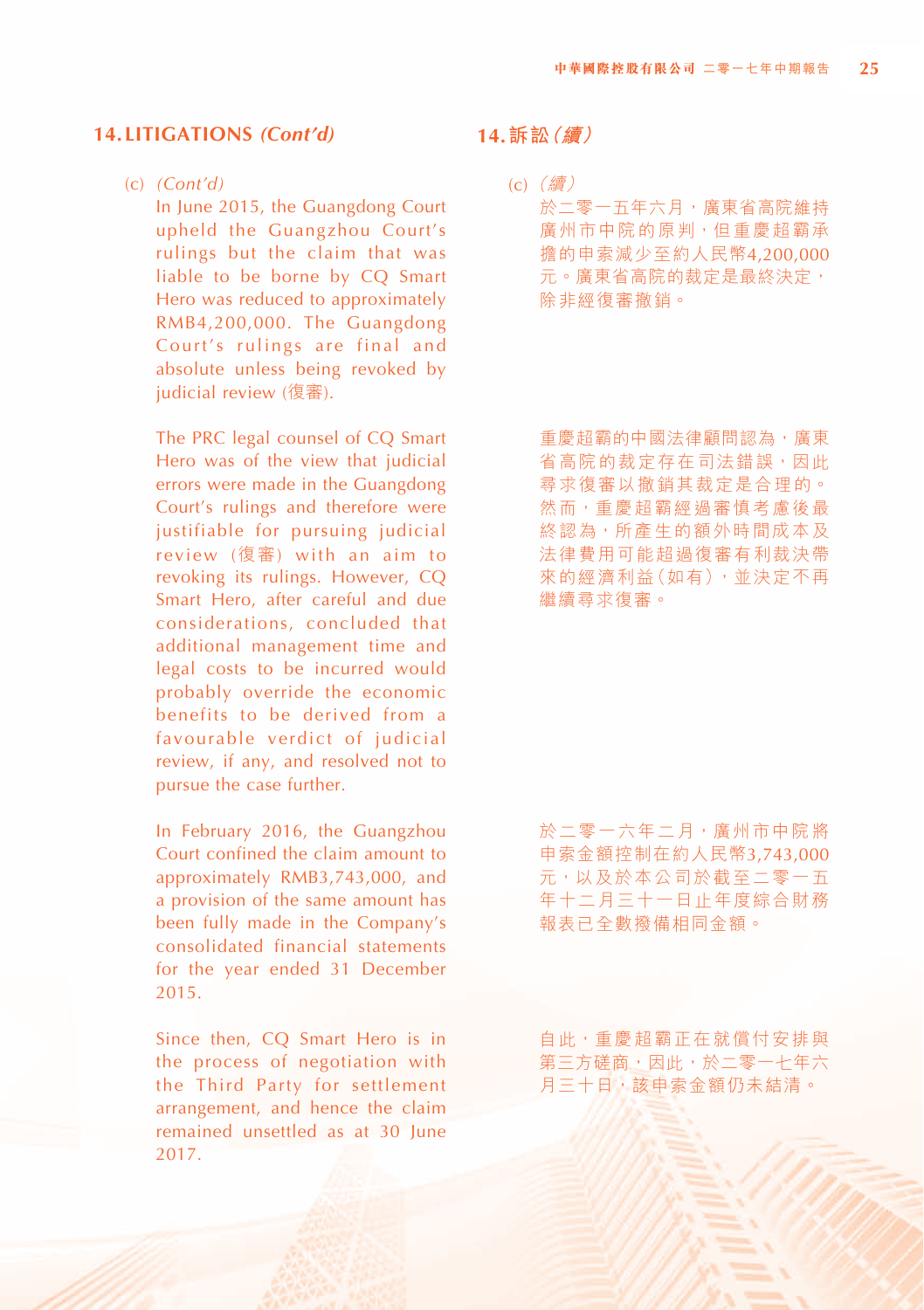(d) In April 2014, two civil claims were filed against CQ Smart Hero by a third party (the "CQ Third Party") at Chongqing Municipal Yuzhong District People's Court (重慶市 渝中區人民法院) (the "Yuzhong Court") for an aggregate amount of about RMB5,167,000 plus accrued interests and costs. According to the writs, the CQ Third Party claimed certain damages in relation to a tenancy agreement executed between CQ Smart Hero and another third party in 2007 (the "Lease"). The CQ Third Party is neither a party to the Lease nor the beneficial or registered owner of the subject property under the Lease but claims to be the assignee of the Lease.

In February and March 2015, the Yuzhong Court respectively ruled that CQ Smart Hero was liable to compensate to the CQ Third Party in respect of both claims (the "Claims"). CQ Smart Hero then filed two appeals against the Yuzhong Court's rulings at the Chongqing Municipal Fifth Intermediate People's Court (重慶市 第五中級人民法院) (the "Chongqing Court").

In May and August 2015, both appeals raised by CQ Smart Hero were turned down by the Chongqing Court. The Chongqing Court's rulings are final and absolute unless being revoked by judicial review (復審).

## **14.訴訟(續)**

(d) 於 二 零 一 四 年 四 月,一 名 第 三 方 (「重慶第三方」)於重慶巿渝中區人 民法院(「渝中區法院」)就總額約人 民幣5,167,000元加應計利息及成本 對重慶超霸提起兩項民事索賠。根 據該等令狀,重慶第三方就重慶超 霸與另一名第三方於二零零七年簽 訂之租賃合同(「租約」)申索若干損 害賠償。重慶第三方既非租約之訂 約一方,亦非租約項下標的物業之 實益或註冊擁有人,但其自稱為租 約之受讓人。

於二零一五年二月及三月,渝中區 法院分別裁定,重慶超霸須就兩項 申索(「該等申索」)向重慶第三方作 出賠償。重慶超霸在重慶市第五中 級人民法院(「重慶法院」)對渝中區 法院的裁決提出兩項上訴。

於二零一五年五月及八月,重慶超 霸提起的上訴遭重慶法院駁回。重 慶法院的裁定是最終決定,除非經 復審撤銷。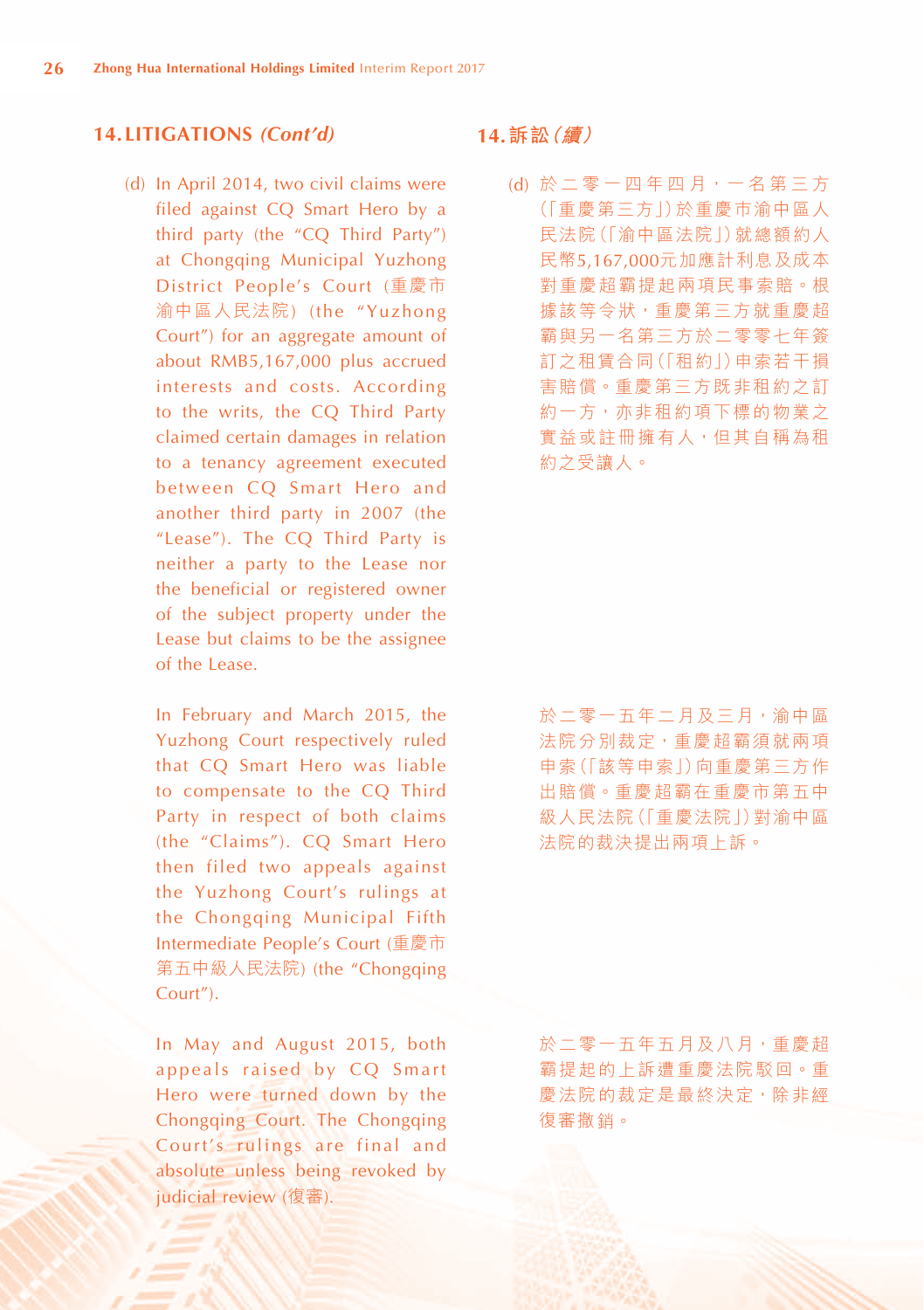#### (d) *(Cont'd)*

The PRC legal counsel of CQ Smart Hero was of the view that judicial errors were made in the Chongqing Court's rulings and therefore were justifiable for pursuing judicial reviews with an aim to revoking its rulings. However, CQ Smart Hero, after careful and due considerations, concluded that additional management time and legal costs to be incurred would probably override the economic benefits to be derived from a favourable verdict of judicial review, if any, and resolved not to pursue the case further.

The aggregate amount payable by CQ Smart Hero for the Claims would be approximately RMB2,467,000, and a provision of the same amount has been fully made in the Company's consolidated financial statements for the year ended 31 December 2015.

In September 2016, CQ Smart Hero fully settled the Claims to the CQ Third Party for discharging its legal obligations in full.

# **14.訴訟(續)**

(d)(續) 重慶超霸的中國法律顧問認為,重慶 法院的裁定存在司法錯誤,因此尋求 複審以撤銷其裁定是合理的。然而, **重慶超霸經過審慎考慮後最終認為,** 所產生的額外時間成本及法律費用 可能超過復審有利裁決帶來的經濟 利益(如有),並決定不再繼續尋求 復審。

重慶超霸應付申索總金額將約為人 民幣2,467,000元,以及於本公司於 截至二零一五年十二月三十一日止 年度綜合財務報表已全數撥備相同 金額。

於二零一六年九月,重慶超霸向重 慶第三方悉數結算索賠金額以充分 履行其法律責任。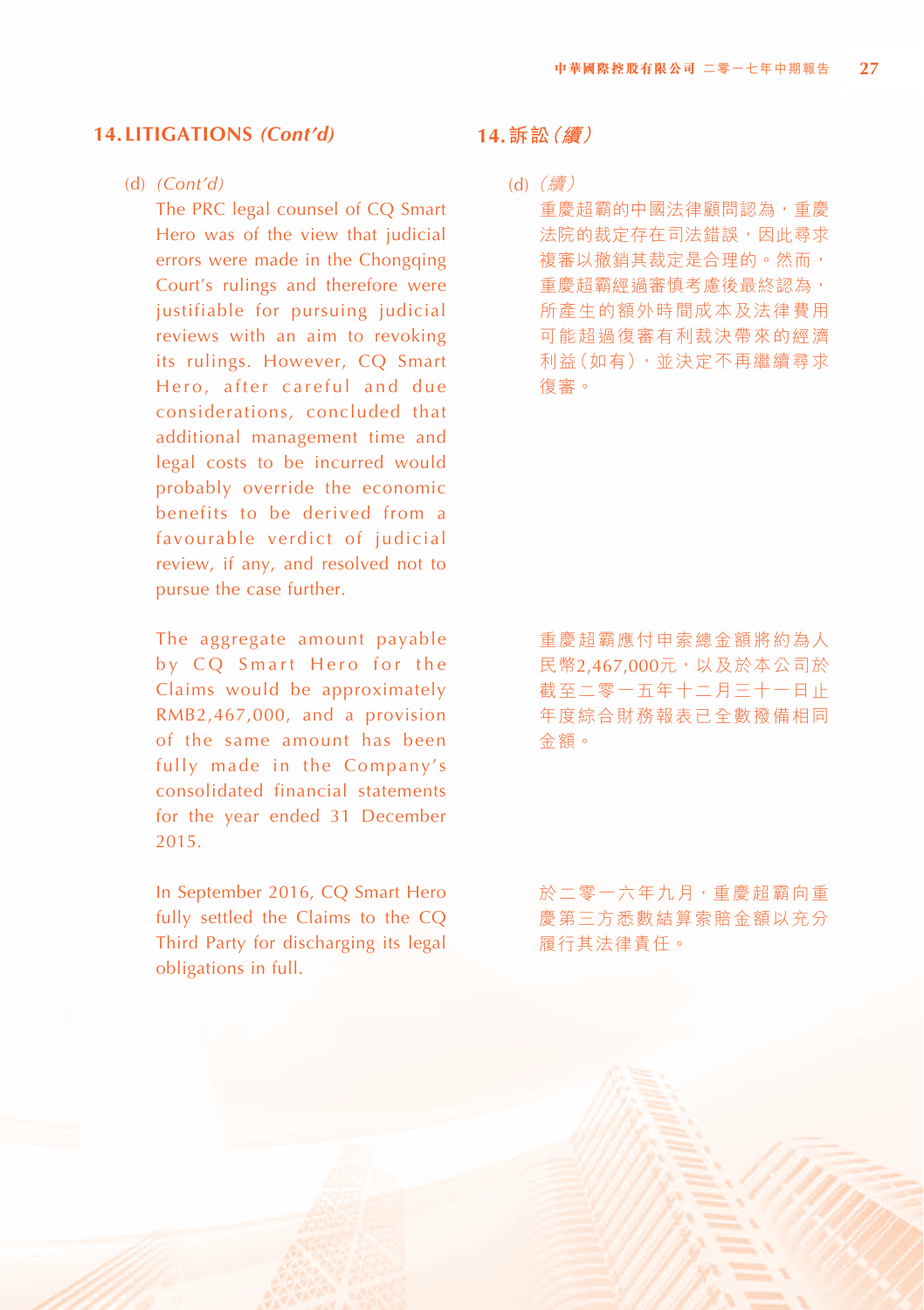(e) During the year ended  $31$ December 2015, the Guangzhou Urban Management Integrated Enforcement Bureau Yuexiu Sub-Bureau (廣州市城市管理綜合 執法局越秀分局) (the "Enforcement Bureau") issued a ruling on administrative disposition of illegal erection (違法建築行政處理決定 書) (the "Ruling") to GZ Zheng Da to the effect that a 2-storey non-permanent commercial podium with a total usable area of about 14,700 square meter situated in the Yuexiu District was required to be demolished by GZ Zheng Da. In the Ruling, the Enforcement Bureau concluded, inter alia, that the subject property was deemed as an illegal erection as its occupancy permit had been expired. The Ruling, however, did not elaborate further why the renewal of the occupancy permit was not granted.

#### **14.訴訟(續)**

(e) 截至二零一五年十二月三十一日止 年度,廣州市城市管理綜合執法局 越秀分局(「執法局」)向廣州正大發 出違法建築行政處理決定書(「決定 書」),要求廣州正大拆除位於越秀 區可用總面積約14,700平方米的2層 高非永久商業裙樓。在決定書中,執 法局認定(其中包括)因其佔用許可 證已屆滿,標的物業被視作違法建 築。然而,決定書並未詳細解釋佔用 許可證沒有獲批續期的原因。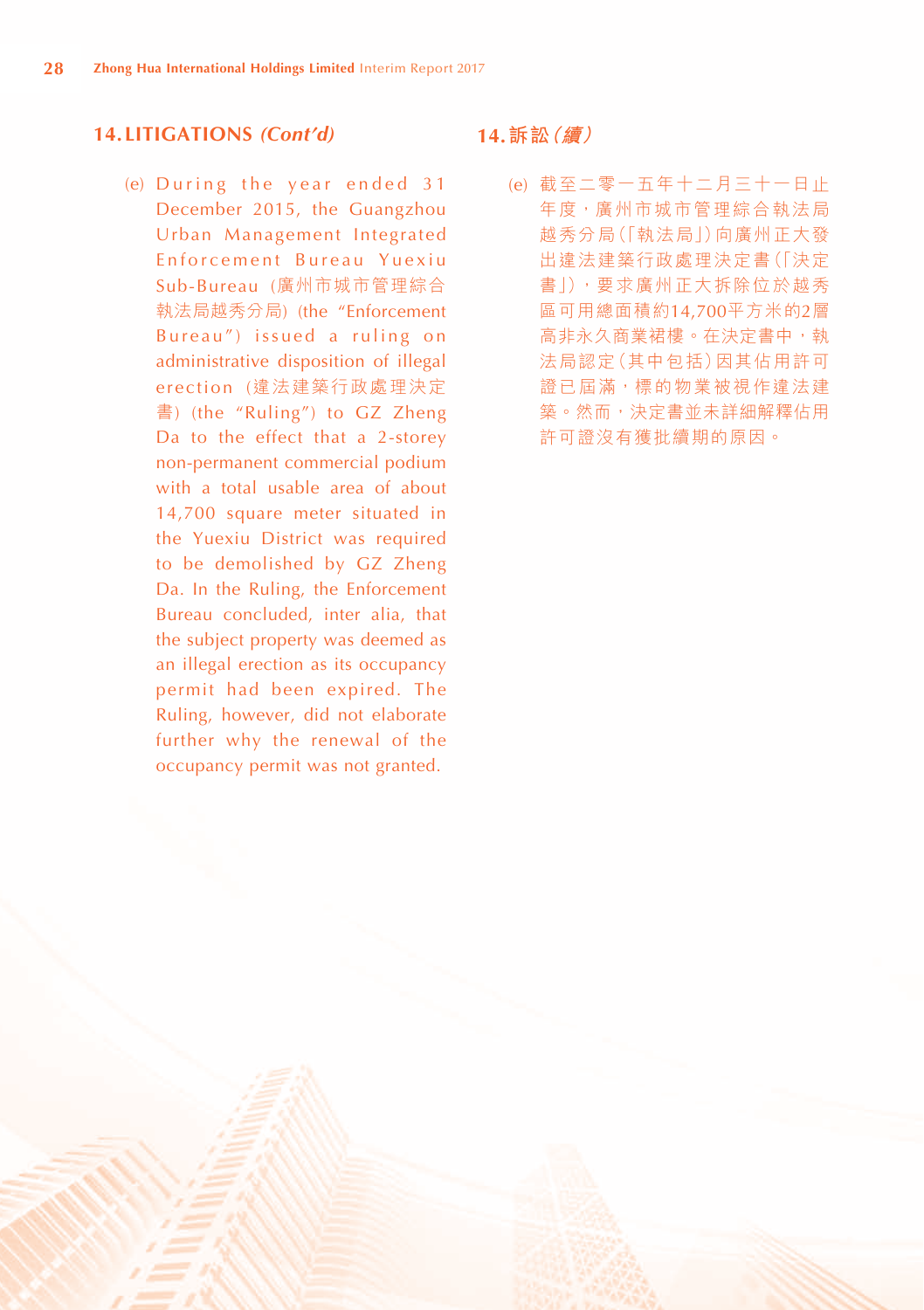#### (e) *(Cont'd)*

Notwithstanding the subject property is classified as non-permanent erection pending for re-development, it had obtained approvals and permits for town planning, construction, inspection, occupancy and fire safety from all relevant government authorities up-to-date and hence its standards for building and fire safety are comparable to those standards for permanent erections. In addition, GZ Zheng Da is of the view that the subject property would not be deemed as illegal erection if the occupancy permit could be reasonably renewed as permitted under the relevant laws and regulations and hence the prosecution in question should be immune.

As such, GZ Zheng Da, together with six co-operative parties, served a writ against the Ruling at the Yuexiu Court in November 2015. The petition was declined by the Yuexiu Court in May 2016. GZ Zheng Da, together with six co-operative parties, filed an appeal against the Yuexiu Court's ruling at the Guangzhou Railway & Transportation Intermediate Court (廣州鐵路運輸中級法院) ("GZ Railway Court") in June 2016. In May 2017, the GZ Railway Court made a ruling and rescinded both the Yuexiu Court's verdict and the Ruling. Accordingly, the 2-storey non- permanent commercial podium owned by GZ Zheng Da is not subject to demolition at this stage.

#### **14.訴訟(續)**

(e)(續) 儘管標的物業被分類為待重建的非 永久建築物,其已從所有相關政府部 門獲得城鎮規劃、建設、驗收、佔用 及防火安全的最新批准及許可, 因 此其建築及防火安全標準與永久建 築物的標準並無兩樣。此外,廣州正 大認為,倘若根據相關法律及法規所 允許的條件,佔用許可證得以合理獲 得續期,則標的物業不會被視作違法 建築物,這樣,上述起訴應可免除。

因此,庸州正大,連同六名合作方, 於二零一五年十一月向越秀區法院 送達針對決定書的令狀。呈請遭越 秀區法院於二零一六年五月拒絕受 理。廣州正大,連同六名合作方,於 二零一六年六月在廣州鐵路運輸中 級法院(「廣州鐵路法院」)對越秀區 法院的判決提起上訴。於二零一七 年五月,廣州鐵路法院作出判決及 撤銷越秀區法院的裁決及決定書。 因此,廣州正大擁有的2層高非永久 商業裙樓現階段不須拆除。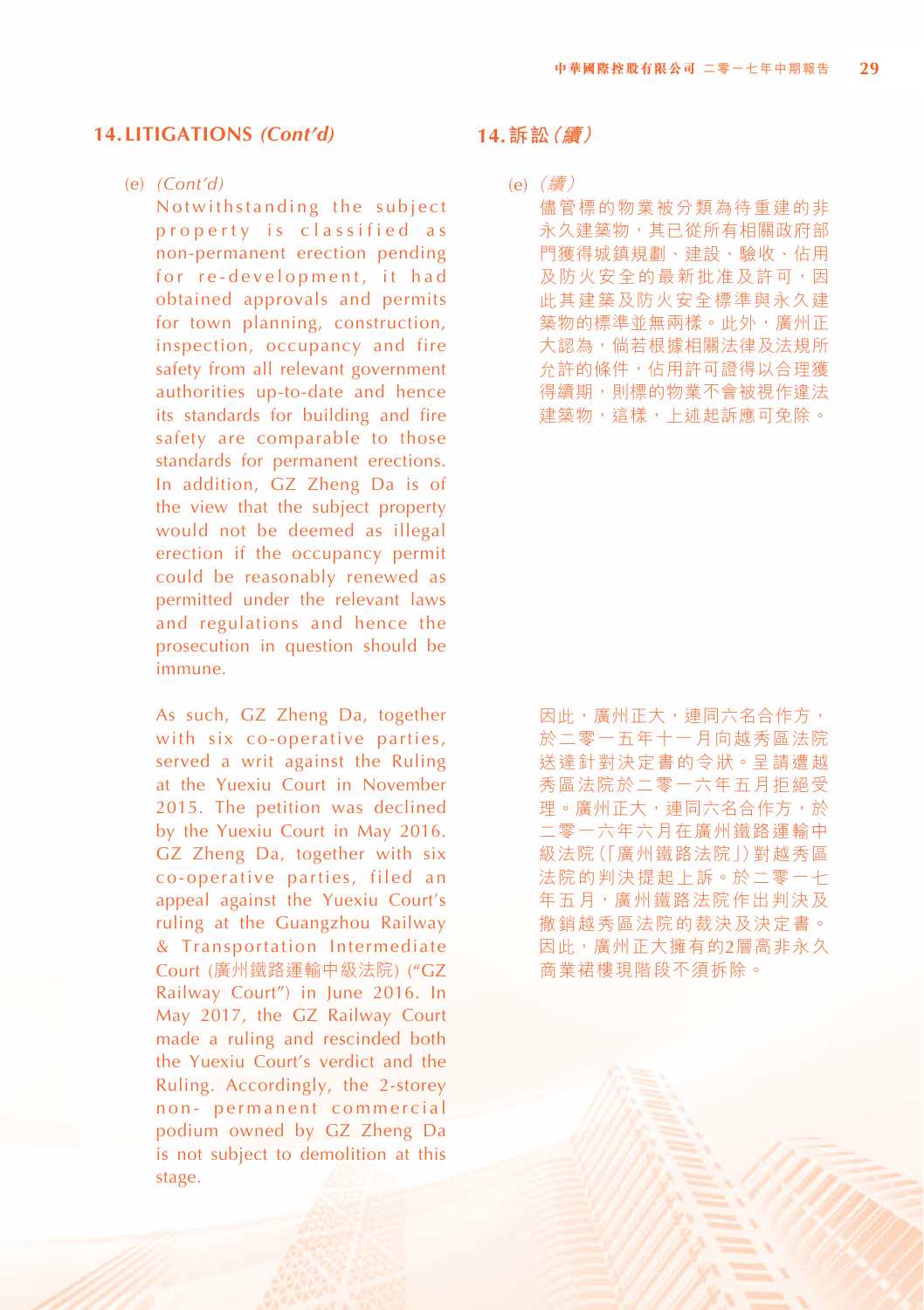# **15.RELATED PARTY TRANSACTIONS**

In addition to the related party transactions and balances with related parties as detailed elsewhere in the financial statements, the Group also incurred an interest expense of HK\$2,827,000 in respect of a loan from a director during the Period. Currently, the interest rate of that loan from a director is 7.821% per annum.

# **15.關連人士交易**

除本財務報表其他詳述之關連人士交易 及關連人士結存外,本集團亦於期間產 生董事貸款之利息支出2,827,000港元。 現時,董事貸款的利率為每年7.821厘。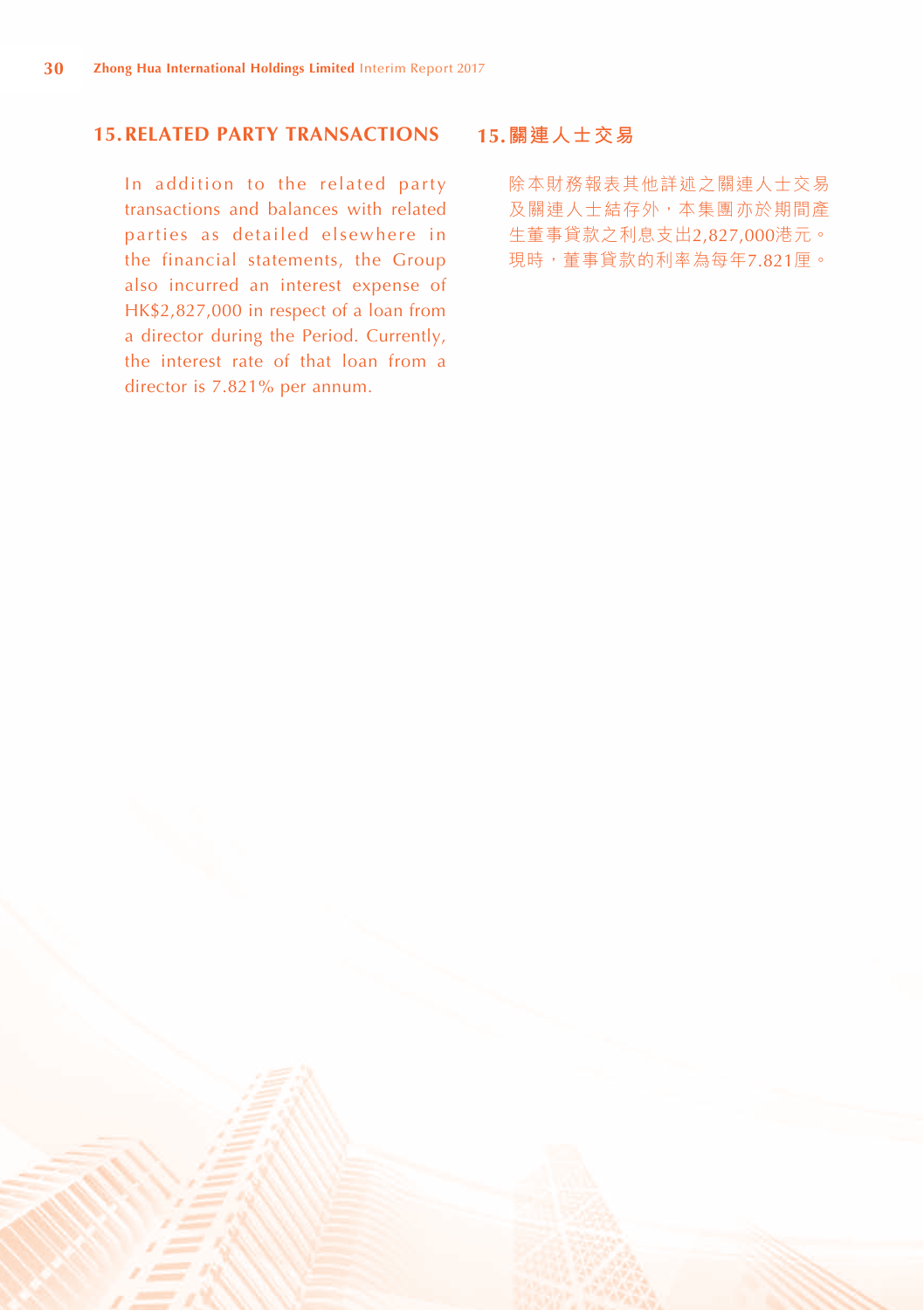#### **REVIEW OF RESULTS**

The Group's consolidated turnover for the Period was HK\$19,323,000, which is almost the same level compared with the same period last year (30 June 2016: HK\$18,088,000). The Group's profit for the Period was HK\$484,000 (30 June 2016: HK\$295,000). The Group's loss attributable to equity shareholders was HK\$3,142,000 for the Period (30 June 2016: loss of HK\$2,448,000).

#### **BUSINESS REVIEW**

The Company is an investment holding company. Its subsidiaries are principally engaged in property investment and development in Mainland China and have two property interests, one in Chongqing (重慶市) and the other in Guangzhou (廣州 市).

Guang Yu Square (港渝廣場), a 15-storey commercial building, is situated at the most prime commercial area at Chaotianmen (朝 天 門), Yuzhong District (渝 中 區), Chongqing (重慶市). Chaotianmen is one of the major clothing wholesale points in Chongqing while Guang Yu Square is the most popular men's clothing and footwear wholesale centre in the region.

#### **業績回顧**

本集團期間之綜合營業額為19,323,000港 元,與去年同期(二零一六年六月三十日: 18,088,000港元)相比幾乎相同。本集團於 期間之溢利為484,000港元(二零一六年六 月三十日:295,000港元)。權益持有人於期 間應佔本集團之虧損為3,142,000港元(二零 一六年六月三十日:虧損2,448,000港元)。

#### **業務回顧**

本公司為一間投資控股公司。其附屬公司主 要於中國大陸從事物業投資及發展,並擁有 兩項物業權益,一項位於重慶市及另一項位 於廣州市。

港渝廣場為一幢15層商業樓宇,位於重慶市 渝中區朝天門之黃金商業地段。朝天門為重 慶市主要服裝批發集散點之一,而港渝廣場 則為該地區最火紅的男士服裝及鞋類批發中 心。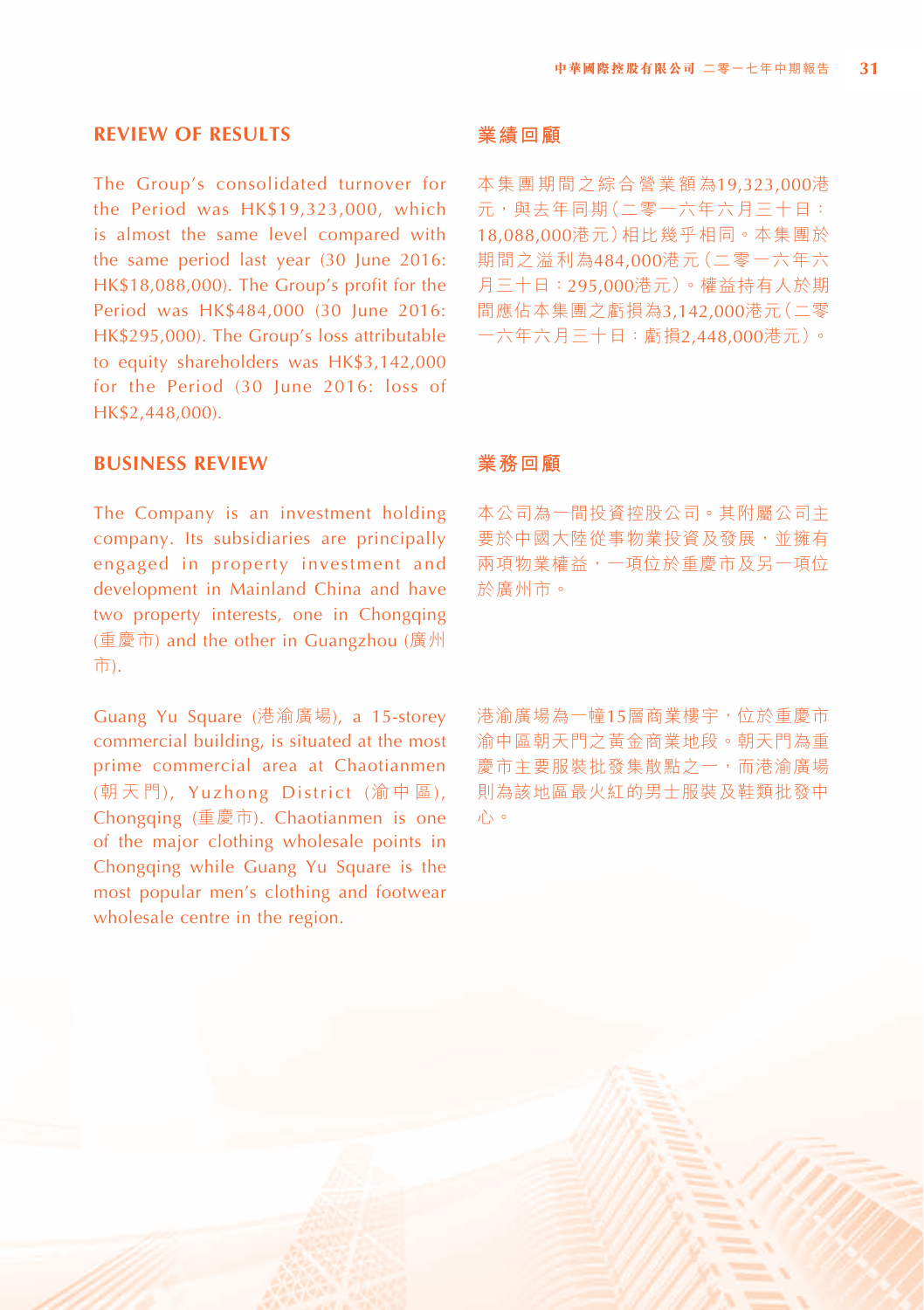#### **BUSINESS REVIEW** *(Cont'd)*

The property interest in Guangzhou (廣州市) is situated at the most prime commercial area in Yuexiu District (越 秀區), Guangzhou. It is planned that the development site will be developed into a versatile grade A commercial building complex with wholesale and exhibition hall facilities and with an objective to be the landmark of the Yuexiu District. The development site is comprised of three contiguous land parcels located at the east of Jiefang Road South (解放南路), to the south of Daxin Road (大新路), to the north of Yede Road (一德路) and to the west of Xieen Road (謝恩里), Yuexiu District and is wholly owned by Guangzhou Zheng Da Real Estate Development Company Limited (廣州市正大房地產開發有限公司) ("Guangzhou Zheng Da") which in turn Zheng Da Real Estate Development Co. Ltd. ("HK Zheng Da"), a private company incorporated in Hong Kong, has 100% interest.

Guangzhou Zheng Da was set up as a Sino-foreign joint venture by HK Zheng Da as the foreign partner and 越 秀房地產開發經營公司 ("越秀國企"), a state-owned enterprise, as the Sino partner in Guangzhou in December 1993. Since its formation, 越秀國企 has not provided any capital or management support to Guangzhou Zheng Da to a material extent. Pursuant to the terms of the Enforcement Rules of the Joint Venture Agreement (合 作合同實施細則) (the "Enforcement Rules") executed in 1994, 越秀國企 agreed to surrender its entire interest in Guangzhou Zheng Da except those benefits specified in the Enforcement Rules and therefore HK Zheng Da assumed 100% interest in Guangzhou Zheng Da. 越秀國企is an independent third party.

#### **業務回顧(續)**

廣州市物業權益位於廣州市越秀區黃金商業 地區。該地盤將發展多功能甲級商業樓宇, 並設有批發及展銷廳設施,並可望成為越秀 區之地標建築。該地盤包括三幅位於越秀區 解放南路以東、大新路以南、一德路以北及 謝恩里以西之相連土地塊,由廣州市正大房 地產開發有限公司(「廣州正大」)全資擁有, 而廣州正大則由正大房地產開發有限公司 (「香港正大」,一間於香港成立的私人公司) 擁有100%權益。

廣州正大乃由香港正大(外資合作方)及越秀 房地產開發經營公司(「越秀國企」,國有企 業)作為中方合作方於一九九三年十二月在 廣州成立之中外合作企業。自其成立以來, 越秀國企基本上未曾向廣州正大出資或在管 理上作出配合。根據於一九九四年簽訂之合 作合同實施細則(「實施細則」)之條款,除 實施細則中所指定之可獲分配利益外,越秀 國企同意放棄其於廣州正大之所有權益,因 此,香港正大取得廣州正大100%權益。越 秀國企為獨立第三方。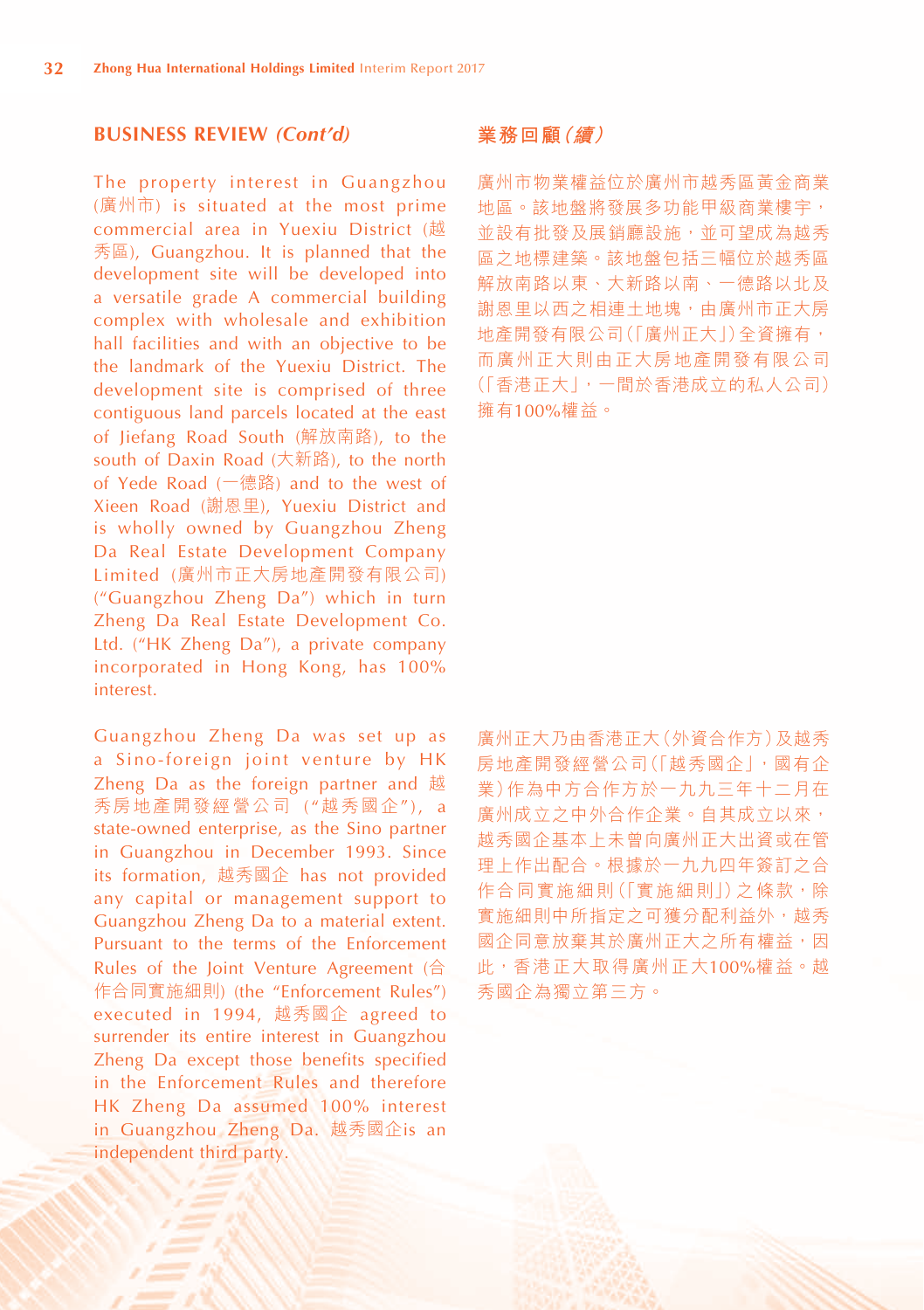#### **BUSINESS REVIEW** *(Cont'd)*

The Group acquired a 25% indirect interest in HK Zheng Da in December 2007 while the remaining 75% interest to be completed by the Group not later than 30 June 2018 at an aggregate consideration of RMB1,361,100,000 (approximately HK\$1,565,265,000 as at 30 June 2017). Details of the intended acquisition, in cluding terms and conditions, consideration and settlement mechanism, and their amendments thereafter were disclosed in the Company's circular dated 26 November 2007 and the Company's subsequent announcements, latest of which dated 26 May 2017 (primarily refers to the deferment of the long stop date for completion of the acquisition from 31 March 2009 to 30 June 2018).

Pending for re-developing into a commercial complex, the development site is presently comprised of a 2-storey non-permanent commercial podium and a car park for loading and offloading inventory. With a history of over one century for footwear business in the area surrounding the development site, the commercial podium is regarded as the most popular footwear boutique showcase and wholesale centre in Guangzhou.

#### **業務回顧(續)**

本集團於二零零七年十二月收購香港正大 25%之間接權益,餘下75%之權益擬由本 集團於不遲於二零一八年六月三十日完 成 收 購, 總 代 價 為 人 民 幣 1,361,100,000 元(於 二 零 一 七 年 六 月 三 十 日 約 相 當 於 1,565,265,000港元)。建議收購事項之詳情 (包括條款及條件、代價及支付方式以及彼 等其後之修訂)乃披露於本公司於二零零七 年十一月二十六日刊發之通函及本公司隨後 公告,最近公告為於二零一七年五月二十六 日發表之公告(主要提述將完成收購之最後 截止日期從二零零九年三月三十一日遞延至 二零一八年六月三十日)。

在商場落成之前,該地盤目前包括一幢兩層 高之非永久性商場及方便裝卸貨存之停車 場。由於該地盤周圍地區已有過百年鞋業集 散地之歷史,該商場現成為廣州最暢旺的鞋 類批發中心。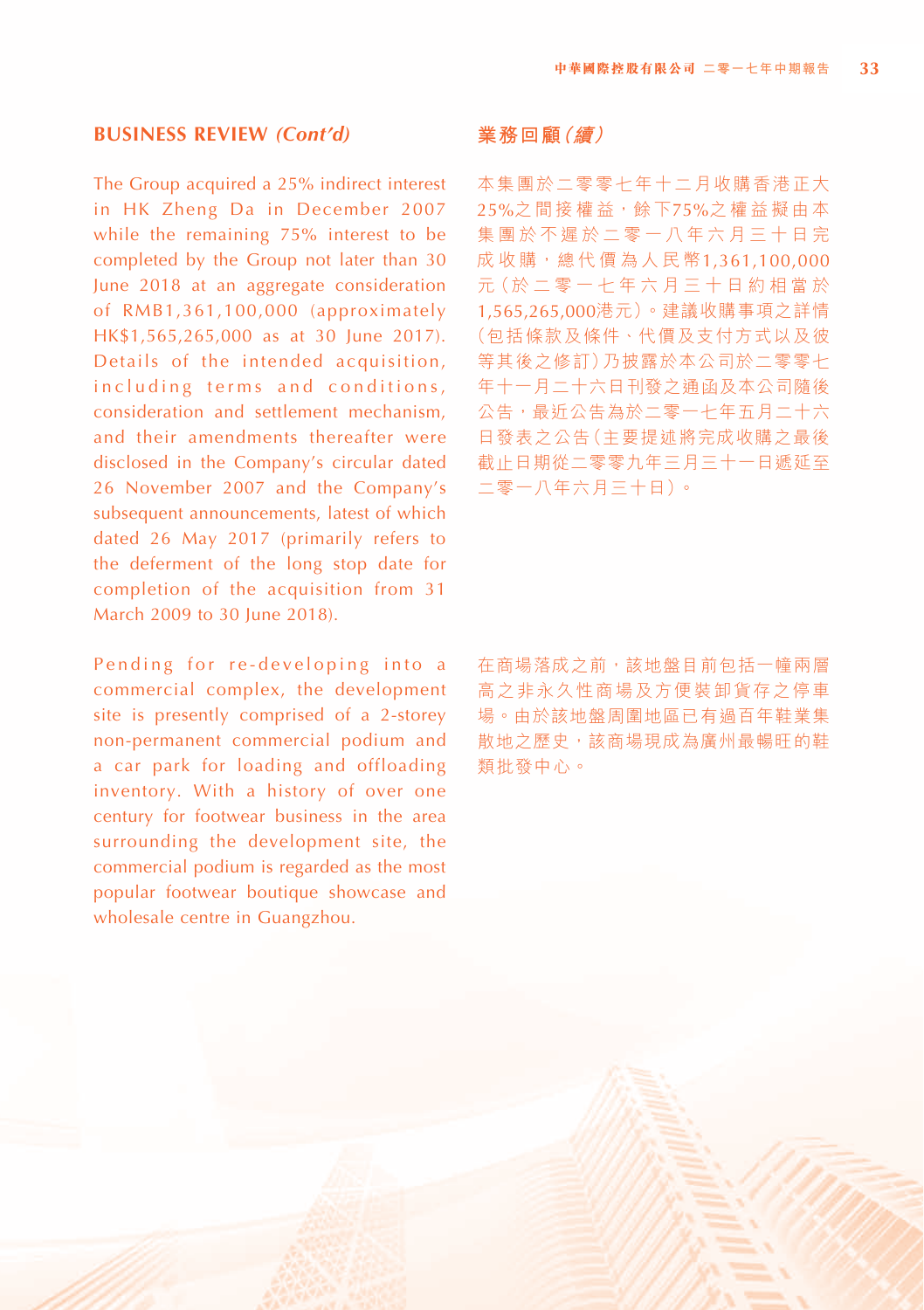#### **BUSINESS REVIEW** *(Cont'd)*

The development project was initially planned to be completed within a period of 15 years but its progress was interrupted by the modifications of municipal planning in the region from time to time in the past years. Pursuant to the terms of the relevant joint venture agreement, the joint venture period of Guangzhou Zheng Da is from 31 December 1993 to 31 December 2008 and can be further extended at the request of either foreign or sino partner upon maturity. In December 2008, both Guangzhou Zheng Da and its foreign partner, HK Zheng Da, agreed to extend the joint venture period by 15 years with effect from 1 January 2009 in accordance with the provisions of the articles of Guangzhou Zheng Da but 越秀國企, its sino partner and a state-owned enterprise, had become dormant a couple of years ago and therefore its consent could not be obtained. On the other hand, it appeared that another enterprise named 越秀房地產 開發經營有限公司 ("越房私企"), a privately owned enterprise which acquired certain assets (but interest in Guangzhou Zheng Da not included) from 越秀國企 some years ago, claimed that it had taken up the interest in Guangzhou Zheng Da from 越秀國企, but that was not the case. As such, In late December 2008, Guangzhou Zheng Da, served a writ against 越房私企 at the Yuexiu District People's Court (越秀 區人民法院) demanding for confirmation of disqualification of 越房私企 from the sino partnership (if any) of the subject joint venture. Details of which are disclosed in Note 14(a) to the unaudited consolidated results of the Company above.

#### **LITIGATIONS**

Details of the litigations are disclosed in note 14 to the unaudited results of the Company above.

#### **業務回顧(續)**

該項目原訂於十五年內完成,但由於過去多 年越秀區政府不時修訂區內市政規劃以致工 程進度受到延誤。按相關合作企業協議之條 款,廣州正大之合作期限由一九九三年十二 月三十一日至二零零八年十二月三十一日 止,並可根據中外合作方任何一方於到期時 提出續期之要求。於二零零八年十二月,廣 州正大及其外資合作方香港正大均已按廣 州正大章程條文之規定,同意延長合作期限 十五年,由二零零九年一月一日起生效,但 越秀國企(中資合作方及國有企業)在多年 前已休止業務,因此無法獲得其同意。另一 方面,據稱另一間名為越秀房地產開發經營 有限公司(「越房私企」)之企業(該公司為私 營公司,多年前曾向越秀國企購入若干資產 (但不包括廣州正大之任何權益)聲稱其已 從越秀國企取得廣州正大之部份權益,但這 並非實情。有鑑於此,於二零零八年十二月 底,廣州正大入禀廣東省廣州市越秀區人民 法院(「越秀區法院」),要求確認取消越房私 企在有關標的合作企業之中方資格(如有), 詳情載於上文本公司未經審核綜合業績附注  $14(a)$ 

#### **訴訟**

有關訴訟之詳情乃於上文本公司未經審核業 績附註14內披露。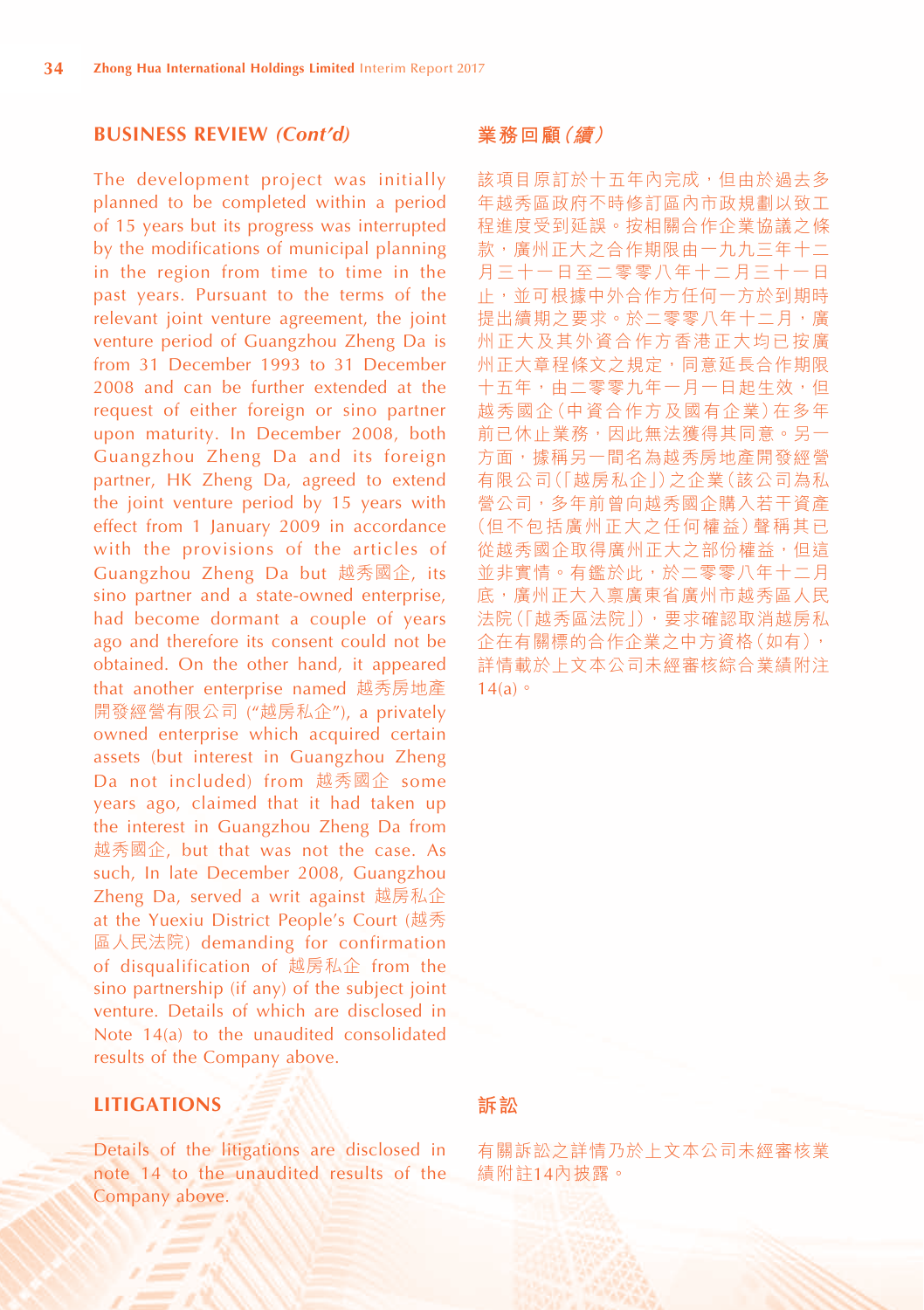# **Public Database of GZ Zheng Da Corporation Information indicates information of alleged "Liquidation Provisional Filed (清算備案)"**

Pursuant to the Provisional Rules of Public Notice of Corporate Information of People's Republic of China (中華人民共和國企業信 息公示暫行條例) newly enacted in October 2014, the Public Database of National Enterprise Credit Information (Guangdong) (全國企業信用信息公示系統(廣東)) on GZ Zheng Da downloaded in March 2015 reveals certain newly appeared information under the Provisional Filing Information Column (備案信息欄目) viz "Liquidation Information (清算信息)", "Liquidation Officer-In-Charge He Wei (清算負責 人何偉)" and "Member of Liquidation Committee Guangdong Guoding Law Firm (清算組成員廣東國鼎律師事務所)". With effect from August 2016, the Public Database of National Enterprise Credit Information (Guangdong) (全國企業信用信 息公示系統(廣東)) was restructured as the National Enterprise Credit Information Publicity System (國家企業信用信息公示 系統) with a more user friendly reporting format. Since August 2016, the Guangzhou Administration for Industry & Commerce Bureau (廣州市工商行政管理局) (the "AIC Bureau") ceased to provide public search service for Business Record Information (商 事登記信息). The new National Enterprise Credit Information Publicity System (國家 企業信用信息公示系統) on GZ Zheng Da downloaded in March 2017 contained similar information as disclosed in former reports including "Member of Liquidation Committee Guangdong Guoding Law Firm (清算組成員廣東國鼎律師事務所)". In addition, the new report reveals that the registration status (登記狀態) of GZ Zheng Da is "enterprise in business (open) (在營(開業)企業)" and the authorised representative (法定代表人) is "Ho Kam Hung".

**對廣州正大發出之所謂「清算呈請」**

#### **廣州正大企業信息公示系統出現所謂「清算 備案」信息**

根據二零一四年十月新制定的中華人民共和 國企業信息公示暫行條例,於二零一五年三 月下載的在全國企業信用信息公示系統(廣 東)的公示資料庫顯示,廣州正大的備案信 息欄目下出現若干新信息,即「清算信息」、 「清算負責人何偉」及「清算組成員廣東國鼎 律師事務所」。由二零一六年八月起,全國 企業信用信息公示系統(廣東)調整為國家企 業信用信息公示系統,報告格式更加互助。 自二零一六年八月以來,廣州市工商行政管 理局(「工商局」)不再提供商事登記信息公 共搜尋服務。二零一七年三月在新的國家企 業信用信息公示系統下載有關廣州正大的 資料,包含舊報告所討論的相同資料,包括 「清算組成員廣東國鼎律師事務所」。此外, 新報告顯示,廣州正大的登記狀態為「在營 (開業)企業」以及法定代表人為「何鑑雄」。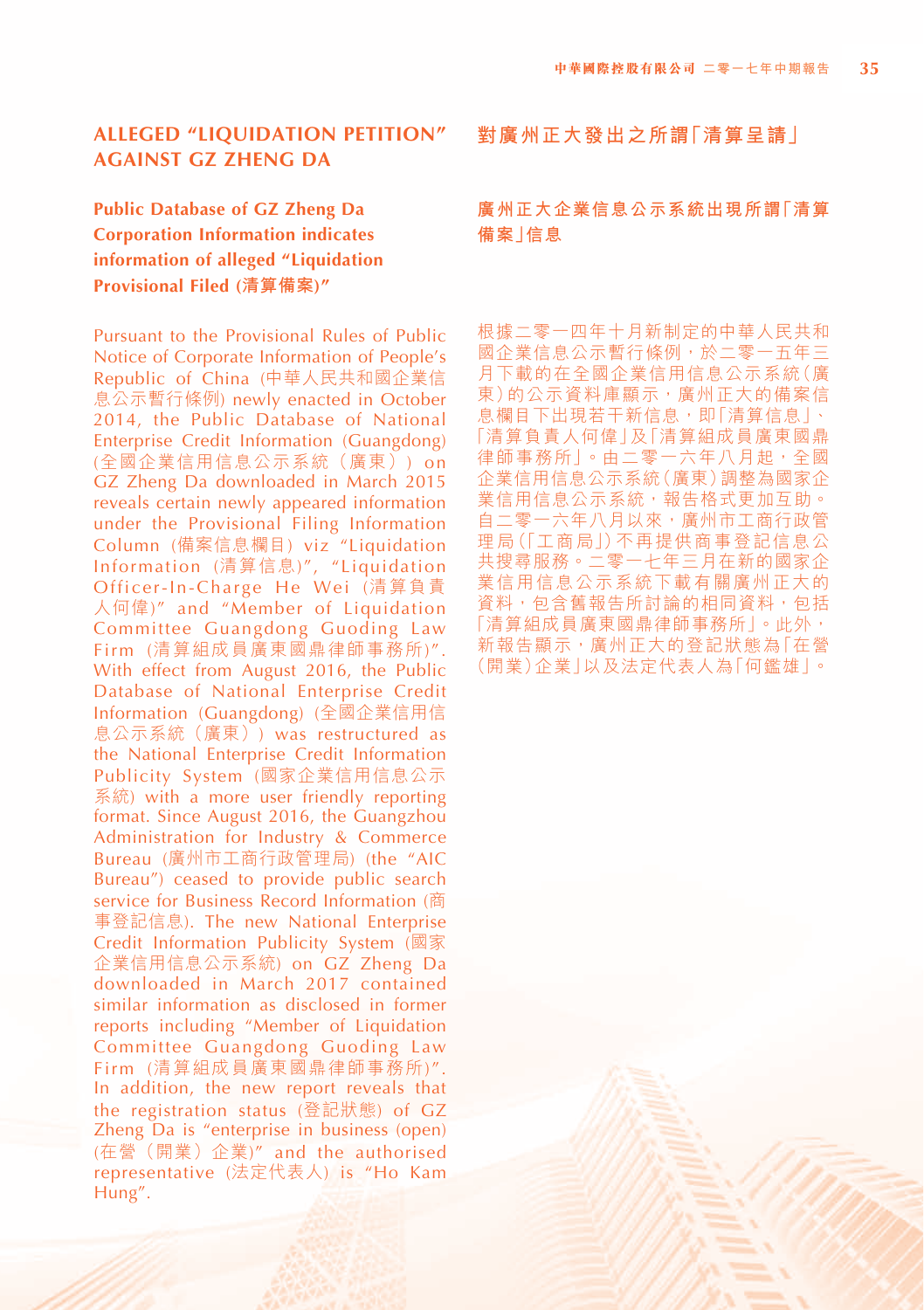**Public Database of GZ Zheng Da Corporation Information indicates information of alleged "Liquidation Provisional Filed (清算備案)"** *(cont'd)*

According to the Corporate Registration Information Memorandum (企業登記資料 包) obtained from the AIC Bureau by GZ Zheng Da (being exclusive information to the subject corporation), a third party namely Guangdong Guoding Law Firm (廣東國鼎律師事務所) ("Guoding") filed an Application Form for Notification of Change (Provisional Filing) of Foreign Investment Enterprise (外商投資企業變更 (備案)登記申請書) (the "Application Form"), together with a copy of purported order of the Guangzhou Court (廣東 省 廣 州 市 中 級 人 民 法 院 決 定 書 ) ( t h e "Purported Court Order") as supporting document, to the AIC Bureau without the prior acknowledgment nor consent of GZ Zheng Da in September 2011. The Application Form requested for filing of "Provisional Filing of Member of the Liquidation Committee (清算組成員備 案)" and "Provisional Filing of Liquidation Officer-In-Charge (清算負責人備案)" in the corporate information database of GZ Zheng Da at the AIC Bureau. Copy of the Purported Court Order stated that "the court has nominated Guoding as the liquidation committee to proceed with the liquidation of GZ Zheng Da in accordance with the law (已指定國鼎組成清算組, 依法 對廣州正大進行清算)".

#### **對廣州正大發出之所謂「清算呈請(」續)**

# **廣州正大企業信息公示系統出現所謂「清算 備案」信息(續)**

根據從工商局獲得的廣州正大企業登記資料 包(該主體公司的獨有信息)披露,一名第三 方,即廣東國鼎律師事務所(「國鼎」)在未有 事前通知廣州正大及未獲廣州正大同意下於 二零一一年九月向工商局提交了外商投資企 業變更(備案)登記申請書(「申請書」),並附 上廣東省廣州市中級人民法院決定書(「所謂 法院決定」)副本作為証明文件,該申請書要 求工商局在廣州正大企業信息中將「清算組 成員備案」和「清算負責人備案」備案。該所 謂法院決定副本引稱:「法院已指定國鼎組 成清算組,依法對廣州正大進行清算」。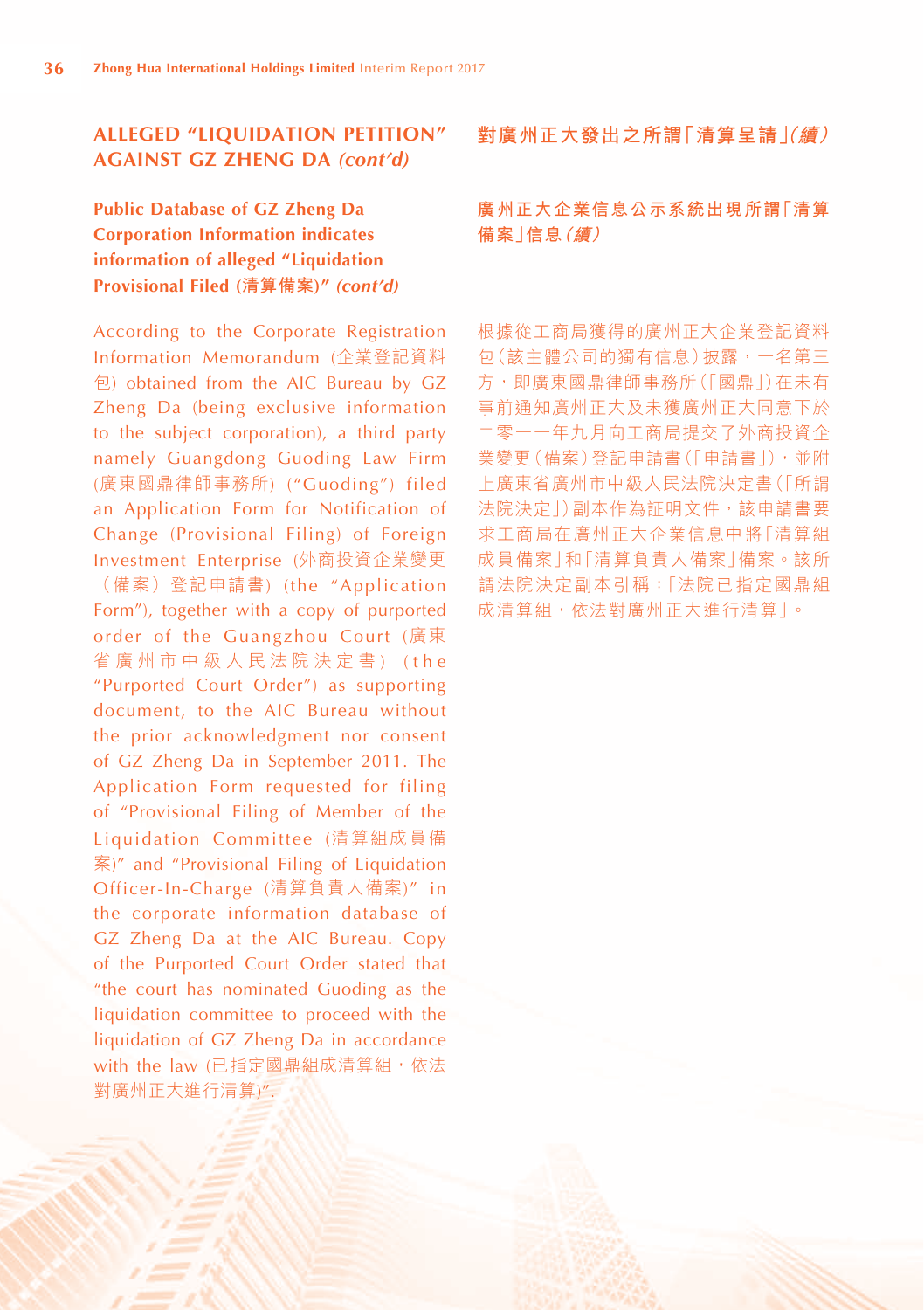# **Public Database of GZ Zheng Da Corporation Information indicates information of alleged "Liquidation Provisional Filed (清算備案)"** *(cont'd)*

GZ Zheng Da confirmed to the Company that it had never authorised, appointed or instructed Guoding or He Wei to file or handle such application, nor granted consent to such application thereafter. GZ Zheng Da and HK Zheng Da, being the equity holder of GZ Zheng Da holding 100% interest therein, also confirmed to the Company that they had never been served any statements of instigation of proceedings, notice of summons or notice of judgement, orders (including the Purported Court Order or order of a similar nature) or written judgement(s) in relation to liquidation petition or of a similar nature (the "Purported Liquidation Petition Case") from the Guangzhou Court in accordance with the prevailing PRC laws and regulations and due judicial procedures. Both the Company and GZ Zheng Da further confirmed that they were unable to find any "public official record" about the Purported Liquidation Petition Case (not even the relevant case number) from the official database or public notice board of the Guangzhou Court so far.

According to the Purported Court Order, it appears that the purported liquidation petition was instituted by 越房私企, a third party neither had any equity or any other interests in GZ Zheng Da nor was a creditor of GZ Zheng Da. Hence, the PRC legal counsel of GZ Zheng Da considers that 越房私企 unlikely meets the pre-requisite conditions for filing a liquidation petition against GZ Zheng Da pursuant to the prevailing company laws and regulations of PRC.

**對廣州正大發出之所謂「清算呈請(」續)**

# **廣州正大企業信息公示系統出現所謂「清算 備案」信息(續)**

廣州正大向本公司確認,其從未授權、委任 **或指示國鼎或何偉呈交或處理類似申請,事** 後亦沒有同意類似申請。廣州正大及香港正 大(作為廣州正大100%權益持有人)亦向本 公司確認,從來沒有收到按中華人民共和國 現行法律和法規及正當司法程序,由廣州市 中院發出的有關清算呈請或類似(「所謂清 算呈請案件」)的起訴書、傳票或判決、命令 (包括所謂法院決定或類似性質的命令)或 書面裁定書。本公司及廣州正大均進一步證 實,彼等至今無法從廣州市中院官方網站或 公告板找到有關所謂清算呈請案件的任何 「公開官方記錄」(甚至沒有相關案號)。

根據所謂法院決定,所謂清算呈請顯然是由 越房私企(一名第三方, 既沒有在廣州正大 擁有任何權益或任何其他利益,亦不是廣州 正大的債權人)提起的。因此,廣州正大的 中國法律顧問認為,根據現行的中國公司法 律及法規,越房私企並不具備先決條件向廣 州正大呈交清算呈請。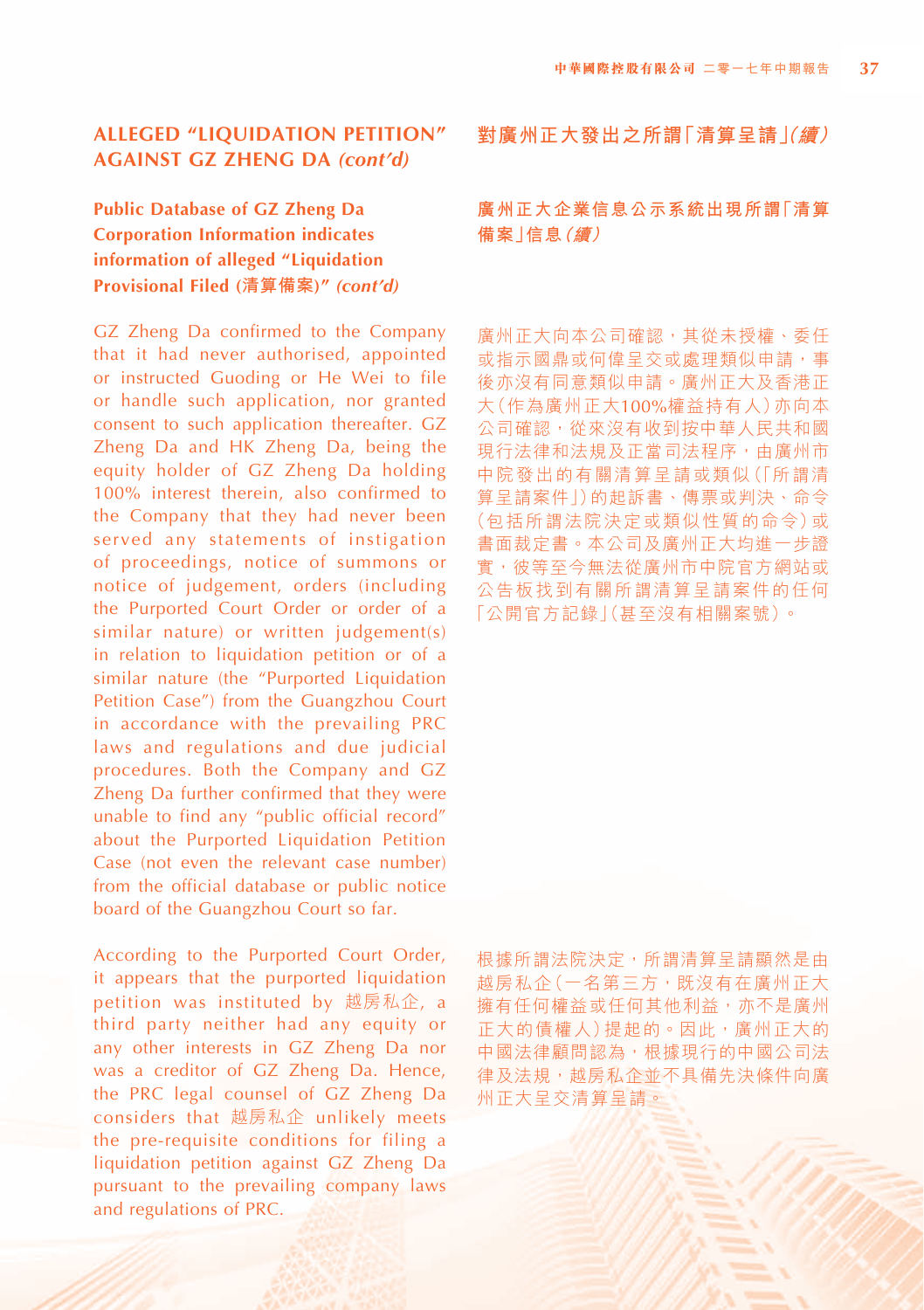**Public Database of GZ Zheng Da Corporation Information indicates information of alleged "Liquidation Provisional Filed (清算備案)"** *(cont'd)*

Based on the record and facts known to the Company and GZ Zheng Da and having taken PRC legal advice, both the Company and GZ Zheng Da are of the view that (i) the legal proceedings of the Purported Liquidation Petition Case (if any) do not conform to the legal provisions and judicial procedures in PRC; (ii) the Purported Court Order (if any) is not effective disposition of the matter to which it purportedly relates and thus is invalid and void; and (iii) the purported authority of the so-called liquidation committee of GZ Zheng Da is derived from the Purported Court Order which is invalid and void. Therefore, Guoding does not have the lawful authority to proceed with liquidation of GZ Zheng Da or file corporate information about GZ Zheng Da with the AIC Bureau (or for any other purposes) for and on behalf of GZ Zheng Da.

#### **對廣州正大發出之所謂「清算呈請(」續)**

# **廣州正大企業信息公示系統出現所謂「清算 備案」信息(續)**

基於本公司及廣州正大的記錄及所知事實並 經採納中國法律意見後,本公司及廣州正大 均認為(i)所謂清算呈請案件(如有)的法律程 序並不符合中國法律規定及司法程序;(ii)所 謂法院決定(如有)並非對其所指稱事項的有 效裁決,因此屬依法無據及無法律效力;及 (iii)該所謂廣州正大清算組的所謂授權源自 依法無據及無法律效力的所謂法院決定。因 此國鼎沒有合法授權對廣州正大進行清算及 代表廣州正大向工商局呈交企業信息(或任 何其他目的)。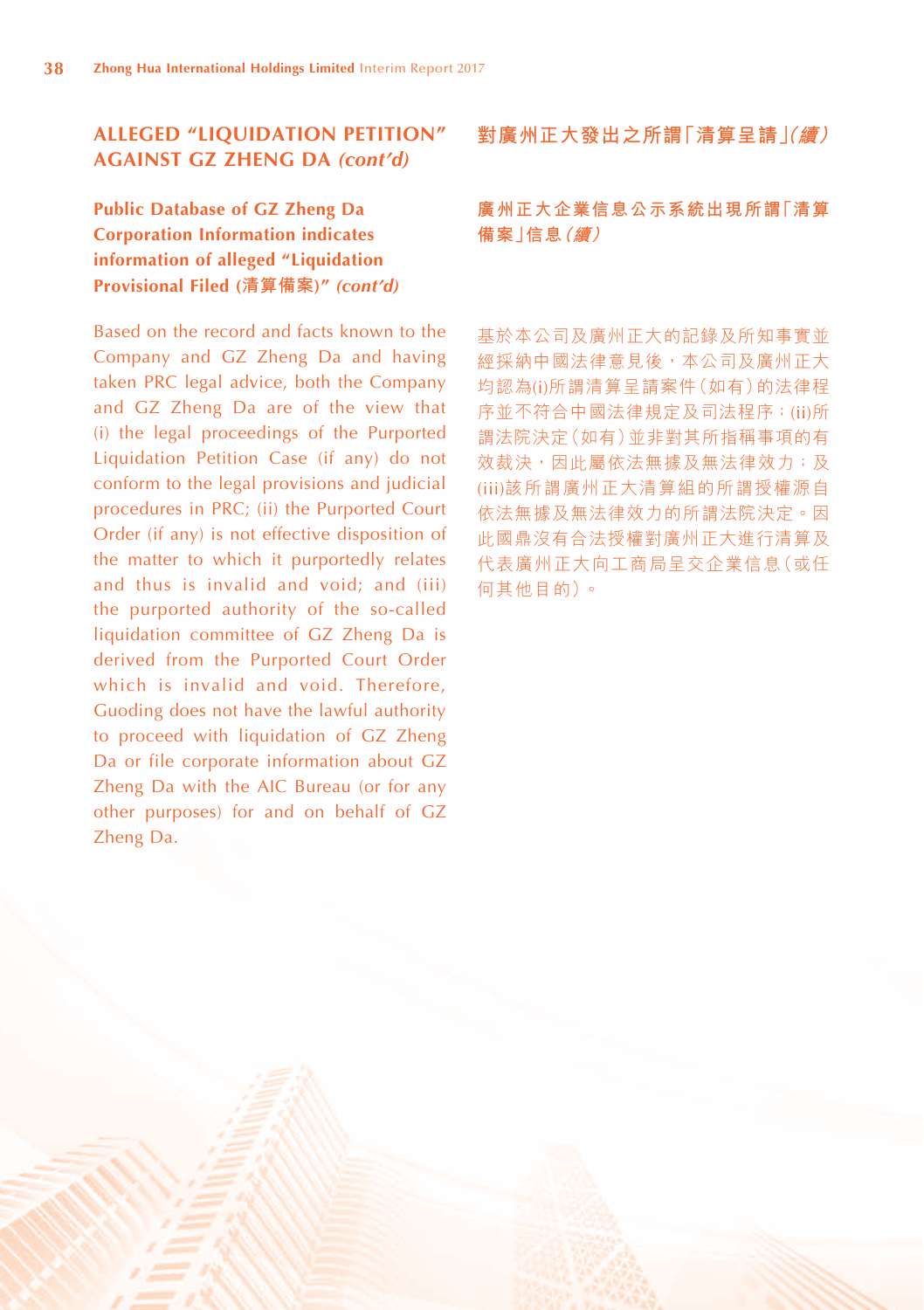# **Public Database of GZ Zheng Da Corporation Information indicates information of alleged "Liquidation Provisional Filed (清算備案)"** *(cont'd)*

According to the relevant provisions of the Rules of Administration of Company Registration of People's Republic of China (中華人民共和國公司登記管理條例) (the "Company Registration Rules"), the provisional filing of liquidation information with the AIC Bureau requires the consent of the subject company (with company chop shown on the application form) and other requisite legal documents, such as company dissolution documents (公司解 散證明文件), as supporting documents. No such supporting documents nor GZ Zheng Da's company chop were found on the Application Form submitted by Guoding. After taking PRC legal advice, both the Company and GZ Zheng Da consider that the Application Form submitted to the AIC Bureau by Guoding violates the relevant provisions of the Company Registration Rules to a material extent and the provisional filing under concern should be rendered "application declined (申請退回)".

The business of GZ Zheng Da remains as usual and GZ Zheng Da's latest tax return was filed in June 2017. Mr. Ho Kam Hung, an executive director of the Company, has been the legal representative of GZ Zheng Da since 1993.

Shareholders of the Company are urged to read the Company's announcement dated 25 March 2013 about the lawful authority of the purported "liquidation committee of GZ Zheng Da" in question.

#### **對廣州正大發出之所謂「清算呈請(」續)**

# **廣州正大企業信息公示系統出現所謂「清算 備案」信息(續)**

根據中華人民共和國公司登記管理條例(以 下簡稱「公司登記條例」)的相關規定,於工 商局作臨時清算備案,需得到有關公司的同 意(即在申請書上蓋有公司的公章)和其他必 要的法律文件(如公司解散證明文件)作為証 明文件。在國鼎提交的申請書中並沒有相關 証明文件及廣州正大的公章。經採納中國法 律意見,本公司及廣州正大均認為,國鼎向 工商局提交申請書嚴重違反了公司登記條例 的相關規定,此有問題的臨時備案應被「申 請退回」。

廣州正大的業務仍然正常,並已於二零一七 年六月提交了報稅表。本公司之執行董事何 鑑雄先生自一九九三年起一直為廣州正大之 法定代表。

本公司促請股東參閱本公司於二零一三年三 月二十五日有關所謂「廣州正大清算組」合法 性一事的公告。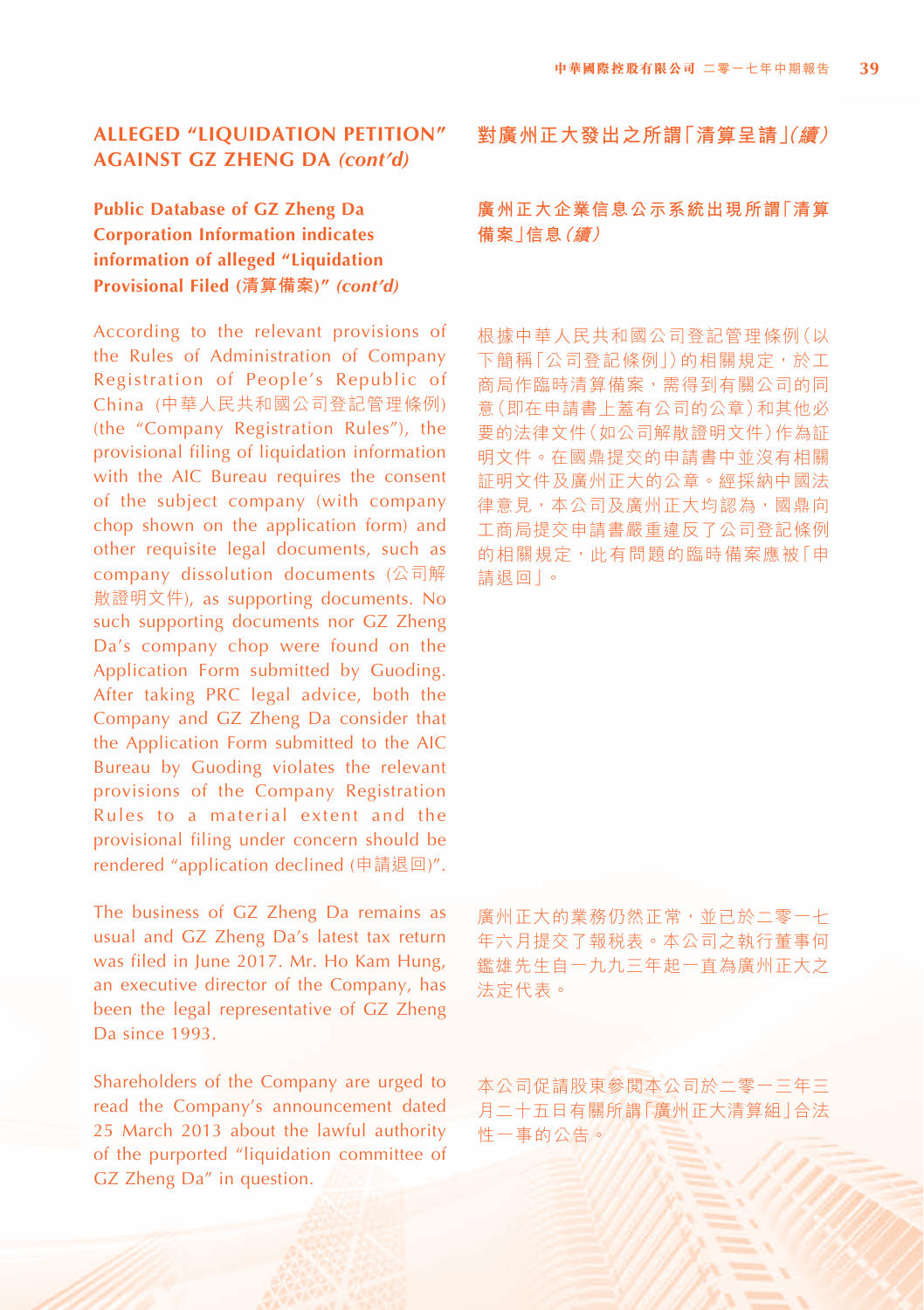**The second and unqualified Person appearing on the Demolition Permit and the Demolition Extension Notice**

Since 2003, GZ Zheng Da has been granted the Qualified Person for Demolition and Relocation (拆遷人) (the "Qualified Person") (which was required to demonstrate substantial capital resources, property development plan on hand, concrete property demolition and relocation plan pursuant to the provisions of Rules of Management of Urban Property Demolition and Relocation of Guangzhou Municipality (廣州市城市房屋拆遷管 理條例) (the "Demolition Management Rules")) and the Qualified Contractor for Demolition and Relocation (拆遷 實施單位) (the "Qualified Contractor") (which was required to demonstrate substantial hands-on experience in property demolition and relocation projects and hiring extensive construction and engineering professionals pursuant to the provisions of the Demolition Management Rules) by the Property Administration Bureau to the effect that GZ Zheng Da was empowered to demolish a property located in Yuexiu District, Guangzhou within about one year under the license of a property demolition and relocation permit (房屋拆 遷許可證) (the "Demolition Permit"). Since then, GZ Zheng Da applied for extension of the Demolition Permit once every year and the Property Administration Bureau customarily renewed the Demolition Permit and the notice of extension of property demolition and relocation (房屋拆遷延期 公告) (the "Demolition Extension Notice") every subsequent year.

**對廣州正大發出之所謂「清算呈請(」續)**

# **拆遷許可證及拆遷延期公告出現第二及不合 資質拆遷人**

自二零零三年以來,廣州正大已獲房管局授 予拆遷合資質拆遷人(「拆遷人」)(根據廣州 市城市房屋拆遷管理條例(「拆遷管理條例」) 的規定,此需要證明擁有豐厚資金、具體物 業發展計劃、詳細拆遷計劃)及合資格拆遷 承包商(「拆遷實施單位」)(根據拆遷管理條 例的規定,此需要證明擁有豐富物業拆遷項 目操作經驗,並聘請資深的施工及工程專業 人員),訂明廣州正大有權根據房屋拆遷許 可證(「拆遷許可證」)於約一年內拆除位於廣 州市越秀區的某些物業。此後,廣州正大每 年申請延長拆遷許可證一次,且房管局通常 於此後每年更新拆遷許可證及房屋拆遷延期 公告(「拆遷延期公告」)。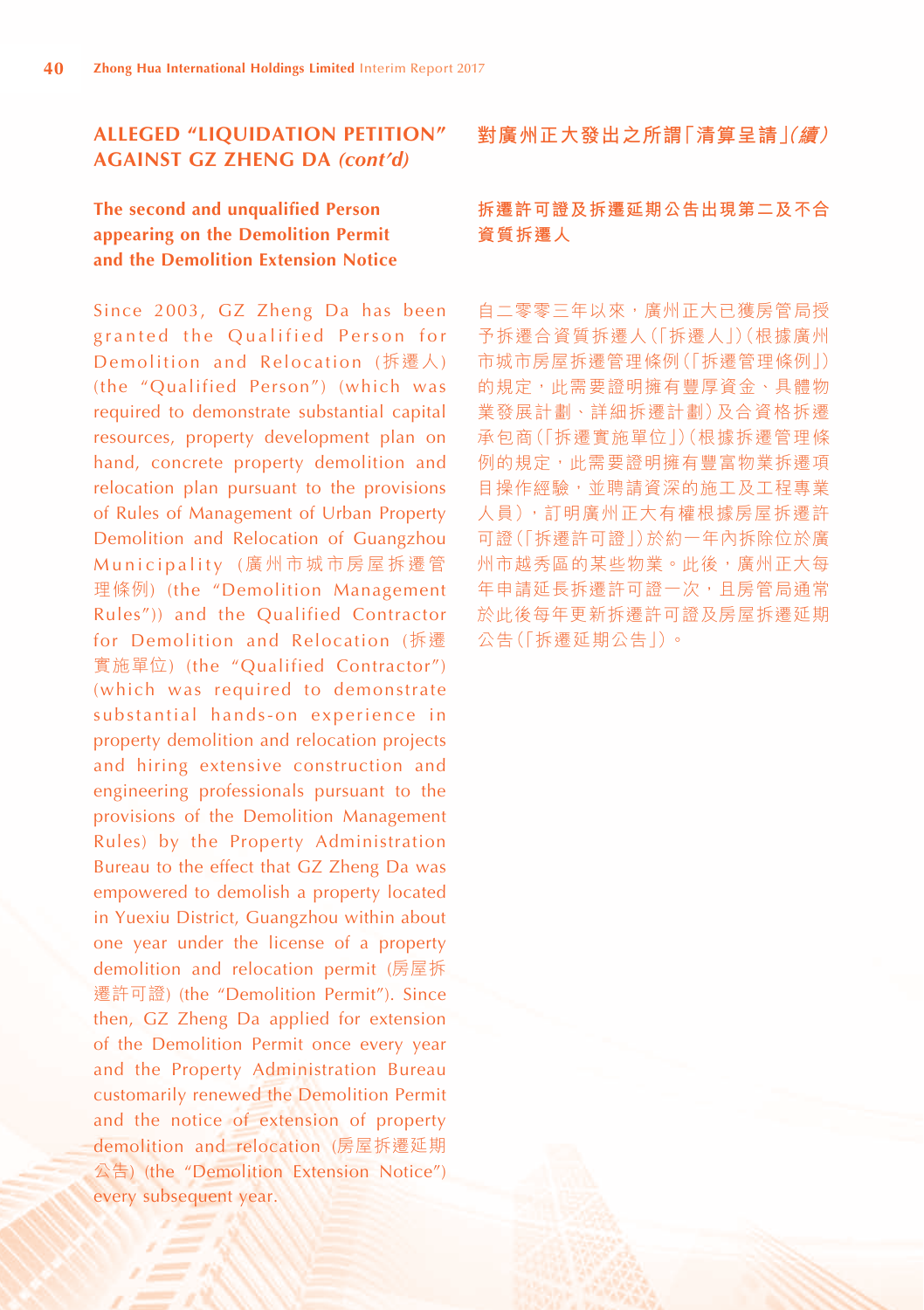# **The second and unqualified Person appearing on the Demolition Permit and the Demolition Extension Notice** *(cont'd)*

The Demolition Extension Notices issued since 2014 contained new clauses which included, inter alia, an entity named "the liquidation committee of GZ Zheng Da (廣 州正大清算組)" (the so-called "Liquidator") as the secondary Qualified Person (第 二拆遷人) and the secondary Qualified Contractor (第二拆遷實施單位) in addition to GZ Zheng Da which remained as the primary Qualified Person (第一拆遷人) and primary Qualified Contractor (第一拆遷實 施單位). The Demolition Extension Notices also put a remark that "pursuant to the Purported Court Order, the Guangzhou Court nominated Guoding as the liquidation committee to proceed with the liquidation of GZ Zheng Da in accordance with the laws, and the demolition activities should be executed by the liquidation committee" (collectively the "New Clauses").

GZ Zheng Da confirmed to the Company that it had no acknowledge of the New Clauses until the renewal of the said extension notices nor concurred with such New Clauses thereafter and hence raised objection to the Property Administration Bureau about the imposition of the New Clauses. No formal reply was obtained from the Property Administration Bureau so far.

**對廣州正大發出之所謂「清算呈請(」續)**

# **拆遷許可證及拆遷延期公告出現第二及不合 資質拆遷人(續)**

自二零一四年頒佈之拆遷延期公告中載有新 條款,包括(但不限於)除廣州正大仍作為第 一拆遷人及第一拆遷實施單位外,一個名為 「廣州正大清算組」(所謂「清算人」)作為第二 拆遷人及第二拆遷實施單位。拆遷延期公告 亦指出:「根據所謂法院決定,廣州市中院 已指定國鼎組成清算組,依法對廣州正大進 行清算,拆遷行為必須由清算組行使。」(統 稱為「新條款」)。

廣州正大向本公司確認,其於上述延期公告 更新前並不知悉新條款,且於其後亦不贊同 該新條款,因此對房管局強加新條款提出反 對。至今未收到房管局的正式回覆。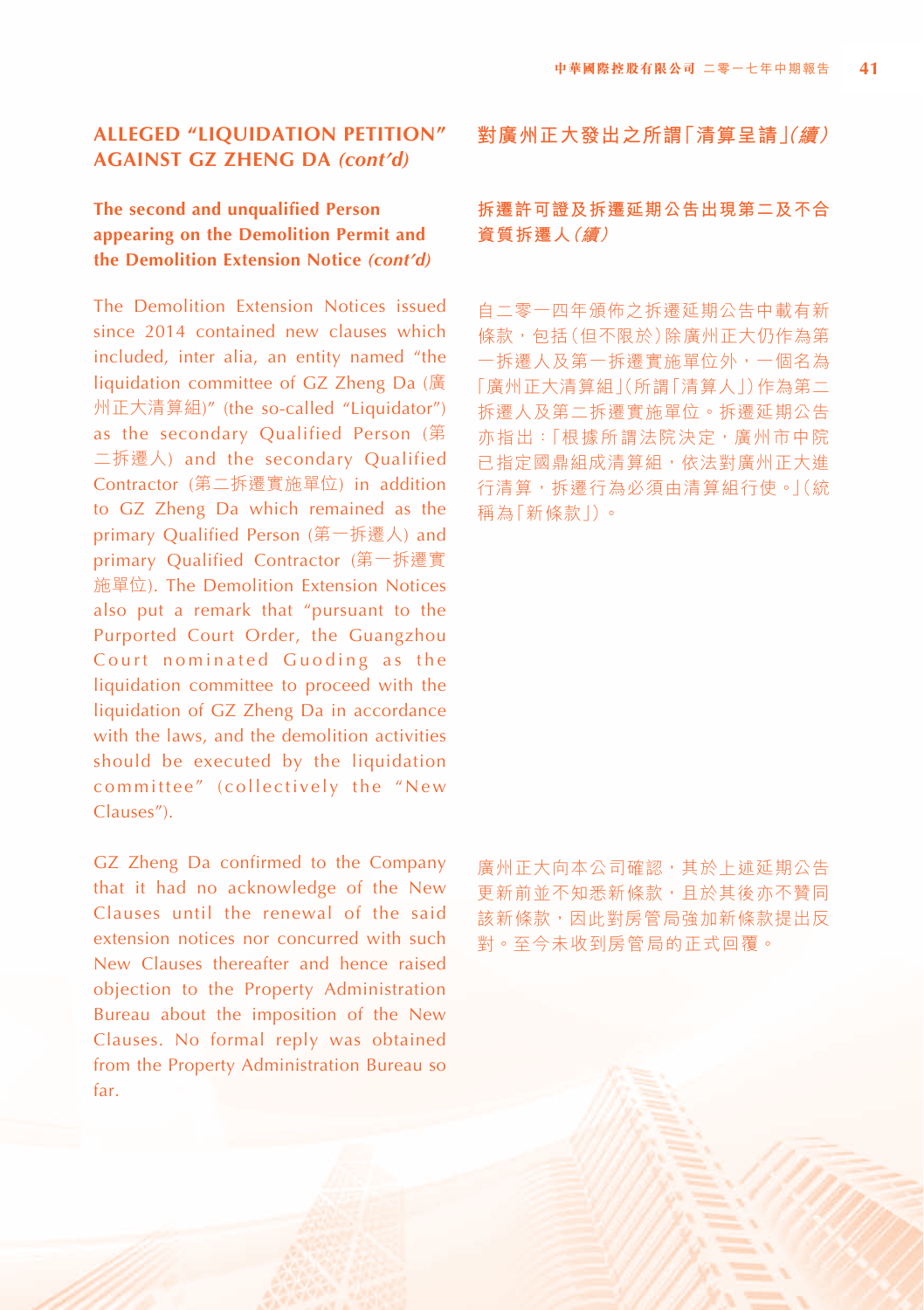# **The second and unqualified Person appearing on the Demolition Permit and the Demolition Extension Notice** *(cont'd)*

As such, an inhabitant to be vacated (被拆 遷人) (the "Plaintiff") filed administrative pleadings (行政訴訟) against the Property Administration Bureau at the Yuexiu Court in May 2014. The administrative pleadings demanded for the revocation of the Demolition Extension Notice on the ground that the Property Administration Bureau should not grant the demolition extension to both GZ Zheng Da and the so-called Liquidator simultaneously as it is against the common legal principle if GZ Zheng Da (which is subject to liquidation (if that is the case)) and the so-called Liquidator co-exist to engage in demolition activities. GZ Zheng Da, as one of the litigant participants, opposed to the grant of the qualified licenses to the so-called Liquidator as it was not lawfully constituted and the Property Administration Bureau would have breached the relevant provisions of the Demolition Management Rules if licenses were granted to unqualified entities for participating in the demolition business. The Yuexiu Court dismissed the petition of the Plaintiff in August 2014.

Both GZ Zheng Da and the Plaintiff then filed administrative appeals (行政上 訴) against the Property Administration Bureau at the Guangzhou Court (the "Administrative Appeals") thereafter based on similar grounds above. In June 2015, the Guangzhou Court issued the ruling on administrative proceedings (行政判決 書) upheld the Yuexiu Court's ruling. The Plaintiff then lodged a judicial review (行政 申訴) against the Guangzhou Court's ruling at the Guangdong Court, but the judicial review was declined by the Guangdong Court.

**對廣州正大發出之所謂「清算呈請(」續)**

# **拆遷許可證及拆遷延期公告出現第二及不合 資質拆遷人(續)**

因此,一名被拆遷人(「原告」)於二零一四年 五月在越秀法院,對房管局提起行政訴訟。 該行政訴訟要求撤回拆遷延期公告,訴求理 由是房管局不應向廣州正大及所謂清算人同 時授出拆遷延期,因為倘若接受清算(倘於 此情況下)的廣州正大與所謂清算人並存從 事拆遷活動,則有違正常法律原則。廣州正 大作為訴訟與訟人反對向所謂清算人授出 合資質許可證,乃因其並非合法組成,且倘 若向不具合資質實體授出許可證參與拆遷業 務,則房管局可能違反拆遷管理條例的相關 規定。越秀法院於二零一四年八月駁回原告 呈請。

廣州正大及原告隨後根據上述類似理據向廣 州市中院對房管局提出行政上訴(「行政上 訴」)。於二零一五年六月,廣州市中院發出 行政判決書,維持越秀法院的原判。隨後原 告於廣東省高院針對廣州市中院的裁定提 交行政申訴,行政申訴遭廣東省高院拒絕受 理。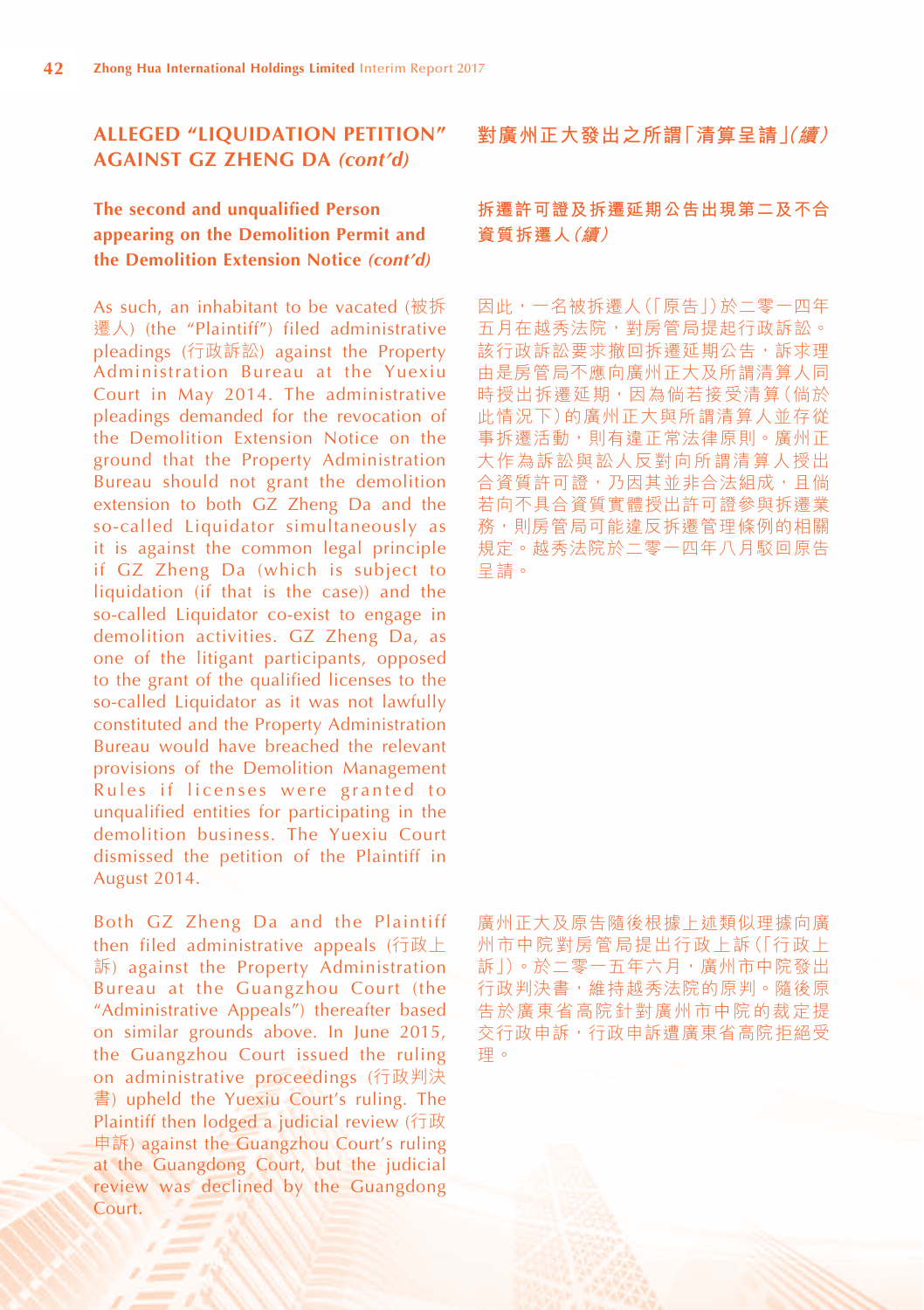# **The second and unqualified Person appearing on the Demolition Permit and the Demolition Extension Notice** *(cont'd)*

After seeking PRC legal advice, both the Company and GZ Zheng Da consider that (i) both the Demolition Permits and the Demolition Extension Notices granted to GZ Zheng Da are legally valid permit and notice respectively despite their legal defects; (ii) the Yuexiu Court, the Guangzhou Court and the Property Administration Bureau all accept GZ Zheng Da as a separate legal entity; (iii) GZ Zheng Da remains as the Qualified Person and the Qualified Contractor and therefore can continue the demolition and relocation activities pursuant to the Demolition Permit; (iv) the purported authority of the so-called Liquidator is derived from the Purported Court Order which is invalid and void (please refer to the section headed "Public Database of GZ Zheng Da Corporation Information indicates information of alleged "Liquidation Provisional Filed (清算備  $\tilde{\mathbb{R}}$ )"" above for further details): (v) the capacity of the so-called Liquidator does not exist until and when Guoding removes the legal representative of GZ Zheng Da; (vi) the so-called Liquidator technically cannot co-exist with GZ Zheng Da to engage in same business activities; (vii) a liquidator is not empowered to engage in the businesses other than those specified under Clause 184 of Companies Law of People's Republic of China (中華人民共和 國公司法), which do not include demolition and relocation businesses; (viii) a liquidator does not possess the pre-requisite qualifications (特定資質) and hands-on expertise in engaging in demolition and relocation businesses pursuant to the provisions of the Demolition Management Rules; and (ix) it appears that the Purported Court Order fundamentally does not provide that "the demolition activities should be executed by the liquidation committee".

**對廣州正大發出之所謂「清算呈請(」續)**

# **拆遷許可證及拆遷延期公告出現第二及不合 資質拆遷人(續)**

經尋求中國法律意見後,本公司及廣州正大 認為:(i)儘管存有法律瑕疵,但授予廣州正 大的拆遷許可證及拆遷延期公告乃屬合法有 效的許可證及公告;(ii)越秀法院、廣州市中 院及房管局仍視廣州正大為獨立法人實體; (iii)廣州正大仍然為拆遷人及拆遷實施單位, 因此可根據拆遷許可證繼續從事拆遷活動; (iv)所謂清算人的所謂授權源自依法無據及 無法律效力的所謂法院決定(有關進一步詳 情請參考上文「廣州正大企業信息公示系統 出現所謂「清算備案」信息」一節);(v)直至及 當廣州正大的法定代表被國鼎開除前,所謂 清算人的身份並不存在;(vi)所謂清算人技 術上不能與廣州正大共存而從事相同的業務 活動;(vii)清算人無權從事除依據中華人民 共和國公司法第184條指定者(其不包括拆遷 業務)以外之業務;(viii)根據拆遷管理條例 之規定,清算人不具備從事拆遷業務的特定 資質及參與拆遷的專業經驗;及(ix)所謂法 院決定顯然根本並無規定「拆遷活動應由清 算組負責」指示。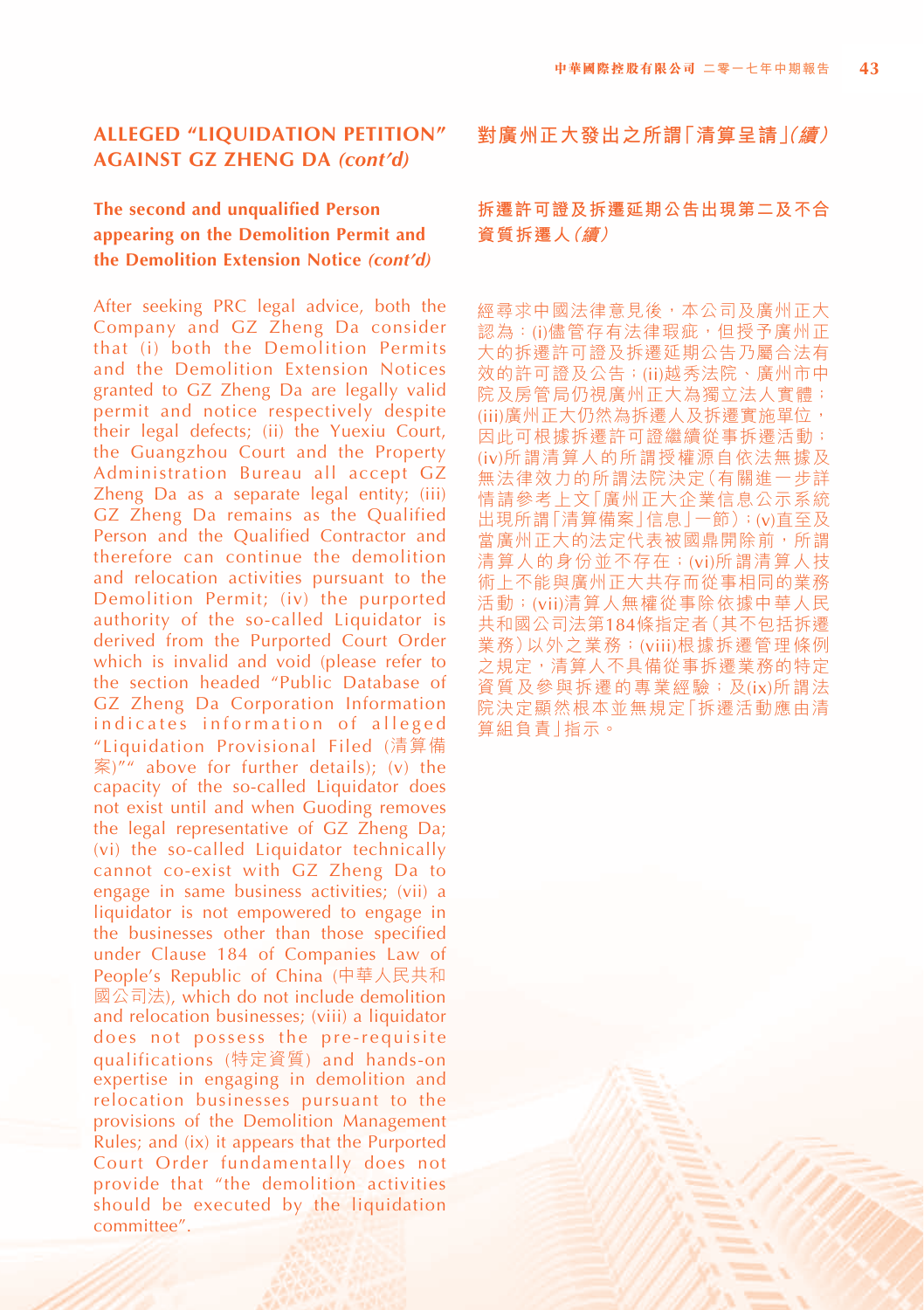## **FINANCIAL REVIEW**

#### **Liquidity and financial resources**

The Group generally financed its businesses with internally generated cash flows and banking facilities during the Period. Cash and bank balances of the Group as at 30 June 2017 amounted to HK\$54,494,000 (31 December 2016: HK\$65,169,000). As at 30 June 2017 and 31 December 2016, there were no pledged deposits.

As at 30 June 2017, the Group had outstanding borrowings of approximately H K \$ 9 1 , 4 1 5 , 0 0 0 ( 3 1 D e c e m b e r 2016: HK\$92,791,000) comprising interest-bearing bank loans amounted to HK\$17,838,000 (31 December 2016: HK\$21,773,000), and loan from a director amounted to HK\$73,577,000 (31 December 2016: HK\$71,018,000). Of the Group's interest-bearing bank loans, 42%, 38% and 20% respectively were repayable within one year or on demand, in the second year, and in the third to fifth years, inclusive.

As at 30 June 2017, the secured bank loans of HK\$17,838,000 (31 December 2016: HK\$21,773,000) of the Group bore interest at floating interest rate, out of which HK\$1,040,000 (31 December 2016: HK\$2,630,000) and HK\$16,798,000 (31 December 2016: HK\$19,143,000) were denominated in Hong Kong dollars and in Renminbi ("RMB"), respectively.

#### **財務回顧**

#### **流動資金及財務資源**

於期間內,本集團一般以內部產生之現金 流及銀行信貸作為其運作所需資金。於二 零一七年六月三十日,本集團之現金及銀行 結存達54,494,000港元(二零一六年十二月 三十一日:65,169,000港元)。於二零一七年 六月三十日及二零一六年十二月三十一日, 本集團並沒有已抵押存款。

於二零一七年六月三十日,本集團有未償 還貸款約91,415,000港元(二零一六年十二 月三十一日:92,791,000港元),包括計息 銀行貸款17,838,000港元(二零一六年十二 月三十一日:21,773,000港元)及董事貸款 73,577,000港元(二零一六年十二月三十一 日:71,018,000港元)。本集團的計息銀行 貸款中,其中42%、38%及20%分別須於一 年內或按要求、第二年及第三至第五年(包 括首尾兩年)內。

於二零一七年六月三十日,本集團 17,838,000港元(二零一六年十二月三十一 日:21,773,000港元)有抵押銀行貸款以浮 息計算利息。本集團1,040,000港元(二零 一六年十二月三十一日:2,630,000港元)有 抵押銀行貸款以港元定值以及16,798,000 港 元( 二 零 一 六 年 十 二 月 三 十 一 日 : 19,143,000港元)有抵押銀行貸款以人民幣 定值。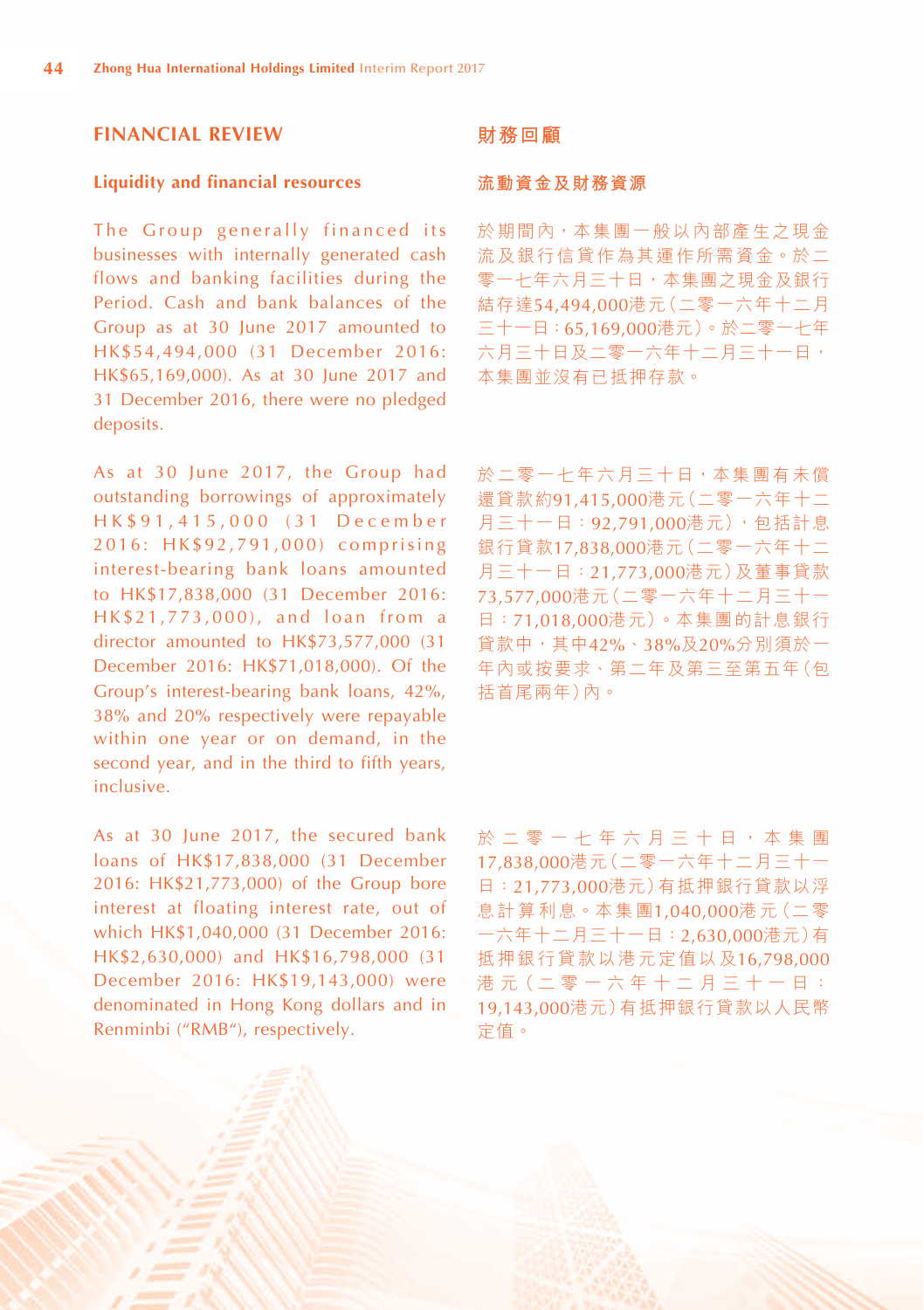#### **Liquidity and financial resources** *(Cont'd)*

The Group's gearing ratio as at 30 June 2017 was 0.02 (31 December 2016: 0.02), calculated based on the Group's interest-bearing bank and other borrowings and loan from a director of HK\$73,577,000 (31 December 2016: HK\$71,018,000) over total assets of HK\$4,282,331,000 (31 December 2016: HK\$4,135,706,000). The Group's gearing was maintained at a relatively low level during the Period.

#### **Currency structure**

The Group had limited exposure to foreign exchange rate fluctuations as most of its transactions, including borrowings, were mainly conducted in Hong Kong dollars or Renminbi and the exchange rates of these currencies were relatively stable throughout the Period.

# **財務回顧(續)**

#### **流動資金及財務資源(續)**

本集團於二零一七年六月三十日之資本負債 比率為0.02(二零一六年十二月三十一日: 0.02),乃按本集團計息銀行貸款及其他借 款及董事貸款73,577,000港元(二零一六年 十二月三十一日:71,018,000港元)除以資 產總值4,282,331,000港元(二零一六年十二 月三十一日:4,135,706,000港元)計算。於 期間,本集團之資產負債比率維持在相對較 低之水平。

#### **貨幣結構**

由於本集團大部份交易(包括借款)主要以港 元或人民幣進行,而該等貨幣匯率在本期間 內相對穩定,故本集團於期間內所面對之外 幣匯率波動不大。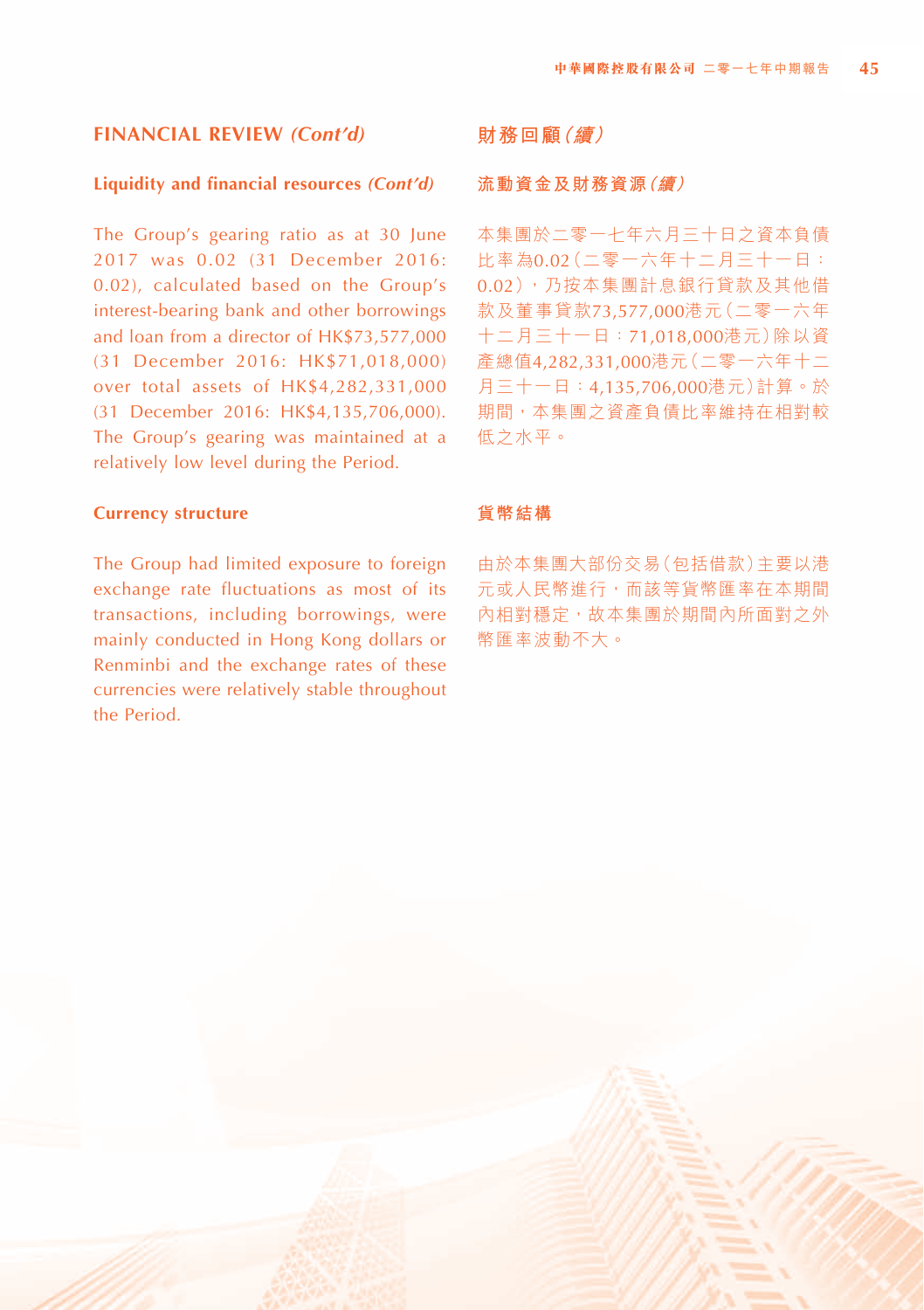#### **Pledge of assets**

The Group had utilized bank loan facilities amounting to approximately HK\$17,838,000 (31 December 2016: HK\$21,773,000) as at 30 June 2017. The loans were charged by the Group's investment properties and corporate guarantee executed by the Company.

#### **財務回顧(續)**

#### **資產抵押**

於二零一七年六月三十日,本集團已動用之 銀行信貸額約為17,838,000港元(二零一六 年十二月三十一日:21,773,000港元)。該 貸款以本集團若干投資物業及本公司所作之 企業擔保作為支持。

#### **Contingent liabilities**

As at 30 June 2017, guarantees given for mortgage loans granted by banks to certain purchasers of the Group's properties amounted to HK\$139,000 (31 December 2016: HK\$139,000).

#### **或然負債**

於二零一七年六月三十日,就銀行向本集團 物業若干買家批出之按揭貸款而作出之擔保 達139,000港元(二零一六年十二月三十一 日:139,000港元)。

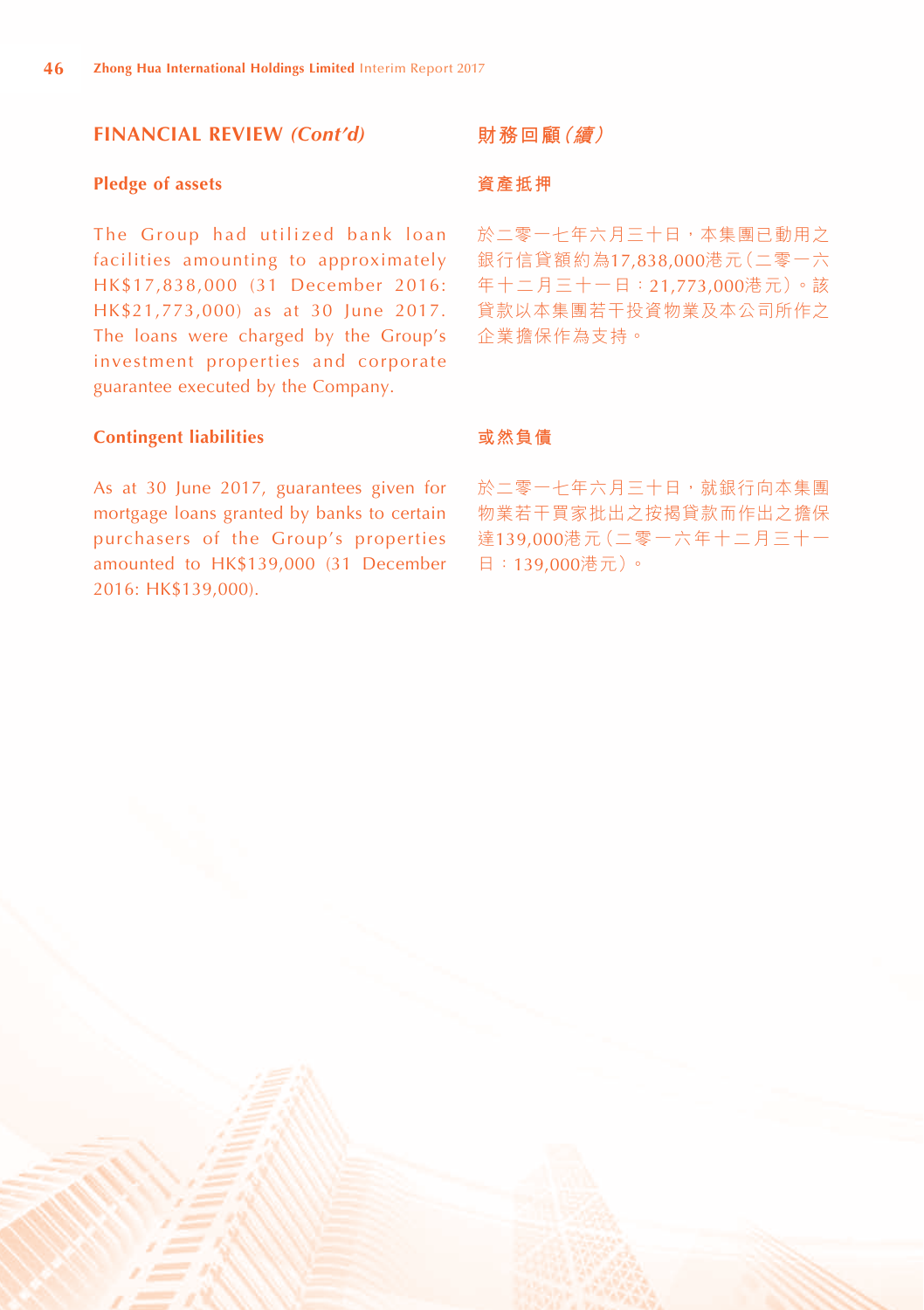#### **Material acquisition**

On 26 October 2007, it was announced that the Group entered into a conditional sale and purchase agreement on 9 October 2007 (as amended on 26 October 2007) (the "Agreement") with the private companies wholly owned by Messrs. Ho Pak Hung, Ho Tsam Hung and Ho Kam Hung (collectively the "Vendors"), pursuant to which, amongst other things, the Vendors agreed to sell and an indirectly wholly-owned subsidiary of the Company (the "Purchaser") agreed to acquire 100% equity interest in Zheng Da Real Estate Development Company Limited ("Zheng Da") at a consideration of RMB1,814,800,000 (the "Acquisition"). The principal asset held by Zheng Da is the indirect entire interest in a property interest situated in Guangzhou. Details of the Acquisition had been set out in a circular of the Company dated 26 November 2007 (the "Circular").

#### **財務回顧(續)**

#### **重大收購**

於二零零十年十月二十六日,本集團宣佈與 由何伯雄先生、何湛雄先生及何鑑雄先生 (統稱「賣方」)全資擁有之私人公司於二零 零七年十月九日訂立有條件買賣協議(於二 零零七年十月二十六日修訂)(「協議」)。據 此,其中包括,賣方同意出售及本公司間接 全資附屬公司(「買方」)同意收購正大房地產 開發有限公司(「正大」)100%股權,代價為 人民幣1,814,800,000元(「收購事項」)。正 大持有之主要資產為擁有位於廣州市之物業 權益之間接全部權益。收購事項之詳情載於 本公司於二零零七年十一月二十六日刊發之 通函(「該通函」)。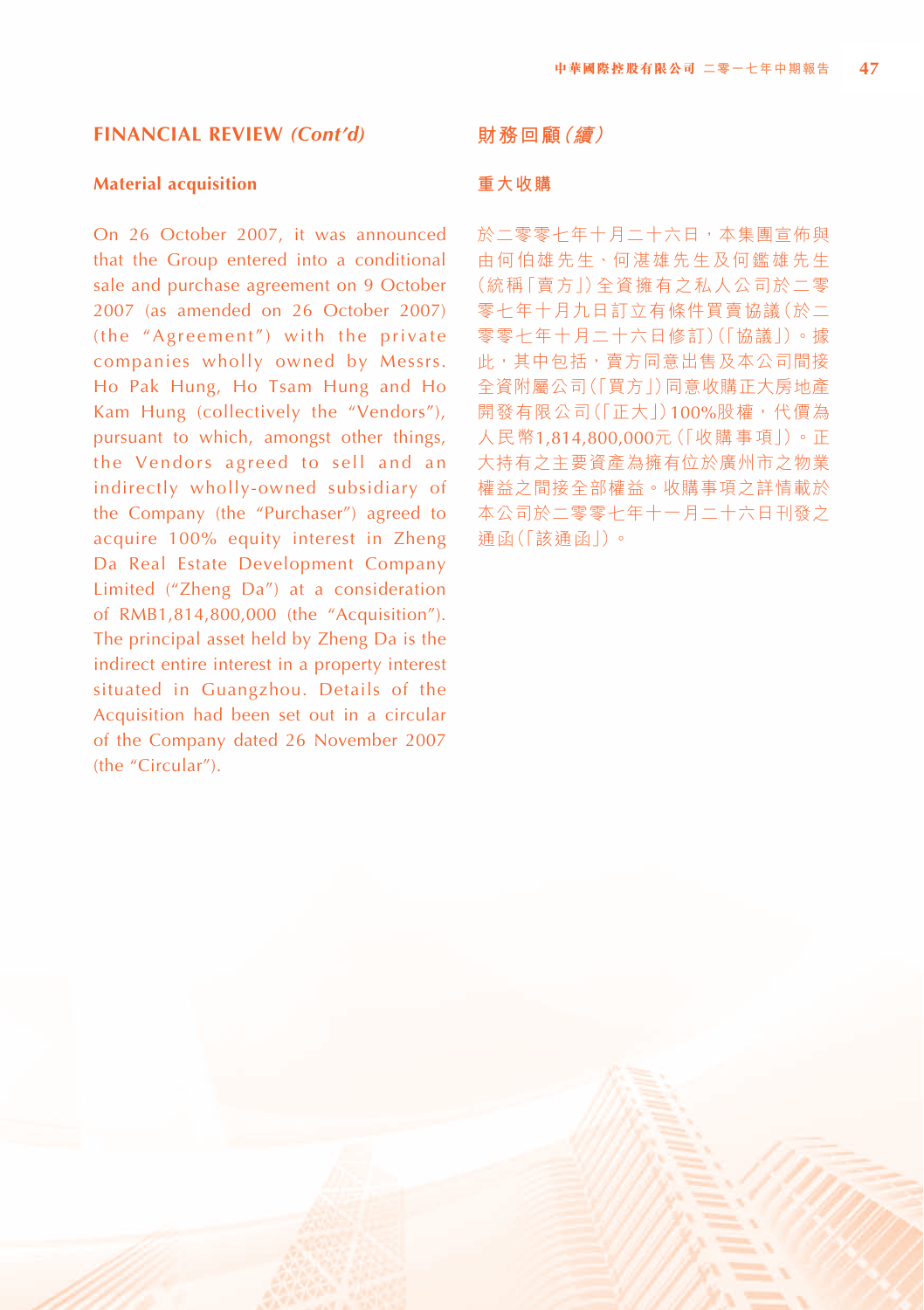#### **Material acquisition** *(Cont'd)*

Pursuant to the terms and conditions of the Agreement, the Purchaser may at its sole discretion elect to defer completion of one or more tranches (except the First Tranche) to a date later than the expected completion date of the relevant tranche but in any event not later than 31 March 2009. If the Purchaser does not complete any of the tranches on or before the relevant expected completion date, the Purchaser is obliged to pay to the Vendors a deferred interest payment (the "Deferred Interest") calculated at the rate of 4% p.a. on the consideration for such tranche for the period commencing from the relevant original expected completion date and ending on and excluding the day when the relevant consideration is settled by the Purchaser or 31 March 2009, whichever the earlier. In the event that the entire Agreement does not complete by 31 March 2009 (the "Long Stop Date"), the Agreement shall lapse (save for any part of completed tranches) and the Purchaser shall have no liabilities save for the Deferred Interest obligations.

#### **財務回顧(續)**

#### **重大收購(續)**

根據該協議之條款及條件,買方可按其全權 酌情決定選擇將一個或多個部分(第一部分 除外)之完成日期遞延至相關部分之預期完 成日期後之日期,惟於任何情況下不遲於二 零零九年三月三十一日。倘買方未能於相關 預期完成日期或之前完成相關部分之任何一 部分,買方須向賣方支付遞延利息(「遞延利 息」)。遞延利息乃就有關部分之相關原預期 完成日期至買方支付相關代價或二零零九年 三月三十一日(以較早者為準)(不包括該日) 止期間之相關代價按年利率4厘計算。倘整 體協議於二零零九年三月三十一日(「最後截 止日期」)尚未完成,則該協議將告失效(已 完成部分之任何部分除外),買方將不承擔 任何責任,惟其須支付遞延利息之責任除 外。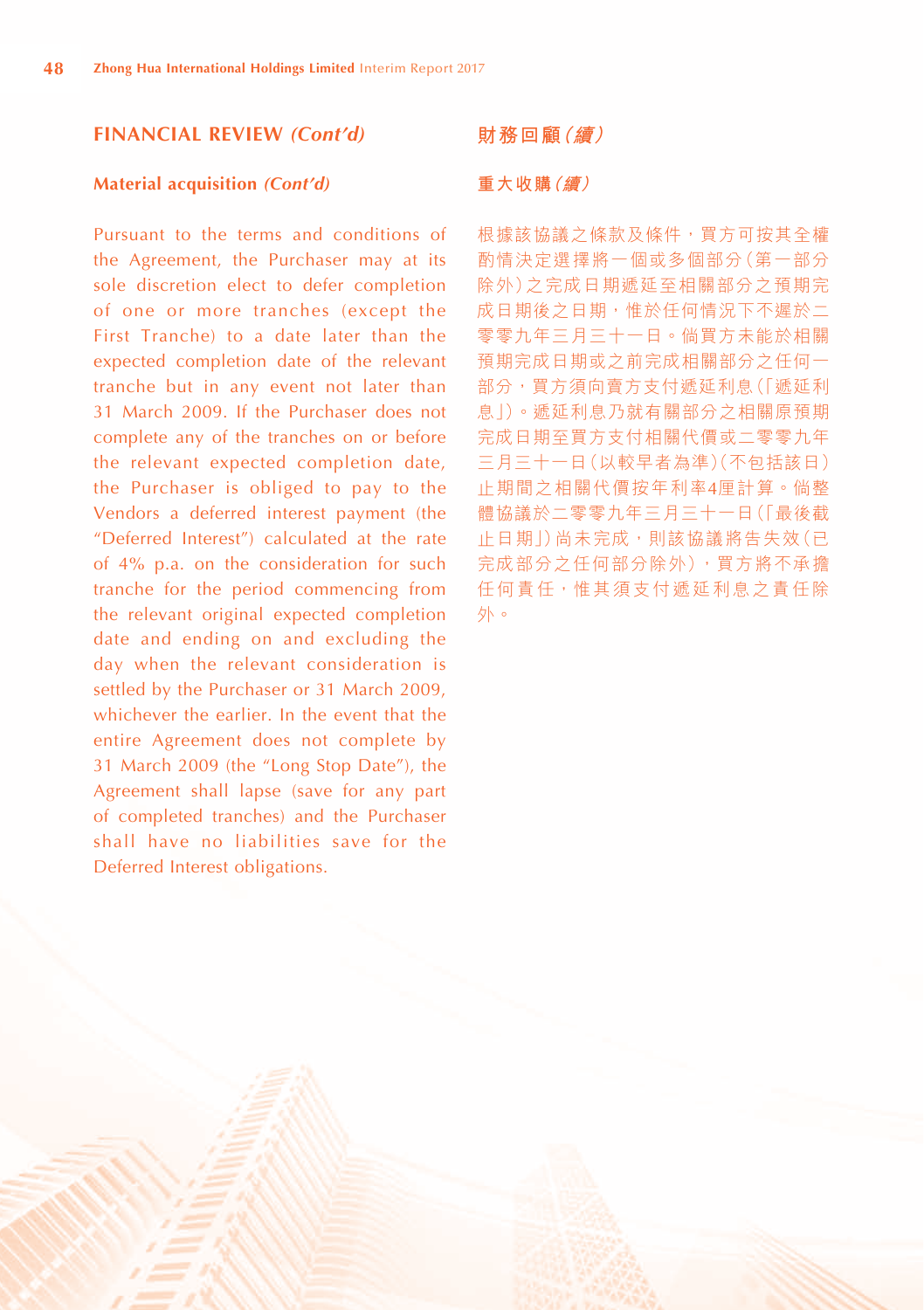#### **Material acquisition** *(Cont'd)*

Completion of the First Tranche took place on 17 December 2007. As at 31 March 2009, the Second Tranche, the Third Tranche and the Fourth Tranche had not been completed. As such, the Purchaser was obliged to pay to Vendors the Deferred Interest of the Second Tranche and the Third Tranche, which was RMB22,927,000 (approximately HK\$25,837,000) in total. No Deferred Interest was required to be paid by the Purchaser in respect of the Fourth Tranche as the original expected completion date for the Fourth Tranche was on 31 March 2009. The Purchaser and the Vendors then executed supplementary agreements and extension agreement to the effect that the Long Stop Date was deferred to 30 June 2017.

In June 2017, the Purchaser and the Vendors, entered into the Second Extension Agreement on 26 May 2017 to further extend the Long Stop Date to 30 June 2018 in order to give additional time for the parties to the Agreement to explore any opportunity to arrive at any revised terms for settlement of the consideration for, and completion timetable in relation to the uncompleted tranches, under the Agreement. For the avoidance of doubt, despite the extension of the Long Stop Date, no additional Deferred Interest shall be chargeable for the period from 1 April 2009 to 30 June 2018, both days inclusive.

#### **財務回顧(續)**

#### **重大收購(續)**

第一部分已經於二零零七年十二月十七日 完成。於二零零九年三月三十一日,第二部 分、第三部分及第四部分尚未完成。因此, 買方須向賣方支付第二部分及第三部分之遞 延利息,總額估計為數人民幣22,927,000元 (約25,837,000港元)。買方無須就第四部分 支付任何遞延利息,原因為第四部分之原預 期完成日期為二零零九年三月三十一日。買 賣雙方其後訂立補充協議及延期協議,使最 後截止日期延遲至二零一七年六月三十日。

於二零一七年六月,買方與賣方於二零一七 年五月二十六日訂立第二份延期協議,將最 後截止日期進一步延遲至二零一八年六月 三十日,給予該協議有關各方更多時間探討 任何機會以達成有關該協議內未完成部份之 支付代價及完成時間表之任何經修訂條款。 為免生疑問,儘管延遲最後截止日期,惟二 零零九年四月一日至二零一八年六月三十日 止期間(首尾兩天包括在內)並不需要收取任 何額外遞延利息。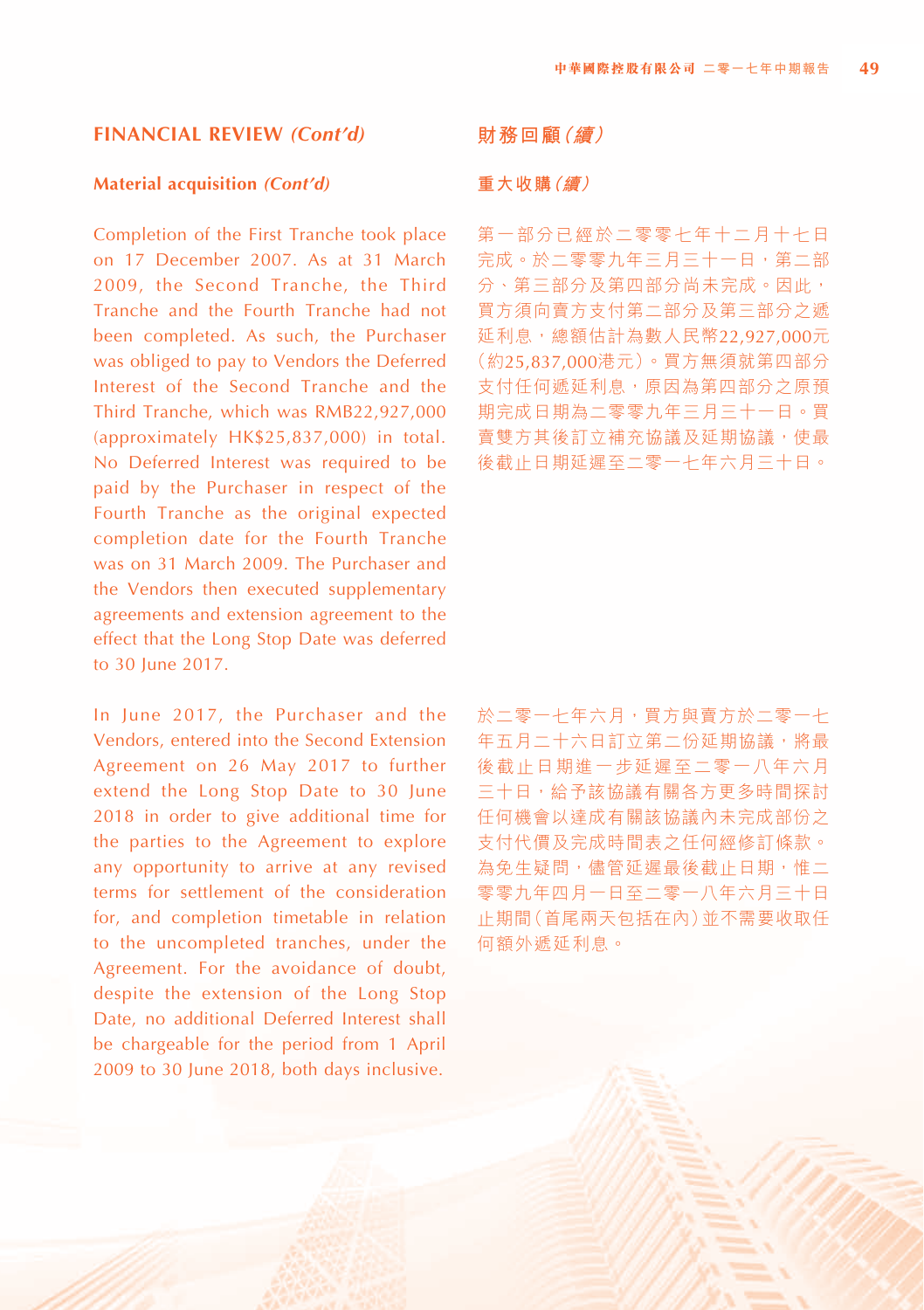#### **EMPLOYEES AND REMUNERATION POLICY**

The total staff cost for the Period was HK\$3,460,000. The Group employed about 30 full time staff in Hong Kong, Chongqing and Guangzhou as at 30 June 2017. Employees are remunerated according to the nature of their job and market trend, with built-in merit components incorporated in the annual increment to reward and motivate individual performance. In Chongqing and Guangzhou, the Group provided staff welfare and bonuses to its employees in accordance with the prevailing labour law. In Hong Kong, other staff benefits included medical schemes, Mandatory Provident Fund Scheme and employee share option scheme.

# **BUSINESS PROSPECTS**

Looking ahead to 2017, all eyes are on the new Trump administration of the United States ("US") for his"America First" policy and the Federal rate hikes that may impact on global markets. The "America First" policy may change the rules of international trades, particularly trades with Mainland China. The Federal rates may rise at a faster pace than forecast given that the US economy looks robust. Nevertheless, US dollar will remain strong for the coming year.

In Asia Pacific region, uncertainties rest on sino-US relations under the new US president and the political tension in the region due to North Korean nuclear weapon crisis and deployment of Terminal High Altitude Area Defense system in South Korea. All these factors will foreshadow the investment sentiment in the region.

#### **僱員及薪酬政策**

本期間之員工成本總額為3,460,000港元。 於二零一七年六月三十日,本集團在香港、 重慶及廣州共僱用約30名全職僱員。本集 團根據員工之工作性質及市場趨勢釐定酬 金,每年加薪亦考慮個別員工之優異表現, 以獎勵及激勵員工爭取表現。就重慶及廣州 而言,本集團按現行勞動法為員工提供福利 及花紅,而在香港則提供醫療計劃、強制性 公積金計劃及僱員購股權計劃等其他員工福 利。

#### **業務前景**

展望二零一七年,全球目光聚焦於美國特朗 普新政府的「美國優先」政策及聯儲局加息, 可能會影響全球市場。「美國優先」政策可能 會改變國際貿易(特別是與中國大陸的貿易) 規則。由於美國經濟有復甦跡象,聯儲局加 息步伐可能快於預測。儘管如此,美元於來 年將繼續走強。

在亞太地區,新任美國總統上台、北韓核武 器危機導致地區政治局勢緊張以及在南韓部 署終端高空防御飛彈系統為中美關係增添不 確定因素。所有這些因素預示了地區內的投 資氣氛暗淡。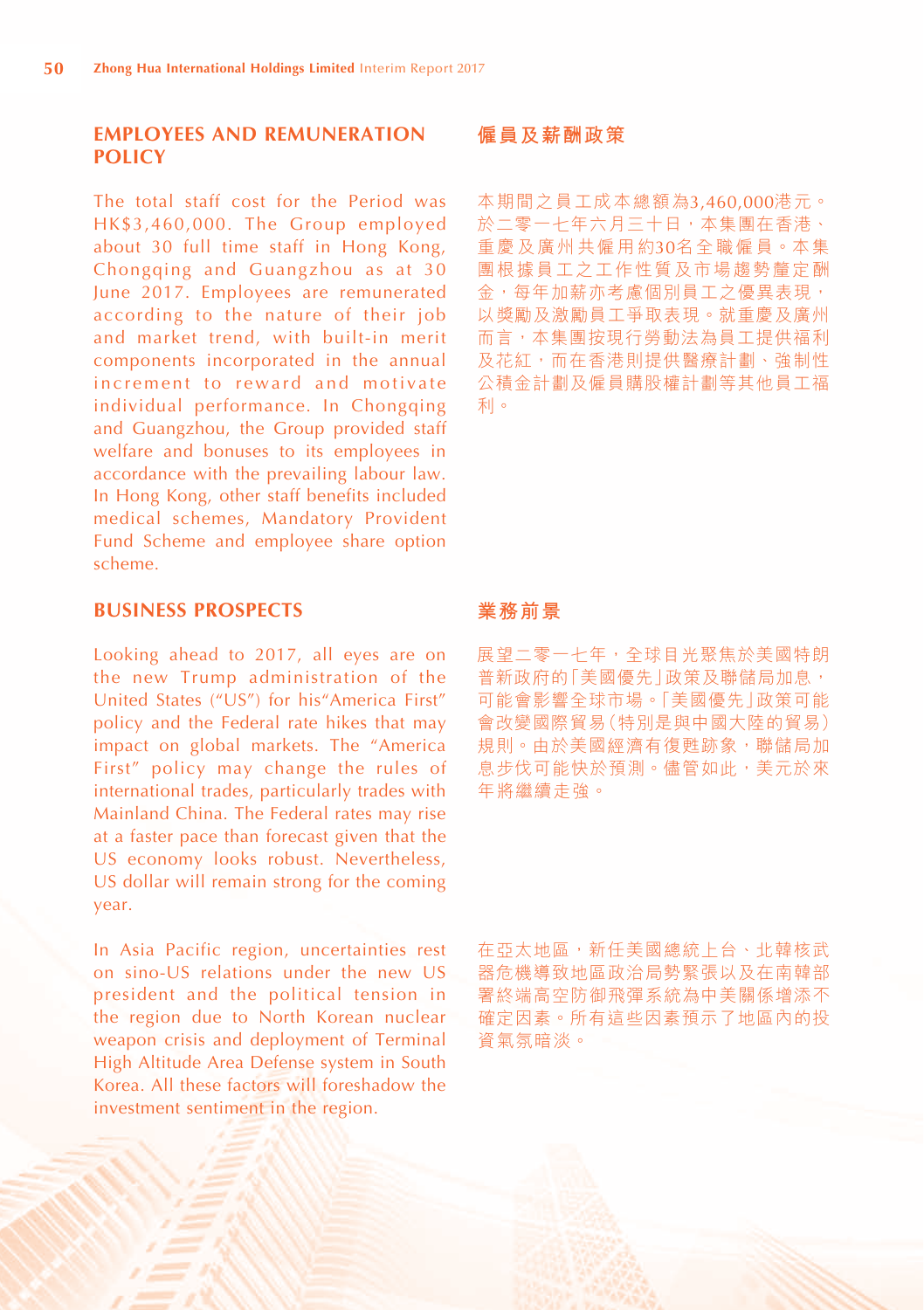#### **BUSINESS PROSPECTS** *(Cont'd)*

The economy of Mainland China will show signs of further improvement in 2017. The Ministry of Finance has set the growth target of GDP at 6.5-6.8% for the year, which is still an encouraging growth rate for such a large and complex economy. The State Council will continue its efforts on supply-side structural reforms as well as curbs on capital outflows and overleveraging. Renminbi will continue to be soft in coming year. However, the property market in Tier-1 cities remains strong, and the e-commerce continues to play the lead role in the consumer market.

Having considered these matters, the Directors will keep on a cautious approach in its property development projects on hand and re-mapping its business directions for the coming three years and are of the view that the Group should diversify its business. It is anticipated that the engagement in renewable energy and related industries will be a new business model all over the world in the forthcoming years.

#### **業務前景(續)**

二零一七年,中國大陸經濟將有進一步改 善的跡象。財政部已將本年度的國內生產 總值增長目標定在6.5%至6.8%,對於如此 龐大及複雜的經濟體而言,這仍然是不俗的 增速。國務院將繼續努力開展供給側結構改 革,以及抑制資本外流及過度槓桿化。人民 幣於來年將繼續疲弱。然而,一線城市的房 地產市場仍然熾熱,以及電子商務在消費市 場繼續發揮主要角色。

考慮到以上事項,董事會對其手頭上的物業 發展項目採取審慎態度,並重新規劃未來三 年之業務方向。董事認為應將本集團業務分 散。預期從事可再生能源及相關行業將會成 為往後數年之全球商業新趨勢。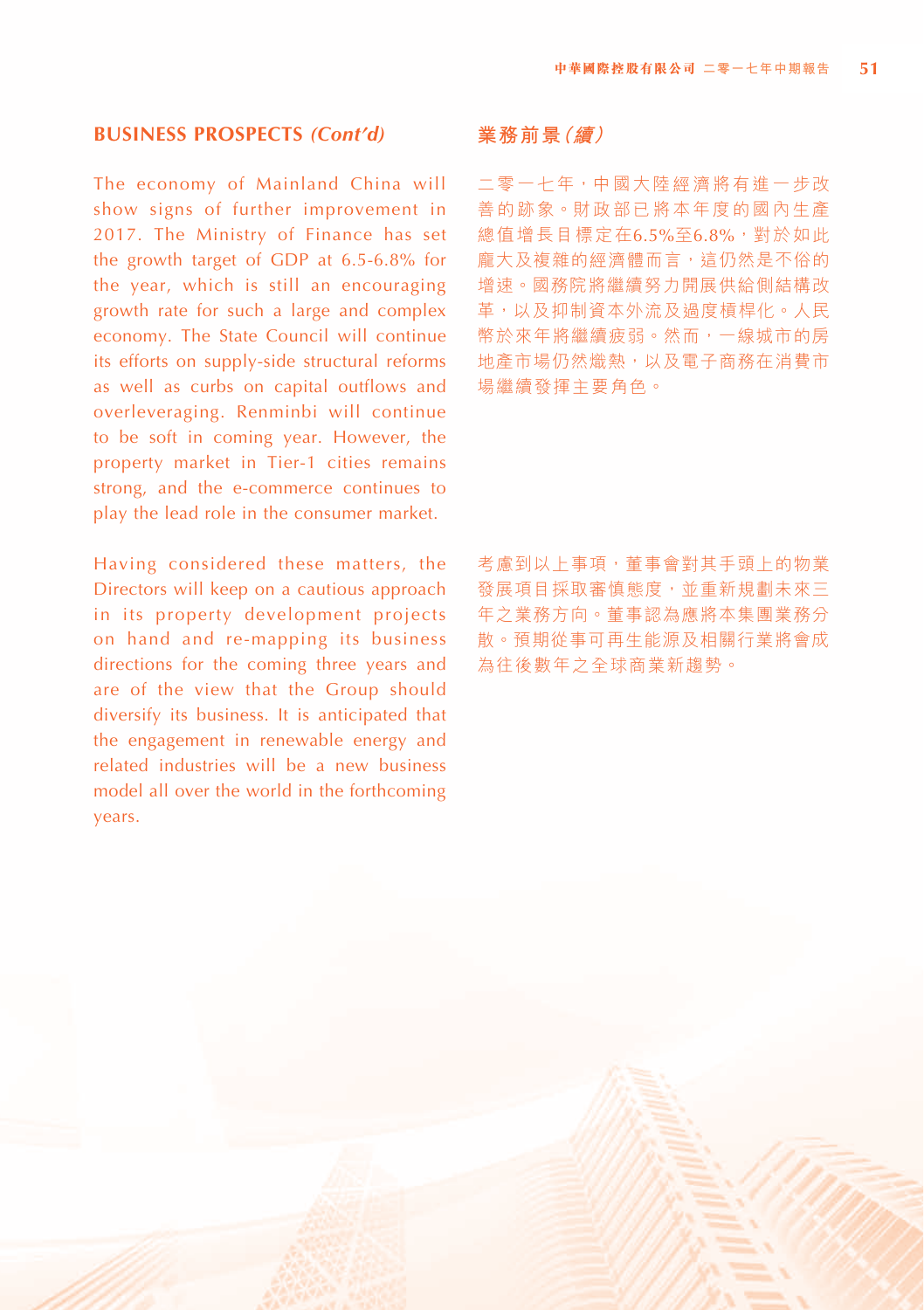## **BUSINESS PROSPECTS** *(Cont'd)*

With strong asset backing and low gearing ratio for the Group's financial position, the Group may take these advantages to explore new business opportunities in 2017 and 2018. The Directors will also strengthen its management expertise and redeploy the Group's resources for meeting these new challenges.

Looking ahead, the Directors are confident and optimistic about the Group's future prospects.

# **DIRECTORS'/CHIEF EXECUTIVE'S INTERESTS IN THE SHARES OF THE COMPANY AND ITS ASSOCIATED CORPORATIONS**

As at 30 June 2017, the interests and short positions of the Directors and chief executives of the Company in the shares, underlying shares or debentures of the Company or any of its associated corporations (within the meaning of Part XV of the Securities and Futures Ordinance ("SFO")) which were required to be notified to the Company and The Stock Exchange of Hong Kong Limited (the "Stock Exchange") pursuant to Divisions 7 and 8 of Part XV of the SFO (including interests and short positions which they were taken or deemed to have under such provisions of the SFO), the Model Code for Securities Transactions by Directors and which were required to be entered into the register pursuant to Section 352 of the SFO, were as follows:

#### **業務前景(續)**

由於本集團之財務狀況擁有優質資產及低 負債比率,本集團可善用該等優勢,在二零 一七年及二零一八年發掘新商機。董事會將 致力壯大其管理團隊,及重新劃撥本集團資 源以應付新挑戰。

展望未來,董事會對本集團前景充滿信心並 感樂觀。

# **董事╱主要行政人員於本公司及其相聯 法團之股份中之權益**

於二零一七年六月三十日,根據證券及期貨 條例(「證券及期貨條例」)第XV部第7及8分 部規定及根據董事進行證券交易標準守則須 知會本公司及香港聯合交易所有限公司(「聯 交所」),以及須根據證券及期貨條例第352 條規定載入登記冊之本公司董事及主要行政 人員於本公司或其任何相聯法團(定義見證 券及期貨條例第XV部)之股份、相關股份或 債券中之權益及淡倉(包括根據該等證券及 期貨條例規定被認為或被視為擁有之權益及 淡倉)如下: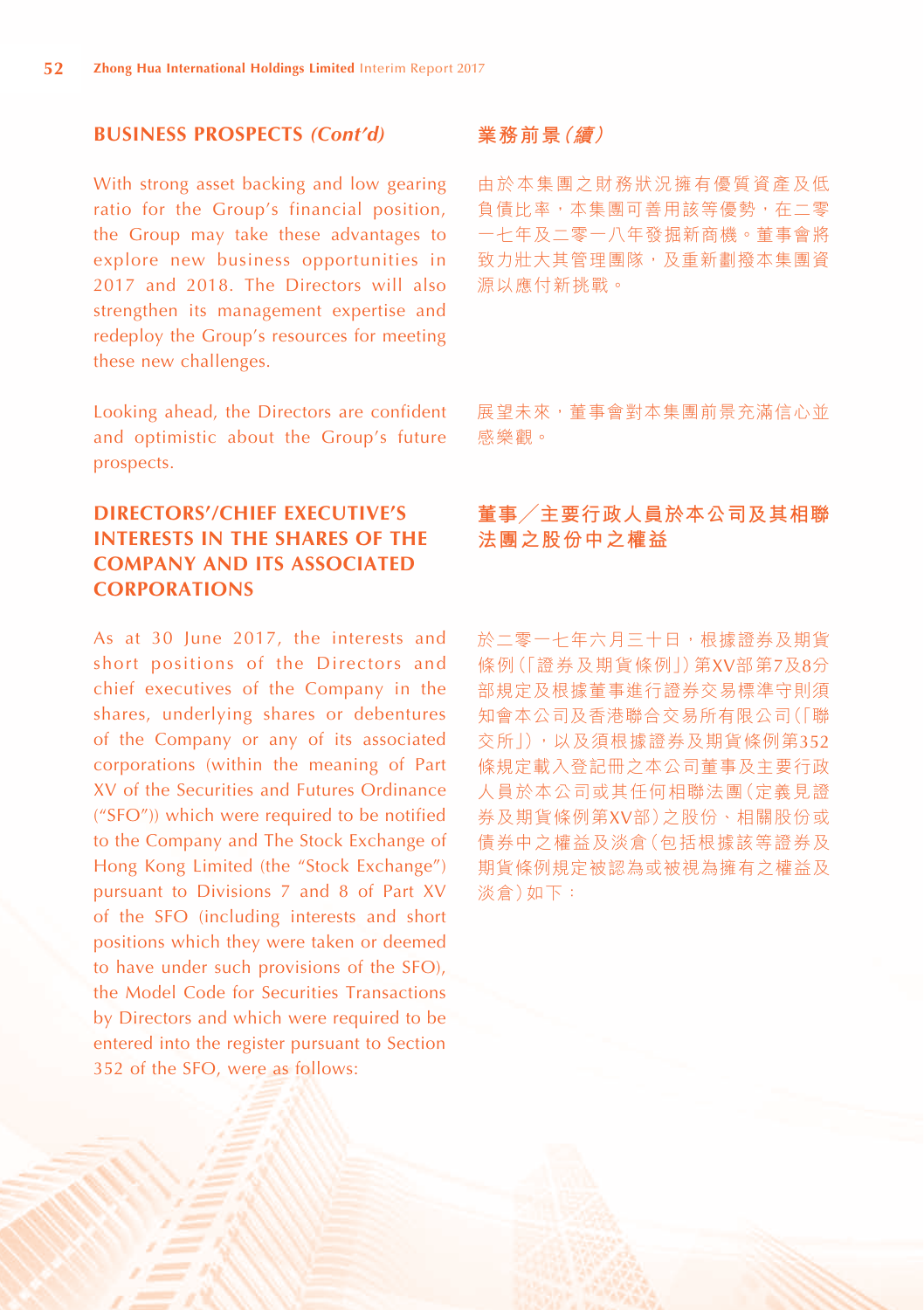# **DIRECTORS'/CHIEF EXECUTIVE'S INTERESTS IN THE SHARES OF THE COMPANY AND ITS ASSOCIATED CORPORATIONS** *(Cont'd)*

# **董事╱主要行政人員於本公司及其相聯 法團之股份中之權益(續)**

**Long position in shares of the Company**

**於本公司股份之好倉**

|       | 董事姓名 | <b>Name of Director</b>                                                                                             | Capacity and<br>nature of interest<br>身份及權益性質 |     | Number of<br>shares held<br>所持股份數目                                         | <b>Percentage of</b><br>the issued<br>share capital<br>佔已發行<br>股本百分比 |
|-------|------|---------------------------------------------------------------------------------------------------------------------|-----------------------------------------------|-----|----------------------------------------------------------------------------|----------------------------------------------------------------------|
|       |      |                                                                                                                     |                                               |     |                                                                            |                                                                      |
|       | 何鑑雄  | Ho Kam Hung                                                                                                         | Through controlled<br>corporation<br>诱過受控法團持有 |     | 110,600,000<br>(Note 1) (附註1)                                              | 18.26%                                                               |
| Note: |      |                                                                                                                     |                                               | 附註: |                                                                            |                                                                      |
| 1.    |      | Ho Kam Hung is deemed (by virtue of the<br>SFO) to be interested in these shares in the<br>following capacities:    |                                               | 1.  | 根據證券及期貨條例,何鑑雄被視為以下列<br>身份於該等股份中擁有權益:                                       |                                                                      |
|       | (i)  | $10,800,000$ shares are held by<br>Morcambe Corporation, a company<br>beneficially owned by him.                    |                                               |     | (i) Morcambe Corporation (一間由彼實益<br>擁有之公司)持有之10,800,000股股份。                |                                                                      |
|       |      | (ii) 87,120,000 shares are held by EC Fair<br>Limited, which he has $33\frac{1}{2}\%$ interest.                     |                                               |     | (ii) 易致富有限公司 (彼擁有331/,%權益)持<br>有之87,120,000股股份。                            |                                                                      |
|       |      | (iii) 12,680,000 shares are held by High<br>Rank Enterprises Limited, which he has<br>approximately 31.6% interest. |                                               |     | (iii) High Rank Enterprises Limited (彼持有<br>約31.6%權益)持有之12,680,000股股<br>份。 |                                                                      |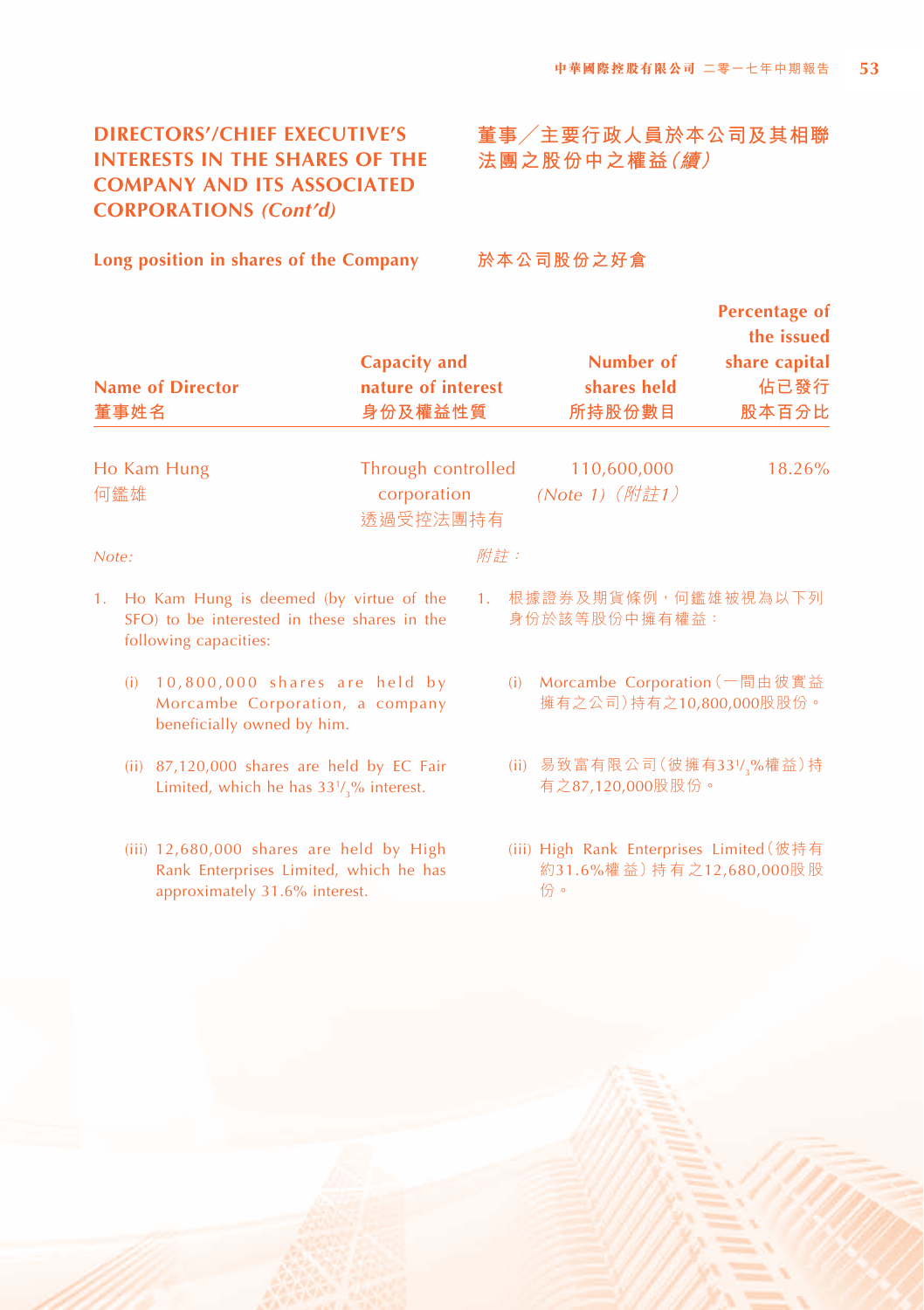# **SHARES IN ASSOCIATED CORPORATIONS OF THE COMPANY**

At 30 June 2017, the following Director of the Company had interests in the non-voting deferred shares in certain of the Company's subsidiaries:

# **Long position in shares of the associated corporations**

# **本公司相聯法團股份**

於二零一七年六月三十日,下列本公司董事 所擁有之本公司若干附屬公司無投票權遞延 股之權益如下:

# **於相聯法團股份之好倉**

| Name of<br>director | Name of<br>associated<br>corporation       | Relationship<br>with the<br>Company | Shares/<br>equity<br>derivatives<br>股份 |                        | <b>Numbers of</b><br>shares/equity<br>derivatives<br>股份<br>股本衍生 | <b>Capacity</b><br>and nature<br>of interest<br>身份及 | Percentage<br>of the<br>associated<br>corporation's<br>issued share<br>capital<br>佔相聯法團<br>已發行股本 |
|---------------------|--------------------------------------------|-------------------------------------|----------------------------------------|------------------------|-----------------------------------------------------------------|-----------------------------------------------------|--------------------------------------------------------------------------------------------------|
| 董事姓名                | 相聯法團名稱                                     | 與本公司關係                              | 股本衍生工具                                 | Long<br>position<br>好倉 | 工具數目<br><b>Short</b><br>position<br>淡倉                          | 權益性質                                                | 百分比                                                                                              |
| Ho Kam Hung         | <b>Smart Hero</b><br>(Holdings)<br>Limited | Company's<br>subsidiary             | Non-voting<br>deferred<br>shares       | 91                     |                                                                 | <b>Directly</b><br>beneficially<br>owned            | 30.13                                                                                            |
| 何鑑雄                 | 超霸控股<br>有限公司                               | 本公司之<br>附屬公司                        | 無投票權<br>遞延股份                           | 91                     |                                                                 | 直接實益擁有                                              | 30.13                                                                                            |
|                     | China Realty<br>Investment<br>Limited      | Company's<br>subsidiary             | Non-voting<br>deferred<br>shares       | 91                     |                                                                 | <b>Directly</b><br>beneficially<br>owned            | 30.13                                                                                            |
|                     | 中華置業地產<br>投資有限公司                           | 本公司之<br>附屬公司                        | 無投票權<br>遞延股份                           | 91                     |                                                                 | 首接實益擁有                                              | 30.13                                                                                            |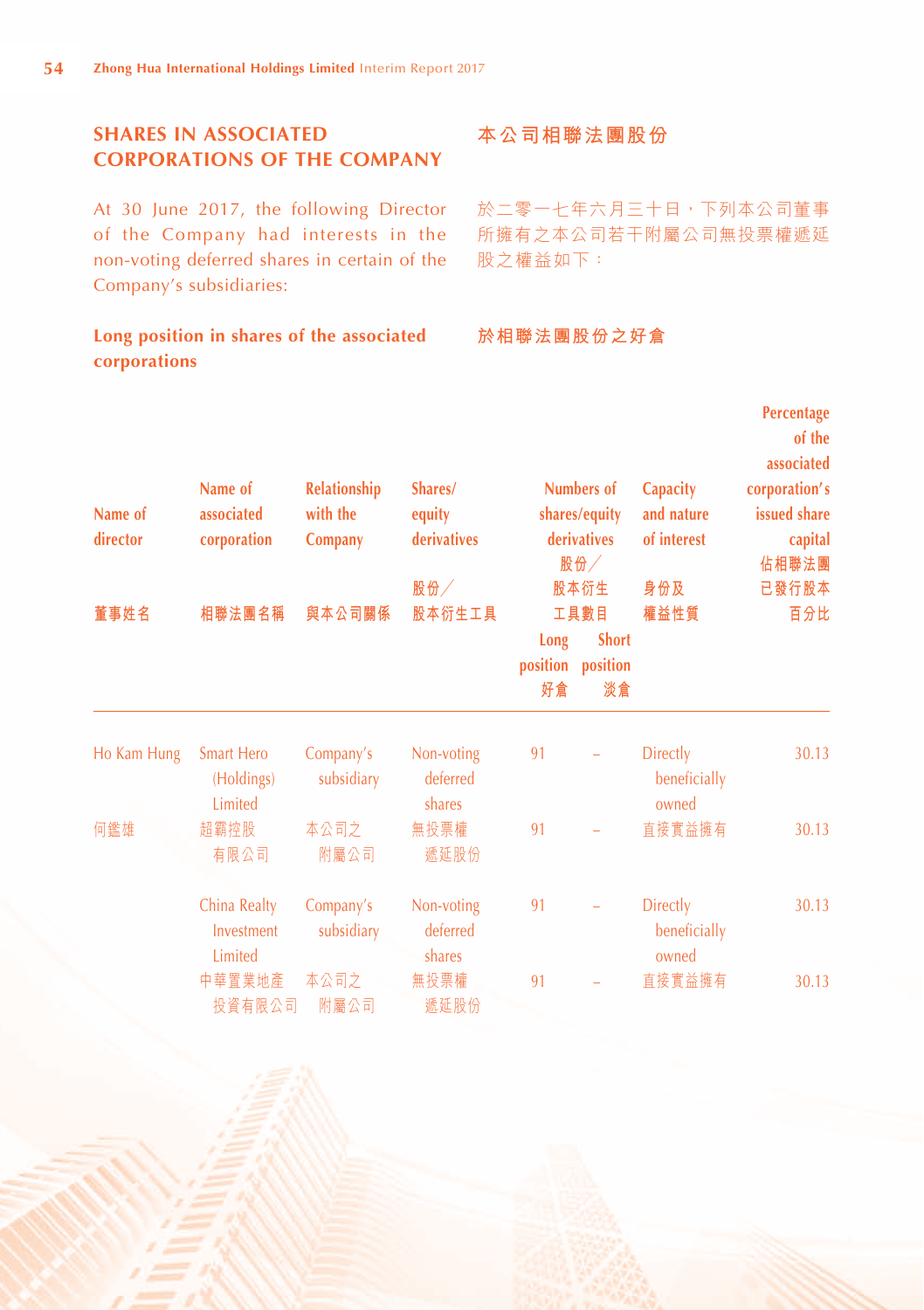# **SHARES IN ASSOCIATED CORPORATIONS OF THE COMPANY** *(Cont'd)*

#### **Long position in shares of the associated corporations** *(Cont'd)*

All the above mentioned non-voting deferred shares carry no rights to dividends, to receive notice of or to attend or vote at any general meeting of the relevant company, or to participate in any distribution on winding-up.

Save as disclosed above, as at 30 June 2017, to the knowledge of the Company, none of the directors or chief executive of the Company had or was deemed to have any interest or short position in the shares, underlying shares and debentures of the Company or any associated corporations (within the meaning of Part XV of the SFO) as recorded in the register to be kept under section 352 of the SFO or as otherwise notified to the Company and the Stock Exchange pursuant to Divisions 7 and 8 of Part XV of the SFO and the Model Code.

#### **DIRECTORS' RIGHTS TO ACQUIRE SHARES**

Apart from as disclosed under the heading "Directors'/chief executive's interests in the shares of the Company and its associated corporations" above, at no time during the Period were rights to acquire benefits by means of the acquisition of shares in or debentures of the Company or any other body corporate granted to any director or their respective spouse or children under 18 years of age, or were any such rights exercised by them; or was the Company or any of its subsidiaries a party to any arrangement to enable the directors or their respective spouse or children under 18 years of age to acquire such rights in any other body corporate.

**本公司相聯法團股份(續)**

#### **於相聯法團股份之好倉(續)**

上述所有無投票權遞延股份無權獲派股息、 接收有關公司之股東大會通告或出席任何大 會或於大會上投票,或參與任何清盤資產分 派。

除上文所披露者外,據本公司所知,於二零 一七年六月三十日,根據證券及期貨條例第 352條規定設置之登記冊所記錄,概無任何 本公司董事或主要行政人員於本公司或其任 何相聯法團(定義見證券及期貨條例第XV部) 之股份、相關股份及債券中擁有或被視為擁 有任何權益或淡倉,或根據證券及期貨條例 第XV部第7及8分部及標準守則須知會本公司 及聯交所之任何權益或淡倉。

# **董事購買股份之權利**

除上文「董事╱主要行政人員於本公司及其 相聯法團之股份中之權益 | 所披露者外, 於 本期間內任何時間,概無將可藉購入本公司 或任何其他法人團體之股份或債券而獲得 利益之權利授予任何董事、彼等各自之配偶 或18歲以下子女,而彼等亦概無行使該等權 利。本公司或其任何附屬公司亦無參與訂立 任何安排,使董事、彼等各自之配偶或18歲 以下子女可自任何其他法人團體獲得該等權 利。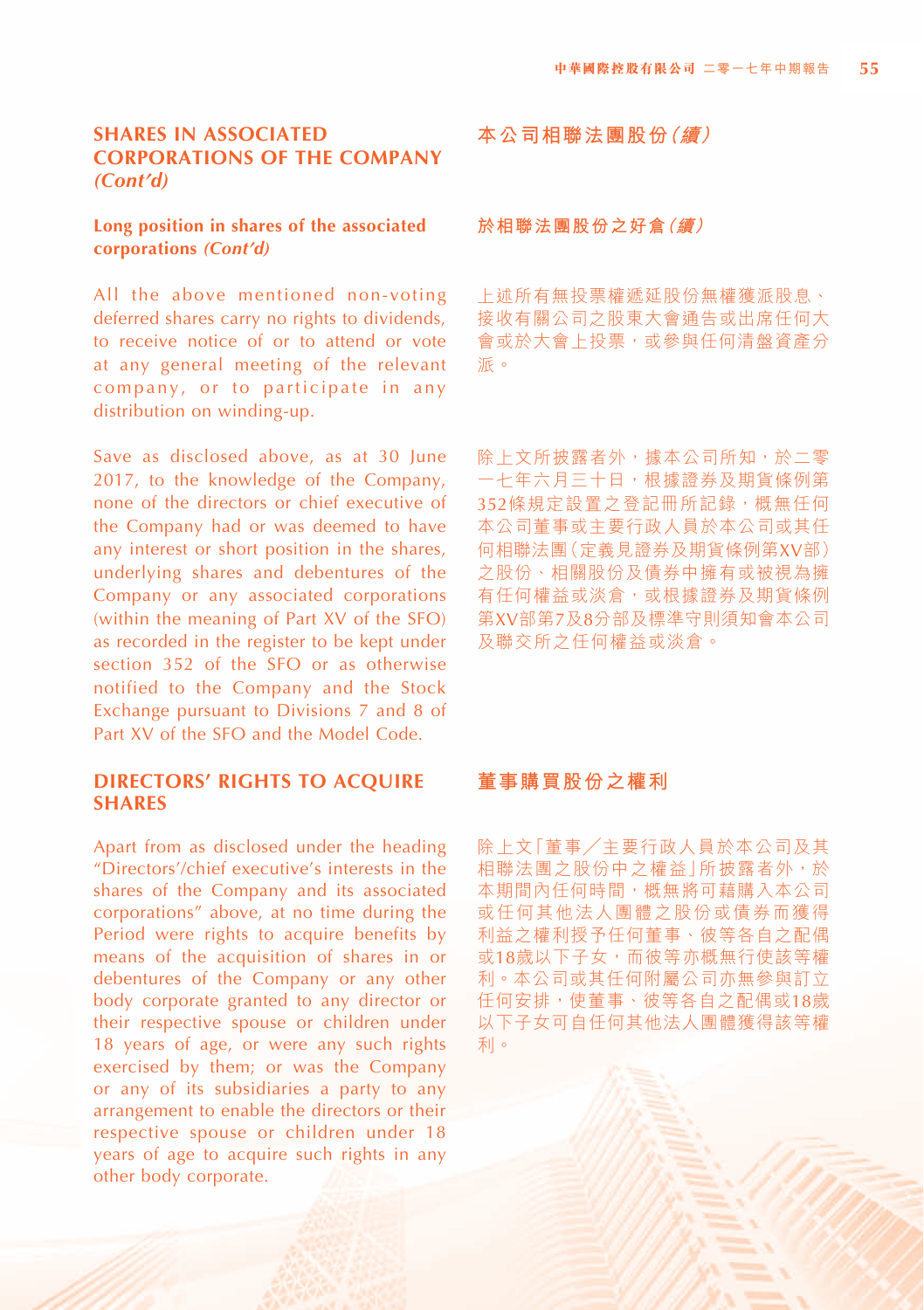# **SHARE OPTION SCHEME**

The Company's share option scheme which was adopted on 11 June 2002 was expired on 10 June 2012 and a new share option scheme was adopted at the special general meeting held on 19 December 2012 (the "Scheme").

The purposes of the Scheme are to: (a) provide a way of recognition of the contributions or services or expected contributions or services of employees, executive and non-executive directors and others; (b) strengthen the relationships between the Group and its employees and directors and others; (c) attract and retain high quality employees and executives and providers of goods and services; and (d) motivate eligible participants to assist in development and expansion of the Group.

The detailed terms of the Scheme were disclosed in the Company's 2016 annual report. No share options were issued during the Period.

#### **購股權計劃**

本公司於二零零二年六月十一日採納之購股 權計劃已於二零一二年六月十日屆滿,並於 二零一二年十二月十九日舉行之股東特別大 會上採納新購股權計劃(「計劃」)取代。

計劃之目的為(a)提供一種方法認同僱員、行 政人員及非執行董事及其他人士之貢獻或服 務或預期之貢獻或服務;(b)加強本集團與其 僱員及董事以及其他人士之關係;(c)招攬並 挽留優質僱員及行政人員以及商品及服務之 供應商;及(d)鼓勵合資格參與者協助本集團 日後之發展及擴充。

計劃之詳細條款於本公司二零一六年度年報 內披露。本期間內並無發行購股權。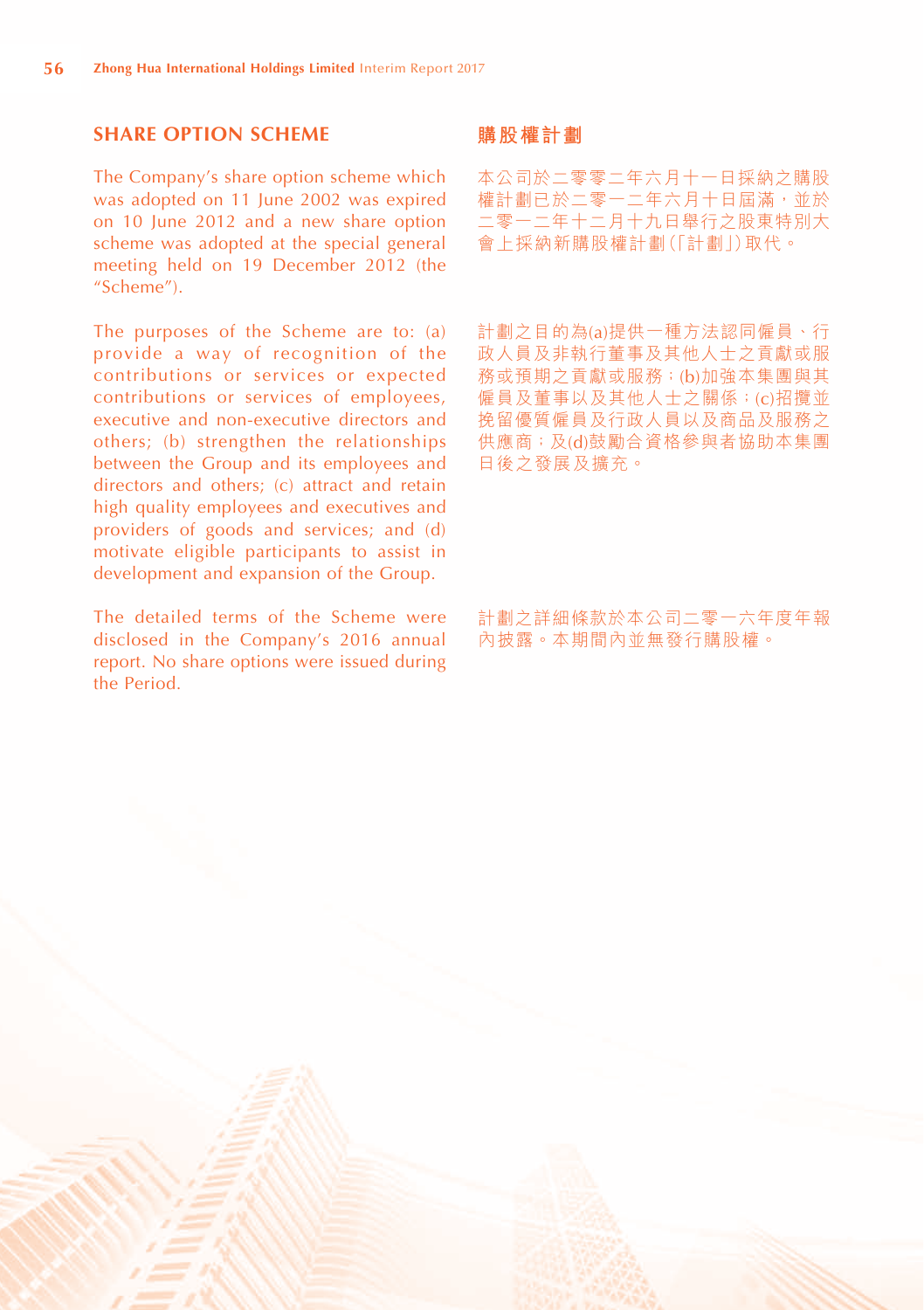**Percentage**

# **SUBSTANTIAL SHAREHOLDERS**

As at 30 June 2017, as far as is known to the Directors or the chief executive of the Company, the following persons (other than Directors or chief executive of the Company) had interests or short positions in the shares and underlying share as recorded in the register required to be kept under section 336 of the SFO:

#### **Long position in shares of the Company**

# **主要股東**

於二零一七年六月三十日,據本公司任何董 事或主要行政人員所知,以下人士(本公司 之董事或主要行政人員除外)擁有登記於根 據證券及期貨條例第336條之規定存置之登 記冊之股份及相關股份中之權益或淡倉如 下:

#### **於本公司股份之好倉**

| <b>Name</b><br>名稱                                                | Capacity and<br>nature of interest<br>身份及權益性質   | Number of<br><b>Shares held</b><br>所持股份數目 | rendmage<br>of the issued<br>share capital<br>佔已發行<br>股本百分比 |
|------------------------------------------------------------------|-------------------------------------------------|-------------------------------------------|-------------------------------------------------------------|
| Ye Jia Li (Note 1)                                               | Spouse                                          | 110,600,000                               | 18.26                                                       |
| 葉家禮(附註1)                                                         | 配偶                                              |                                           |                                                             |
| Ho Tsam Hung (Note 2)<br>何湛雄(附註2)                                | Through controlled corporation<br>透過受控法團持有      | 105,600,000                               | 17.44                                                       |
| Ho Pak Hung (Note 3)<br>何伯雄(附註3)                                 | Through controlled corporation<br>透過受控法團持有      | 99,800,000                                | 16.48                                                       |
| Liang Gui Fen (Note 4)<br>梁桂芬(附註4)                               | Spouse<br>配偶                                    | 99,800,000                                | 16.48                                                       |
| <b>EC Fair Limited</b>                                           | Directly beneficially owned                     | 87,120,000                                | 14.39                                                       |
| 易致富有限公司<br><b>Strong Hero Holdings Limited</b><br>(Note 5) (附註5) | 直接實益擁有<br>Directly beneficially owned<br>直接實益擁有 | 100,000,000                               | 16.51                                                       |
| Xie Xiaoxiang (Note 5)<br>(附註5)                                  | Through controlled corporation<br>诱過受控法團持有      | 100,000,000                               | 16.51                                                       |
| Hero Grand Investments Limited<br>(Note 6) $(\frac{m}{E}$ 6)     | Directly beneficially owned<br>直接實益擁有           | 30,800,000                                | 5.09                                                        |
| Leung Po Wa (Note 6)<br>(附註6)                                    | Through controlled corporation<br>透過受控法團持有      | 30,800,000                                | 5.09                                                        |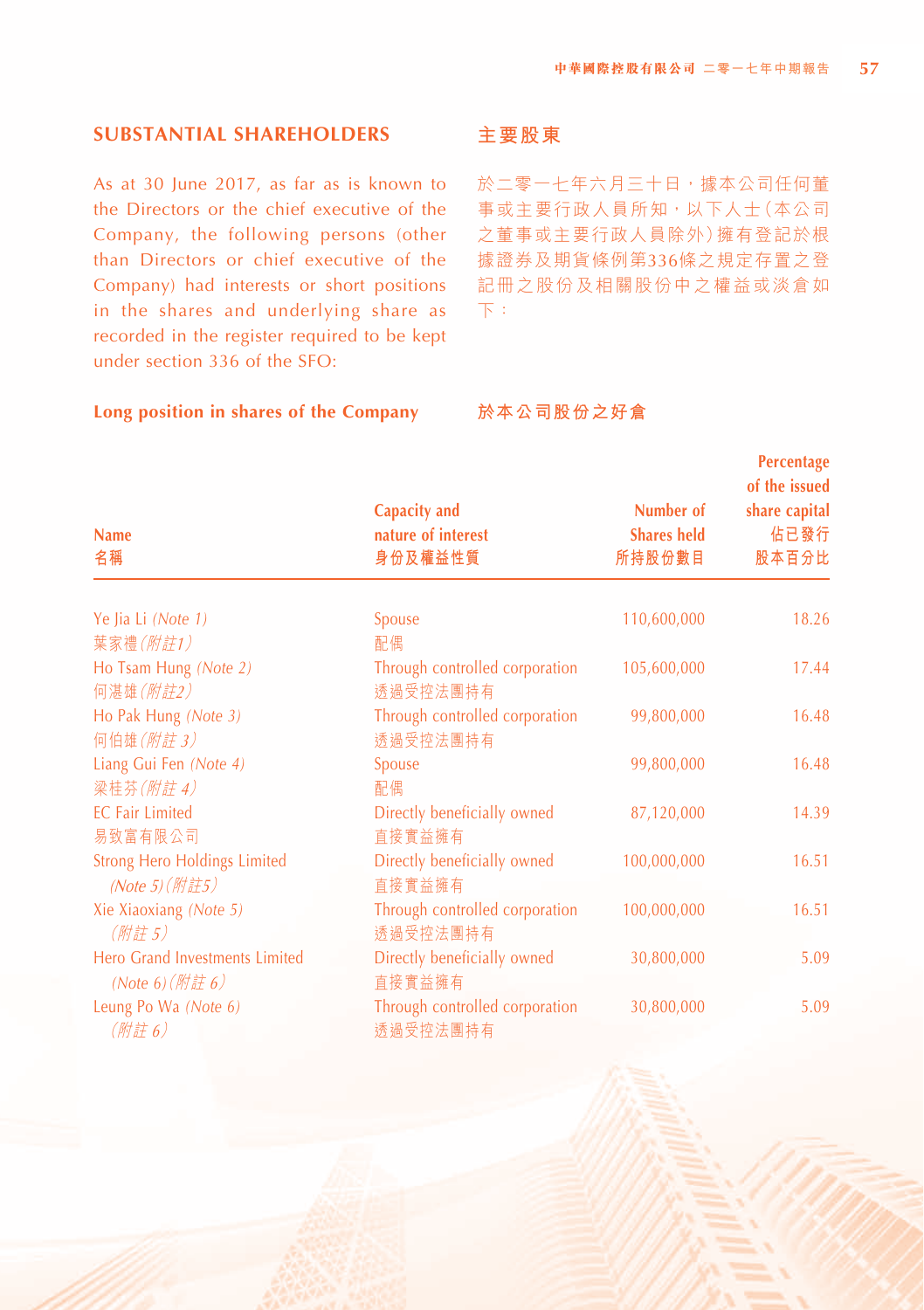# **SUBSTANTIAL SHAREHOLDERS** *(Cont'd)*

#### **Long position in shares of the Company** *(Cont'd)*

#### *Notes:*

- 1. As Ye Jia Li is deemed (by virtue of the SFO) to be interested in these shares in the capacity as the spouse of Ho Kam Hung, a Director.
- 2. Ho Tsam Hung is deemed (by virtue of the SFO) to be interested in these shares in the following capacities:
	- (i) 5,800,000 shares are held by Morgan Estate Assets Limited, which is beneficially owned by him.
	- (ii) 87,120,000 shares are held by EC Fair Limited, a company which he has  $33\frac{1}{3}\%$ interest.
	- (iii) 12,680,000 shares are held by High Rank Enterprises Limited, which he has approximately 31.6% interest.
- 3. Ho Pak Hung is deemed (by virtue of the SFO) to be interested in these shares in the following capacities:
	- (i) 87,120,000 shares are held by EC Fair Limited, which he has  $33\frac{1}{3}$ % interest.
	- (ii) 12,680,000 shares are held by High Rank Enterprises Limited, which he has approximately 31.6% interest.
- 4. Liang Gui Fen is deemed (by virtue of the SFO) to be interested in these shares in the capacity as the spouse of Ho Pak Hung.
- 5. Strong Hero Holdings Limited is wholly-owned by Xie Xiaoxiang.
- 6. Hero Grand Investments Limited is wholly-owned by Leung Po Wa.

**主要股東(續)**

**於本公司股份之好倉(續)**

附註:

- 1. 根據證券及期貨條例,葉家禮作為董事何鑑雄 之妻子,被視為於該等股份中擁有權益。
- 2. 根據證券及期貨條例,何湛雄被視為以下列身 份於該等股份中擁有權益:
	- (i) Morgan Estate Assets Limited(一間由彼 實益擁有之公司)持有之5,800,000股股 份。
	- (ii) 易致富有限公司(一間由彼擁有33½<sub>3</sub>%權 益之公司)持有之87,120,000股股份。
	- (iii) High Rank Enterprises Limited(彼持有約 31.6%權益)持有之12,680,000股股份。
- 3. 根據證券及期貨條例,何伯雄被視為以下列身 份於該等股份中擁有權益:
	- (i) 易致富有限公司(彼擁有331/ <sup>3</sup>%權益)持有 之87,120,000股股份。
	- (ii) High Rank Enterprises Limited(彼持有約 31.6%權益)持有之12,680,000股股份。
- 4. 根據證券及期貨條例,梁桂芬被視為以何伯雄 之妻子之身份於該等股份中擁有權益。
- 5. Strong Hero Holdings Limited由Xie Xiaoxiang全資擁有。
- 6. Hero Grand Investments Limited由Leung Po Wa全資擁有。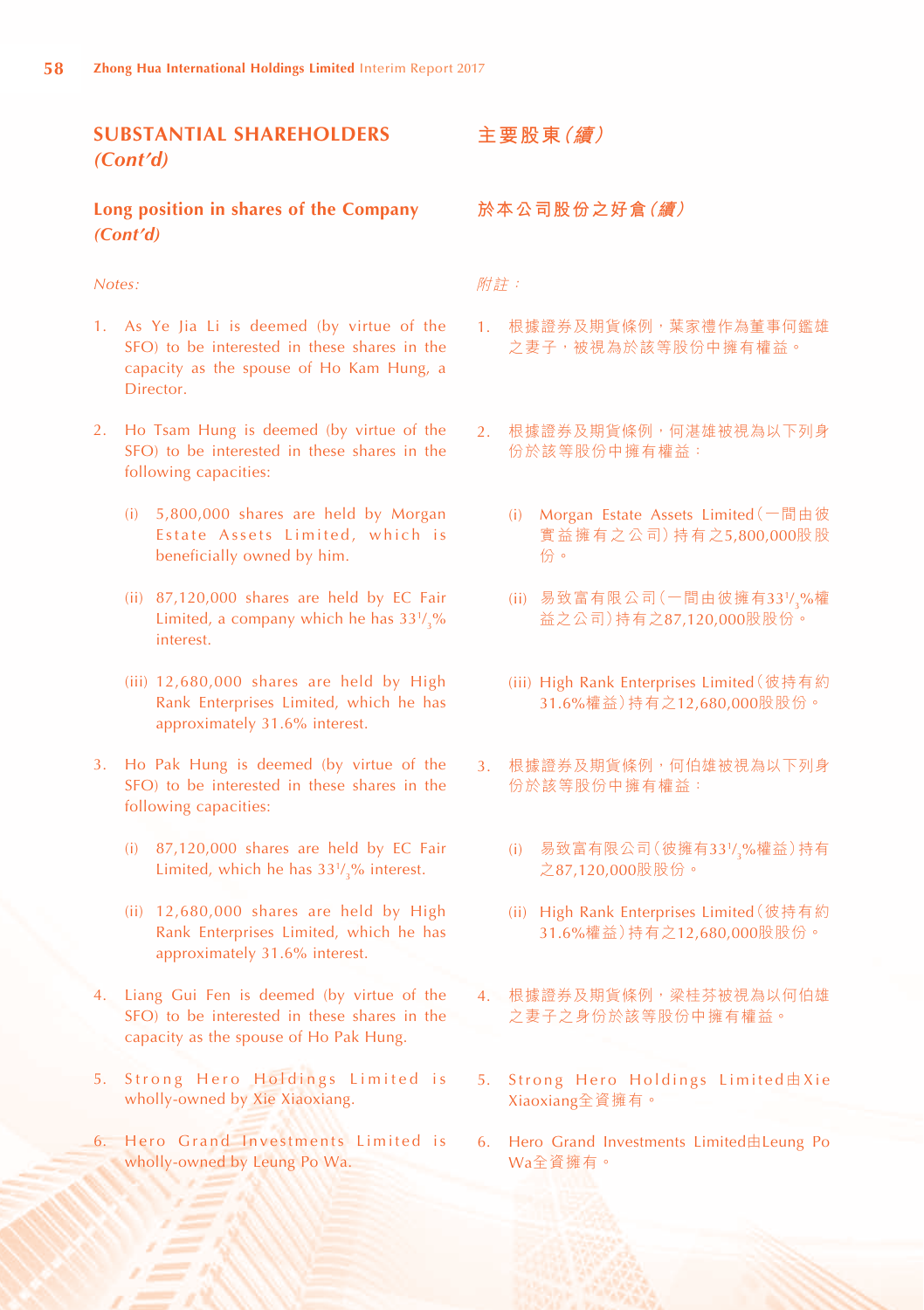# **SUBSTANTIAL SHAREHOLDERS** *(Cont'd)*

Save as disclosed above, as at 30 June 2017, no person, other than the directors of the Company, whose interests are set out in the section "Directors' interests and short positions in shares and underlying shares" above, had registered an interest or short position in the shares or underlying shares of the Company that was required to be recorded pursuant to Section 336 of the SFO.

# **CODE ON CORPORATE GOVERNANCE PRACTICE**

In the opinion of the Directors, the Company complied with the Code on Corporate Governance Practice (the "Code") as set out in Appendix 14 of the Listing Rules from time to time throughout the Period, except for the following deviation:

#### **Code Provision A.4.2**

The second part of Code A.4.2 stipulates that every director, including those appointed for a specific term, should be subject to retirement by rotation at least once every three years.

The Managing Director of the Company, though without a specific term, had retired and voluntarily offered himself for re-election at general meetings in the past years. The Directors consider that this practice, though is voluntary by nature, is in line with the spirit of the Code's practice.

#### **主要股東(續)**

除上文所披露者外,於二零一七年六月三十 日,概無除本公司董事(其權益載於上文「董 事於股份及相關股份之權益及淡倉」一節)外 之任何人士擁有根據證券及期貨條例第336 條規定須予登記之本公司股份及相關股份之 權益或淡倉。

# **企業管治常規守則**

董事會認為,除有下列偏離外,本公司於整 段期間符合上市規則附錄十四所載不時之企 業管治常規守則(「守則」):

#### **守則條文A.4.2條**

守則A.4.2條第二部分訂明,每名董事(包括 有指定任期之董事)應輪值退任,至少每三 年一次。

儘管本公司董事總經理並無指定任期,彼於 過往年度均在股東大會上辭任並自願重選。 董事會認為儘管此慣例屬自願性質,其符合 守則常規之精神。